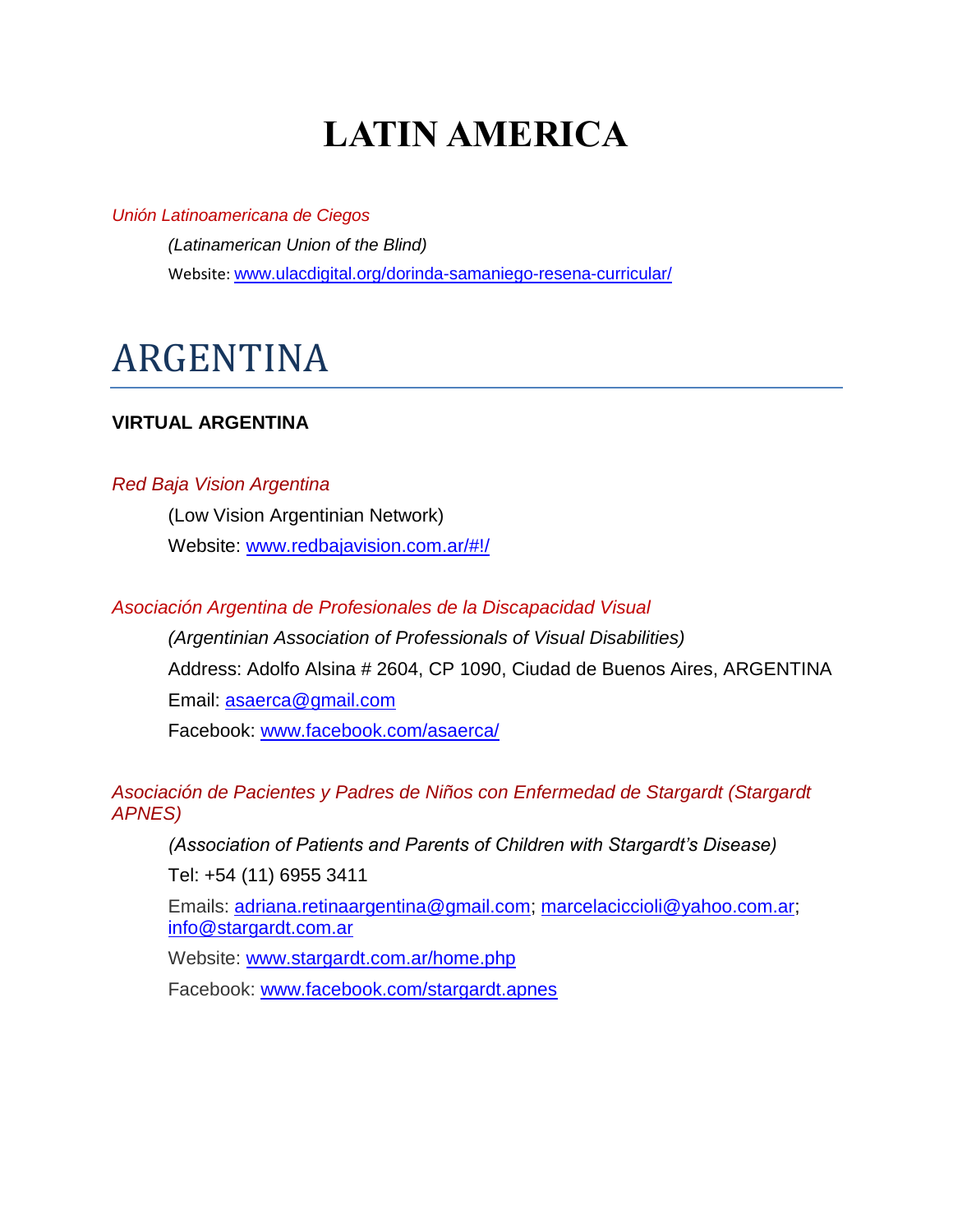## **BUENOS AIRES**

## *Asociación de Ayuda al Ciego – ASAC*

*(Association to Help the Blind)*

Centro de Rehabilitación y Capacitación del Discapacitado Visual

(*Center for the Rehabilitation and Training of the Visually Impaired)*

Address: Venezuela # 584, CP 1059, Ciudad Autónoma de Buenos Aires, Argentina

Tel: +54 (11) 4331 5256

Email: [presidencia@asac.org.ar](mailto:presidencia@asac.org.ar) or [direccion@asac.org.ar](mailto:direccion@asac.org.ar)

Website: [asac.org.ar/](https://asac.org.ar/)

Facebook: [www.facebook.com/asac.asociacioncivil/](http://www.facebook.com/asac.asociacioncivil/)

## *Federación Argentina de Instituciones de Ciegos y Amblíopes – FAICA*

*(Argentinian Federation of Institutions for the Blind and Amblyope)*  Contact: Lic. Beatriz Glikman Address: Sarmiento # 1136, 1er piso, Buenos Aires, Argentina Tel: +54 (11) 4381 9016. Email: [faica@faica.org.ar](mailto:faica@faica.org.ar) or info@faica.org.ar Website: [www.faica.org.ar](http://www.faica.org.ar/) Facebook: [www.facebook.com/FAICADiscapacidadVisual/](http://www.facebook.com/FAICADiscapacidadVisual/)

## **Bahía Blanca**

#### *Centro de Rehabilitación y Biblioteca Popular Luis Braille*

*(Louis Braille Rehabilitation Center and Popular Library)*  Address: Thompson # 44, Bahía Blanca, CP 8000, Argentina Tel: +54 (291) 452 2498 Email: [braillebb@infovia.com.ar](mailto:braillebb@infovia.com.ar) Facebook: [www.facebook.com/CentroLuisBraille/](http://www.facebook.com/CentroLuisBraille/)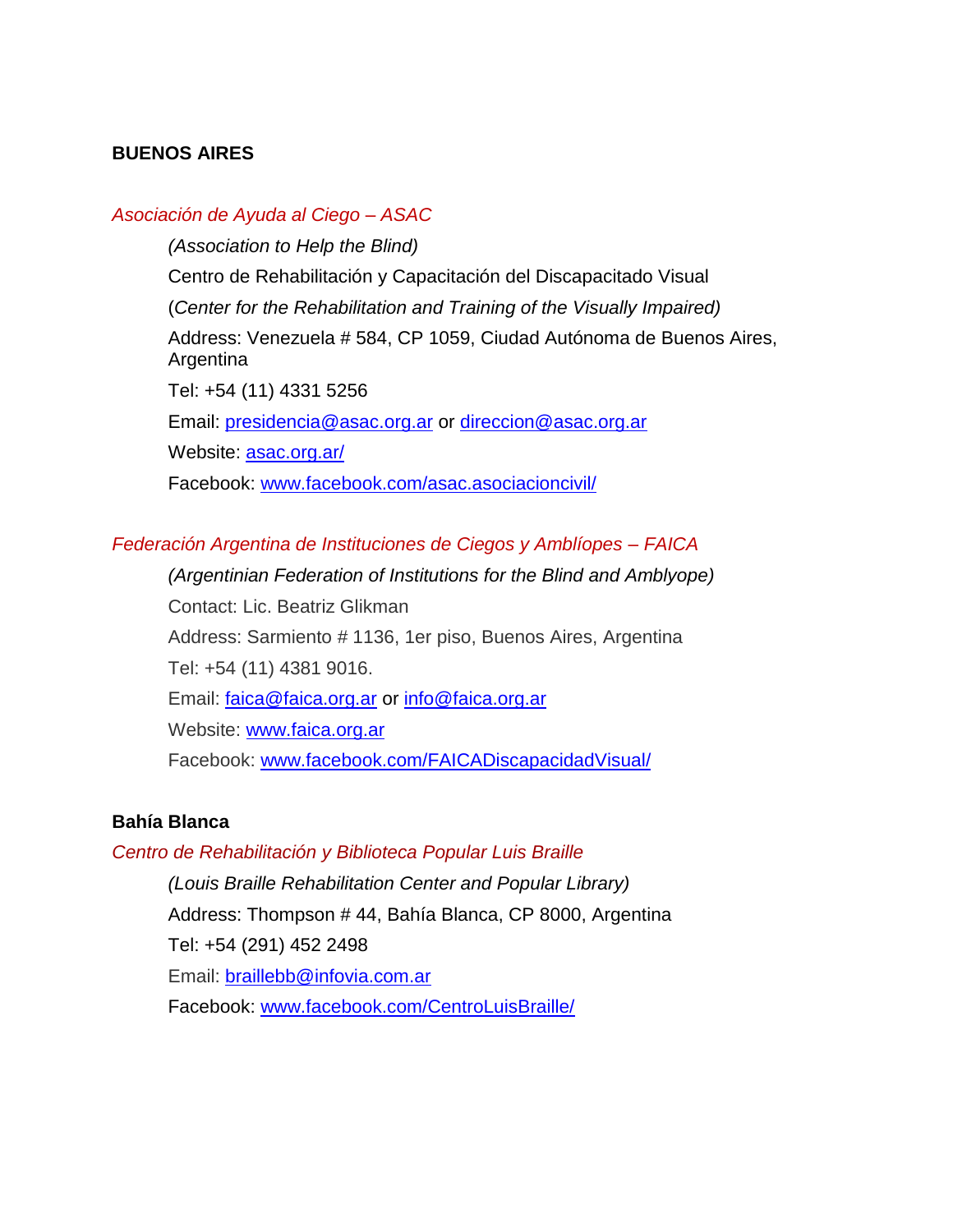## **La Plata**

#### *Sociedad Pro Ciegos Luis Braille*

*(Louis Braille Society for the Blind)* [Address:](https://www.google.com/search?sxsrf=ACYBGNQ-TqtiU-urPbDhjzj8GpR4FZcRfA:1572197130328&q=sociedad+luis+braille+address&stick=H4sIAAAAAAAAAOPgE-LWT9c3LMnItqyoKtKSzU620s_JT04syczPgzOsElNSilKLixexyhbnJ2empiSmKOSUZhYrJBUlZubkpCpA5QHFTlMeTgAAAA&ludocid=15954663069221954107&sa=X&ved=2ahUKEwiP8uDb-rzlAhVUoFsKHQgABD4Q6BMwEHoECBAQAw&sxsrf=ACYBGNQ-TqtiU-urPbDhjzj8GpR4FZcRfA:1572197130328) Calle 12 # 613, La Plata, Buenos Aires, Argentina Tel: [+54 \(221\) 424 2038](https://www.google.com/search?q=Sociedad+Pro+Ciegos+Luis+Braille&oq=Sociedad+Pro+Ciegos+Luis+Braille&aqs=chrome..69i57.3065j0j4&sourceid=chrome&ie=UTF-8) / 430 9555 Email: [sociedadluisbraille@gmail.com](mailto:sociedadluisbraille@gmail.com)

## *Fundación Tiflos*

*(Typhlos Foundation)* Contact: Ana Rizo Address: Calle 22 # 29, La Plata, Buenos Aires, CP 1900, Argentina Tel: +54 (221) 482 0931 Email: [tiflos@tiflos.org.ar](mailto:tiflos@tiflos.org.ar) Website: [www.tiflos.org.ar](http://www.tiflos.org.ar/)

## *International Council for Education of People with Visual Impairment (ICEVI) – Latinoamérica.*

Contact: Cristina Sanz Address: Av. 13 N° 1207 9°A, CP. 1900, La Plata, ARGENTINA Tel: 54 (221) 427 7143 Fax: 54 9 (221) 542 5925 Email: [presidencia.icevilatinoamerica@gmail.com](mailto:presidencia.icevilatinoamerica@gmail.com) Facebook: ICEVI Latinoamérica Twiter: @ICEVI\_LA

## **Mar del Plata**

*Unión Marplatense de Acción Social por los Derechos del Ciego y el Amblíope, UMASDECA*

*(Marplatense Union for the Social Action of the Rights of the Blind and Amblyope)*

Address: Entre Ríos # 2828, Mar del Plata, Buenos Aires, Argentina

Tel: +54 (223) 495 7577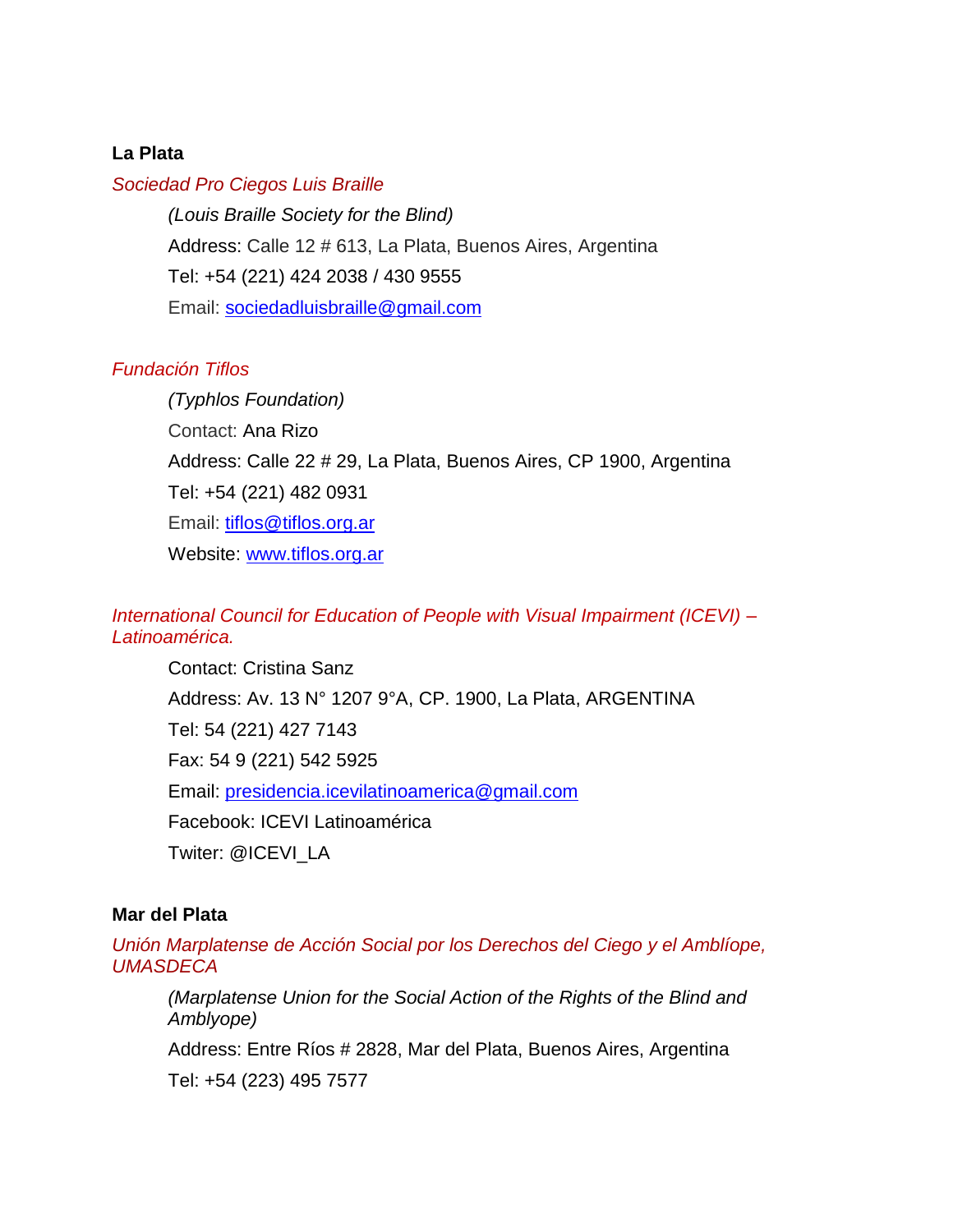Email: [umasdeca@speedy.com.ar](mailto:umasdeca@speedy.com.ar)

Facebook: [www.facebook.com/UMASDECA](http://www.facebook.com/UMASDECA)

## **San Pedro**

*Sociedad de Amigos del Discapacitado Visual: (SADIV)*

*(Society of Friends of the Visually Impaired)*

Day center address: Lucio Mansillas KM 5,5, CP 2930, San Pedro, Buenos Aires, Argentina

Resident training address: Belgrano # 675, CP 2930, San Pedro, Buenos Aires, Argentina

Tel: +54 (3329) 42 6263 & 42 5316 (home & admin) / 49 3100 (day center)

Email: [sadiv@arnet.com.ar](mailto:sadiv@arnet.com.ar) (home, admin & day center)

Email: [sadivcentrodedia@hotmail.com](mailto:sadivcentrodedia@hotmail.com) (day center)

Website: [www.sadiv.org.ar/](http://www.sadiv.org.ar/)

## **Pehuajó**

## *Unión Pehuajense de Ciegos*

*(Pehuajó Union of the Blind)* Contact: Pablo Ballero (President) Address: Leopoldo Altes # 789, (CP 6450), Pehuajó, Buenos Aires, Argentina Tel: +54 (2396) 47 2986 (institution) / 47 9035 / 47 3077 Email: [upeca2005@hotmail.com](mailto:upeca2005@hotmail.com)

## **Ciudad Autónoma**

## *TIFLONEXOS Asociación Civil*

*(Nonprofit Typhlonexus)*

Address: Av. Belgrano #1670, Piso 6, CP 1093, Buenos Aires, Argentina

Tel: +54 (11) 6009 3134

Email: [tiflonexos@tiflonexos.com.ar;](mailto:tiflonexos@tiflonexos.com.ar) [pabloltfl@gmail.com;](mailto:pabloltfl@gmail.com) [tiflonexos@gmail.com;](mailto:tiflonexos@gmail.com) [tiflolibros@tiflolibros.com.ar;](mailto:tiflolibros@tiflolibros.com.ar) [difusion@tiflolibros.com.ar](mailto:difusion@tiflolibros.com.ar)

Website:<https://tiflonexos.org/>

Facebook: [www.facebook.com/tiflonexos/](http://www.facebook.com/tiflonexos/)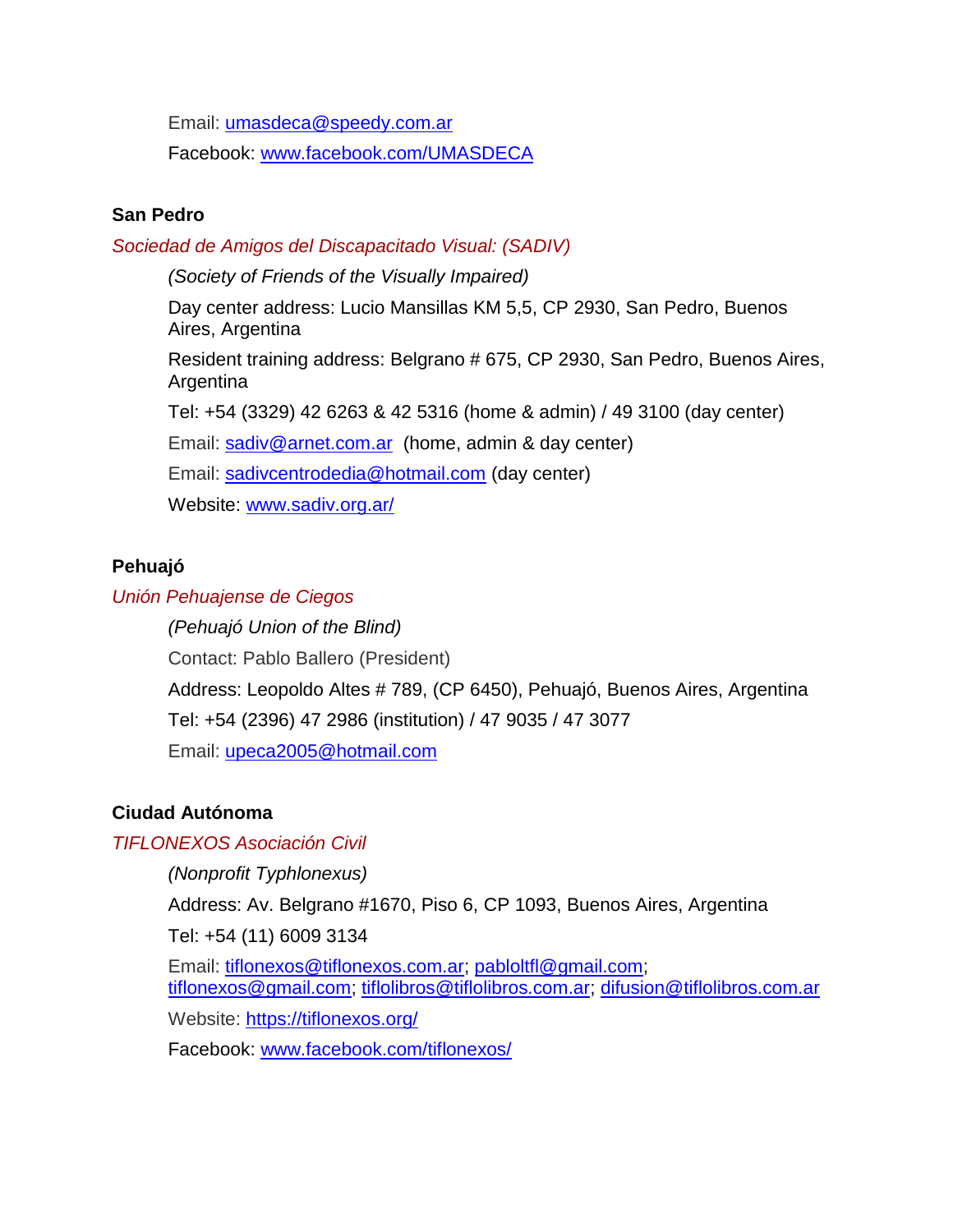## **CHACO**

## **Resistencia**

*Centro Social, Recreativo y Cultural Para No Videntes y Amblíopes: (CENOVI) (Social, Recreational and Cultural Center for the Blind and Ambyopes)*  Contact: Joana Soler Main Address: Monteagudo # 1291, Resistancia, Chaco, Argentina Tel: +54 (36) 2444 0372 Affiliated Address: 25 de Mayo # 388, local 3, Villa Ángela, Chaco, Argentina Cel: +54 (37) 3554 8384 Affiliated Address: Rivadavia # 550, Juan José Castelli, Chaco, Argentina. Cel: +54 (36) 4470 5949 Email: [cenovichaco@ecomchaco.com.ar;](mailto:cenovichaco@ecomchaco.com.ar) [cenovi5@hotmail.com](mailto:cenovi5@hotmail.com) Facebook: [www.facebook.com/cenovi.juanjosecastelli](http://www.facebook.com/cenovi.juanjosecastelli)

## **CHUBUT**

## **Trelew**

*Asociación Chubutense de Ciegos y Disminuidos Visuales*

*(Chubut Association of Blind and Visually Impaired)*

Address: Pasaje Jujuy Norte # 241, Barrio Don Bosco, Trelew, Chubut, CP 9100, **Argentina** 

Tel: +54 (280) 1 5450 5893 / 1 5461 9323

Email: [ong762ch@gmail.com;](mailto:ong762ch@gmail.com) [ong762ch@live.com.ar](mailto:ong762ch@live.com.ar)

## **CÓRDOBA**

## **Córdoba**

*Unión Cordobesa de Ciegos UCORCI*

*(Cordoba Union of the Blind)*

Address: 9 de Julio # 2022, Alto Alberdi, Córdoba, CP 5000, Argentina

Tel: +54 (351) 488 1253

Email: [ucorci@hotmail.com](mailto:ucorci@hotmail.com)

Facebook: [www.facebook.com/pages/category/Non-Governmental-Organization-](http://www.facebook.com/pages/category/Non-Governmental-Organization--NGO-/Ucorci-1732516820364418/) [-NGO-/Ucorci-1732516820364418/](http://www.facebook.com/pages/category/Non-Governmental-Organization--NGO-/Ucorci-1732516820364418/)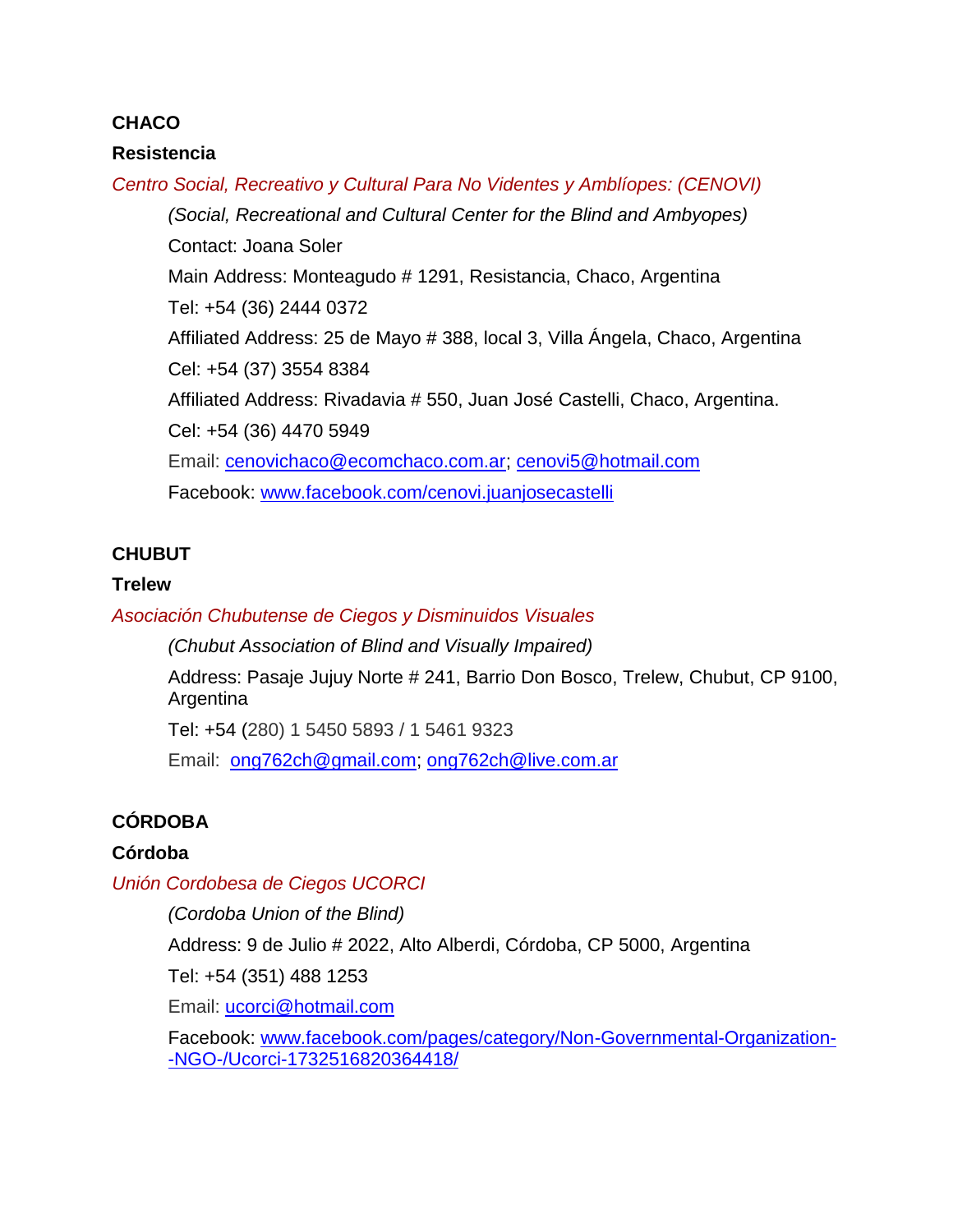## *Fundación Gaude*

*(Gaude Foundation)*

Address: Avenida Santa Fe # 882, Ciudad de Córdoba, CP 5000, Argentina Tel: +54 (35) 1473 2943 / 1289 3384

Email: [fundaciongaude@gmail.com;](mailto:fundaciongaude@gmail.com) [dafurlani@gmail.com;](mailto:dafurlani@gmail.com) [victorarias840@gmail.com;](mailto:victorarias840@gmail.com)

Website:<http://fundaciongaude.org.ar/>

Facebook: [www.facebook.com/FUNDACIONGAUDE/](http://www.facebook.com/FUNDACIONGAUDE/)

## *Instituto Helen Keller Córdoba*

*(Helen Keller Institute of Cordoba)*

Address: Maestro Marcelo López S/N, Ciudad Universitaria Córdoba, CP 5000, Argentina

Tel: +54 351 433 4547

Email: [ihk-cba@hotmail.com](mailto:ihk-cba@hotmail.com)

Facebook: [www.facebook.com/institutohelenkellercba](http://www.facebook.com/institutohelenkellercba)

## **CORRIENTES**

## **Corrientes**

*Asociación de Ciegos y Disminuidos Visuales de Corrientes – ACICO*

*(Blind and Visually Impaired Association of Corrientes)*

Address: Jujuy # 1030, 1D, Corrientes, CP 3400, Argentina

Tel: +54 (37) 8342 7487 / 9437 5625

Facebook: [www.facebook.com/pages/category/Nonprofit-Organization/ACICO-](http://www.facebook.com/pages/category/Nonprofit-Organization/ACICO-Asociacion-de-Ciegos-y-Disminuidos-Visuales-de-Corrientes-236594406778029/)[Asociacion-de-Ciegos-y-Disminuidos-Visuales-de-Corrientes-236594406778029/](http://www.facebook.com/pages/category/Nonprofit-Organization/ACICO-Asociacion-de-Ciegos-y-Disminuidos-Visuales-de-Corrientes-236594406778029/)

## **ENTRE RÍOS**

## **Paraná**

*Centro Amigos del Ciego de Entre Ríos (CACER)*

*(Center Friends of the Blind Entre Rios)* Contact: José Luis Zapata Address: San Martin # 1367, Paraná, Entre Ríos, CP 3100, Argentina Tel: +54 (343) 431 6593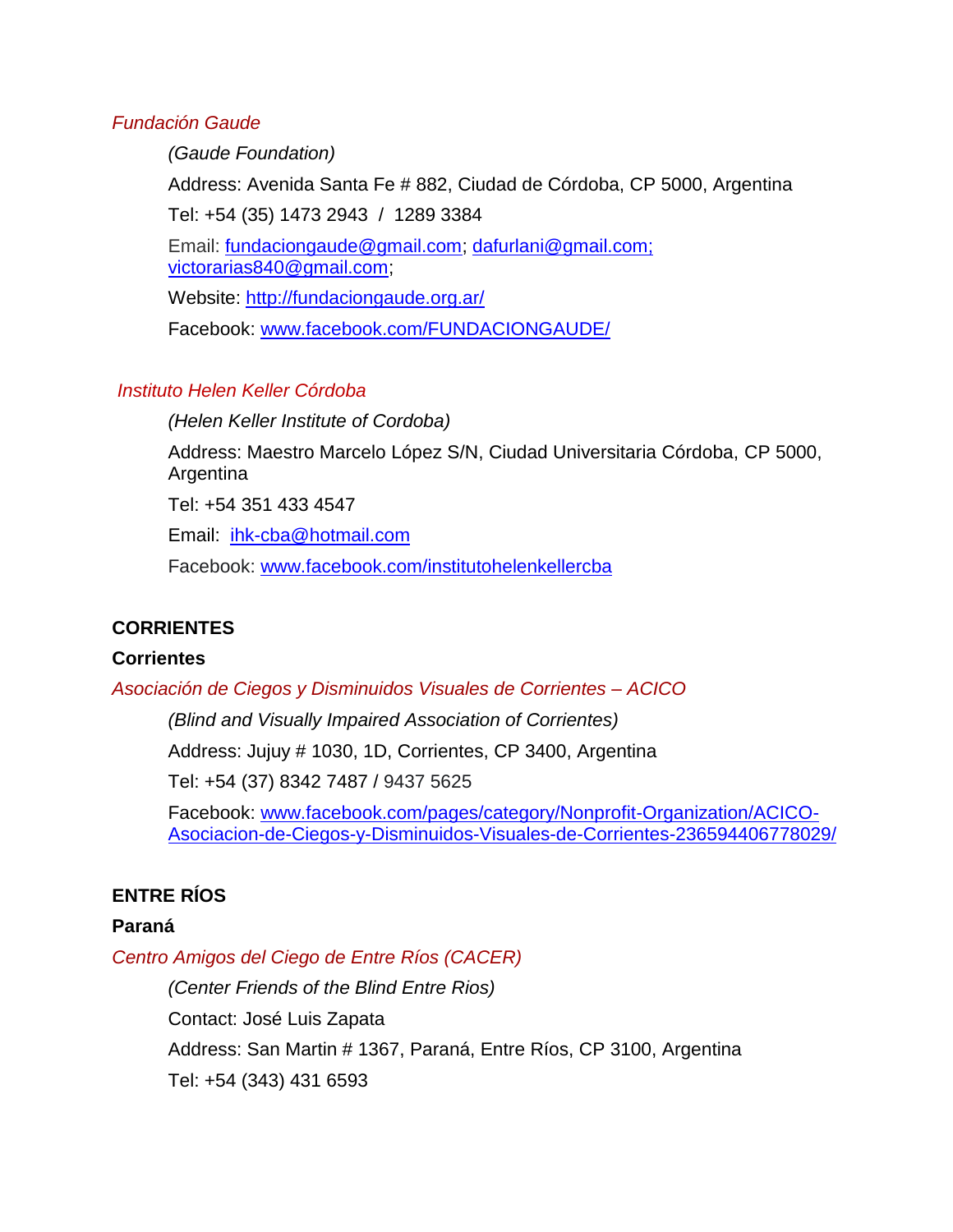Email: [cacerparana@gmail.com](mailto:cacerparana@gmail.com)

Facebook: [www.facebook.com/pages/category/Organization/Centro-Amigos-del-](http://www.facebook.com/pages/category/Organization/Centro-Amigos-del-Ciego-de-Entre-R%C3%ADos-CACER-209280232434204/)[Ciego-de-Entre-R%C3%ADos-CACER-209280232434204/](http://www.facebook.com/pages/category/Organization/Centro-Amigos-del-Ciego-de-Entre-R%C3%ADos-CACER-209280232434204/)

## **FORMOSA**

## **Formosa**

*Círculo de No Videntes, CINOVI*

*(Circle of the Blind)* Address: Blas Parera #1203, Formosa, Formosa, CP 3600, Argentina Tel: +54 (370) 445 2905 / 15468 5689 Silvia Soria 0370 15425 4645 Email: [cinovi@cinovi.org.ar](mailto:cinovi@cinovi.org.ar) Web: [www.cinovi.org.ar/](http://www.cinovi.org.ar/) Facebook: [www.facebook.com/cinovi.formosa/](http://www.facebook.com/cinovi.formosa/)

## **JUJUY**

## **Perico**

## *Asociación Periqueña de Apoyo a Ciegos y Ambliopes - APACA*

*(Perico Association of Support to the Blind and Amblyope)*

Address: 23 de Agosto, Local 04, 4610 Perico, Jujuy, Argentina

Tel: +54 (388) 491 6525 Institution,

Contacts: Ernesto Sumbaño (388) 570 5153

Luis A. Alzogaray (388) 491 8043

Email: [ernestosum@hotmail.com;](mailto:ernestosum@hotmail.com) [marcelo.gutierrez578@gmail.com;](mailto:marcelo.gutierrez578@gmail.com) [luisalzogaray17@hotmail.com](mailto:luisalzogaray17@hotmail.com)

Facebook: [https://m.facebook.com/APACA-Perico-Jujuy-](https://m.facebook.com/APACA-Perico-Jujuy-1378689172417241/?ref=page_internal)[1378689172417241/?ref=page\\_internal](https://m.facebook.com/APACA-Perico-Jujuy-1378689172417241/?ref=page_internal)

## **LA PAMPA**

## **Santa Rosa**

*Asociación Pampeana de Ciegos y Disminuidos Visuales*

*(Pampeanan Association of the Blind and Visually Impaired)*

Address: Jujuy # 1.336, Santa Rosa, La Pampa, Argentina

Tel: +54 (2954) 56 4019 / (2954)1567 7746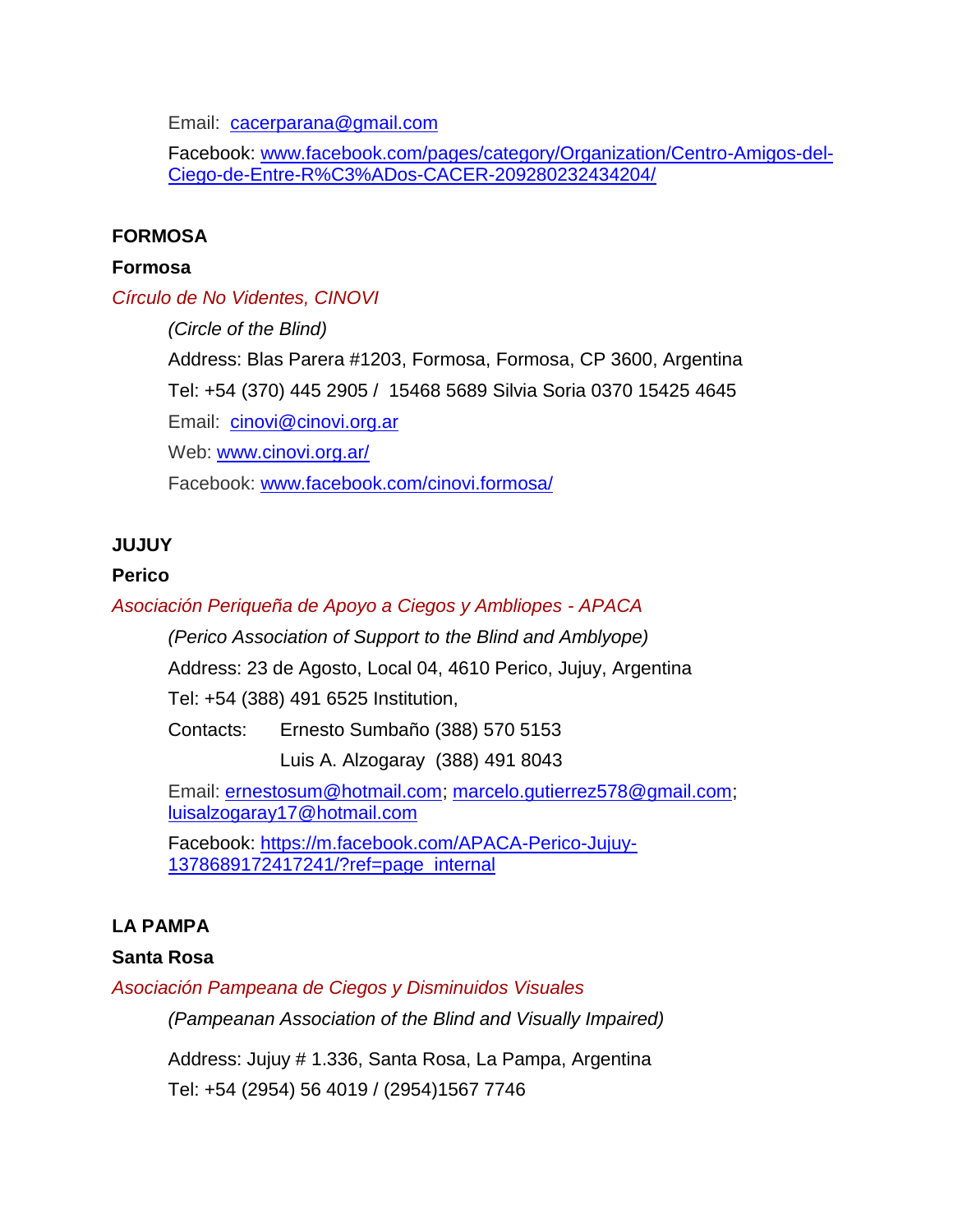Email: [asociacionpampeanadeciegos@hotmail.com;](mailto:asociacionpampeanadeciegos@hotmail.com) [lucasadrianceballos@hotmail.com](mailto:lucasadrianceballos@hotmail.com)

## *Escuela de Ciegos y Disminuidos Visuales No. 2*

*(School for the Blind and Visually Impaired No. 2)* Address: Calle 30 Bis 712, 6360 General Pico, Argentina Tel: +54 (2302) 43 7039 Email: [ciegos.generalpico@lapampa.edu.ar](mailto:ciegos.generalpico@lapampa.edu.ar) Facebook: Escuela de Ciegos y Disminuidos Visuales Nº2

## **MENDOZA**

## **Mendoza**

## *Asociación Tiflológica Luis Braille*

*(Louis Braille Typhlological Association)*

Contact: Emilio Distefano

Address: Avenida Corrientes 82, Mendoza Ciudad, Argentina

Opened Mondays, Wednesdays, and Fridays in the afternoon

Tel: +54 (261) 425 7850

Cel: +54 (261) 512 8494 Emilio Distéfano

Email: [asociacionbraille@gmail.com;](mailto:asociacionbraille@gmail.com) [emilio.distefano@gmail.com](mailto:emilio.distefano@gmail.com)

Facebook: Luis Braille Mendoza

Goalball and O&M training

Address: Calle Guisasola 1923 (Gobernador Benegas) Departamento de Godoy Cruz, Provincia de Mendoza Argentina C.P: 5501

## **NEUQUÉN**

## **Neuquén**

*"Awkinko - Asociación Neuquina de Personas con Discapacidad Visual, Familiares y Amigos"* 

*(Awkinko – Neuquen Association of Persons with Visual Impairment, their Families and Friends)*

Address: Gdor. Elordi #376, Neuquén, CP 8300, Argentina

Tel. +54 (299) 420-3353

Cell: +54 (299) 15428 9797 / 442 2434 / 15632 3469 / 15462 3995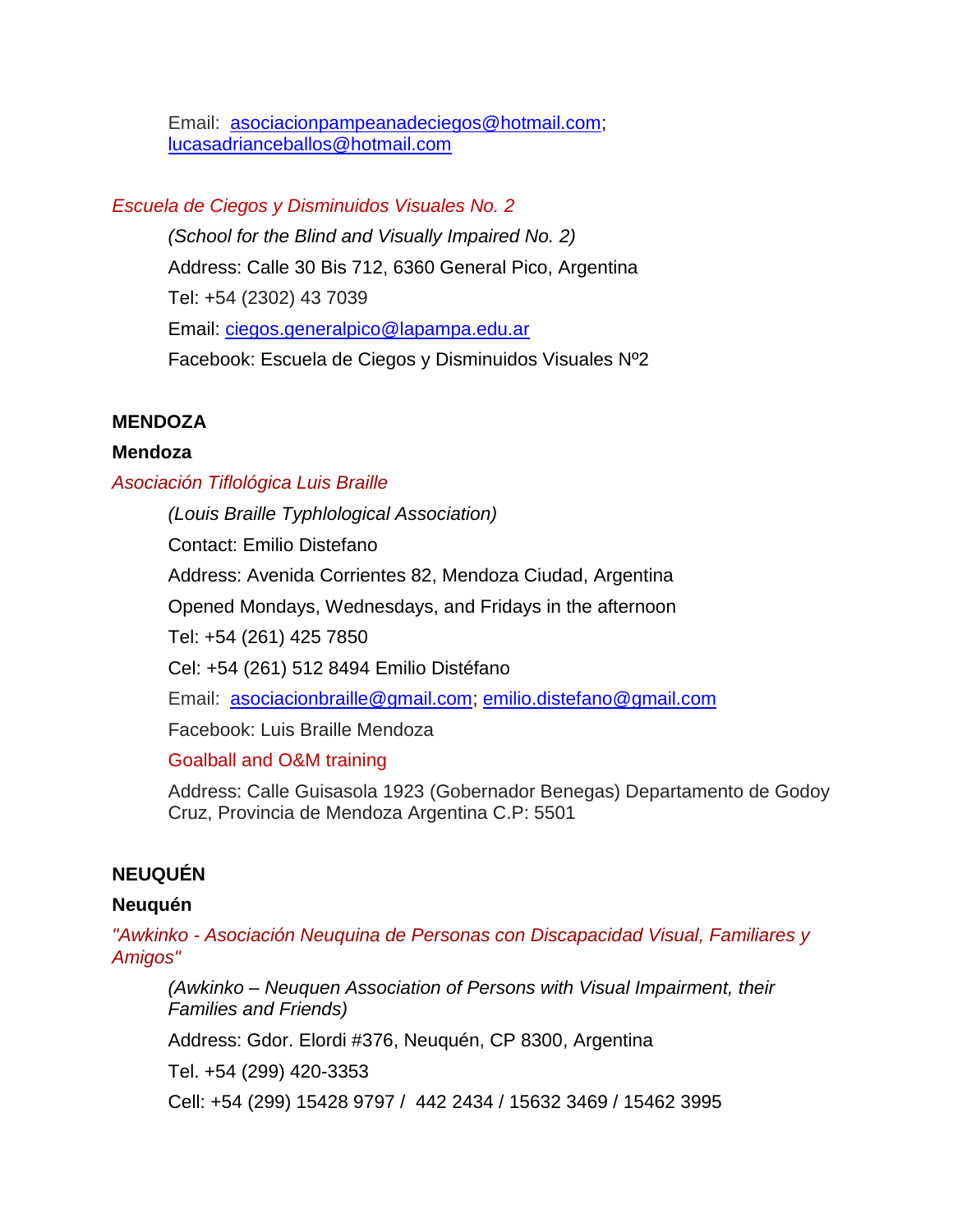Email: [awkinko@hotmail.com;](mailto:awkinko@hotmail.com) [vadala.cortos@yahoo.com.ar;](mailto:vadala.cortos@yahoo.com.ar)

*Centro de Rehabilitación, Estimulación y Aprendizaje (CREA) (Center for Rehabilitation, Stimulation, and Learning)* Address: Sargento Cabral #730, Neuquén, Neuquén, CP 8300, Argentina Tel: +54 (299) 448 3950 Email: [centrocrea@hotmail.com](mailto:%20centrocrea@hotmail.com) Facebook: [www.facebook.com/pg/creacentroderehabilitacion/services/](http://www.facebook.com/pg/creacentroderehabilitacion/services/)

## **RÍO NEGRO**

## **Allen**

*Centro Especial Allen Simon*

*(Special Center Allen Simon)*

Cell: +54 (294) 11531 8344 Email: [centroalensimon@gmail.com](mailto:centroalensimon@gmail.com)

## **Bariloche**

*Asociación Barilochense de Ciegos y Ambliopes ABCA*

*(Association Barilochense of the Blind and Amblyope)*

Tel: +54 (294) 445 4341 / 41528 7336 Email: [cesarbalmaceda@gmail.com](mailto:cesarbalmaceda@gmail.com)

## **General Roca**

## *Asociación Amigos de No Videntes AANOVI Roca*

*(Association of Friends of the Blind in Roca)* Contact: Marcelo Morales Address: General Roca, Río Negro, Argentina Tel: +54 (298) 15455 8644 Marcelo Morales / 0298 15424 8096 institution Email: [correcamino1981@hotmail.com;](mailto:correcamino1981@hotmail.com) [aanovialtovalle@gmail.com](mailto:aanovialtovalle@gmail.com) Facebook: <https://www.facebook.com/aanovi.roca>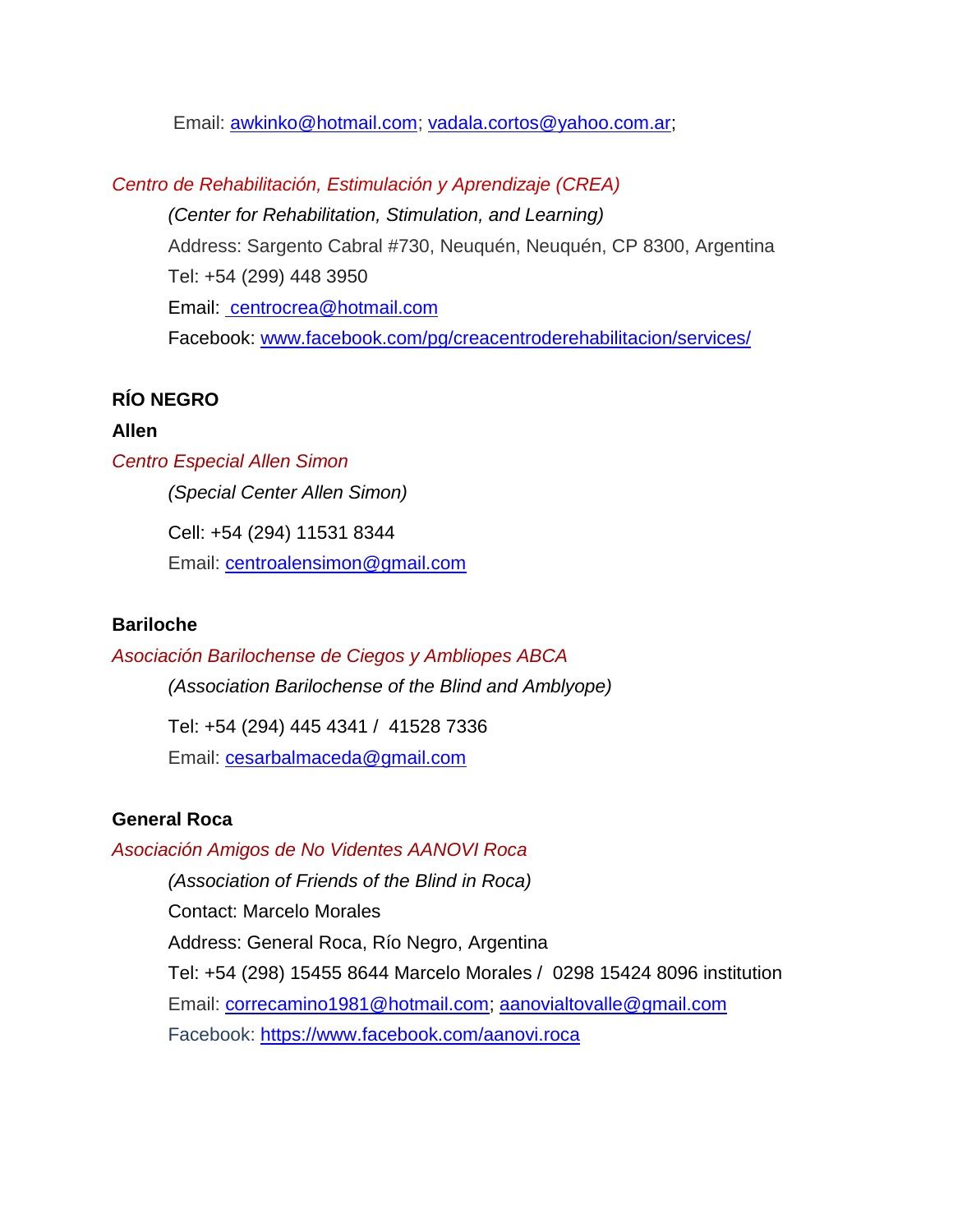#### **SALTA**

#### **Salta**

#### *Fundación Salteña de Ciegos (FU.SA.C)*

*(Salta Foundation of the Blind)* Contact: María Elena Pastrana Address: Etapa 11, Manzana 1, Casa 4, Barrio Limache, Salta, Argentina Tel: +54 (9387) 424 9074 Cel: +54 (9387) 501 0188 Email: [fusac.salta@gmail.com;](mailto:fusac.salta@gmail.com) [mariaelenapastrana@gmail.com](mailto:mariaelenapastrana@gmail.com) Facebook:<https://www.facebook.com/FUNDACIONSALTENADECIEGOS/>

#### *Asociación de Ciegos Orientar ACO*

*(Orientar Association of the Blind)* Contact: Gabriela Castillo Address: Belgrano # 1002, CP 4400, Salta, Salta, Argentina Tel: +54 (387) 434 2929 / 465 5307 / 521 9534 / 439 1101 Email: [g\\_n\\_castillo@hotmail.com;](mailto:g_n_castillo@hotmail.com) [maribel.v.salta@gmail.com](mailto:maribel.v.salta@gmail.com)

## **SAN JUAN**

#### **San Juan**

#### *Asociación Sanjuanina de Ciegos*

*(San Juan Association of the Blind)* Address: Mariano Moreno Este # 629, San Juan, Argentina Tel: +54 (264) 423 3004 Email: [aspciegos@gmail.com;](mailto:aspciegos@gmail.com) [djbenegas@gmail.com](mailto:djbenegas@gmail.com)

#### **SANTA CRUZ**

#### **Río Gallegos**

#### *Asociación Cultural Luis Braille*

*(Louis Braille Cultural Association)* Address: Lisandro de la torre # 556, Río Gallegos, Santa Cruz, Argentina Tel: +54 (296) 631 3906 Email: [claudia.g@live.com](mailto:claudia.g@live.com)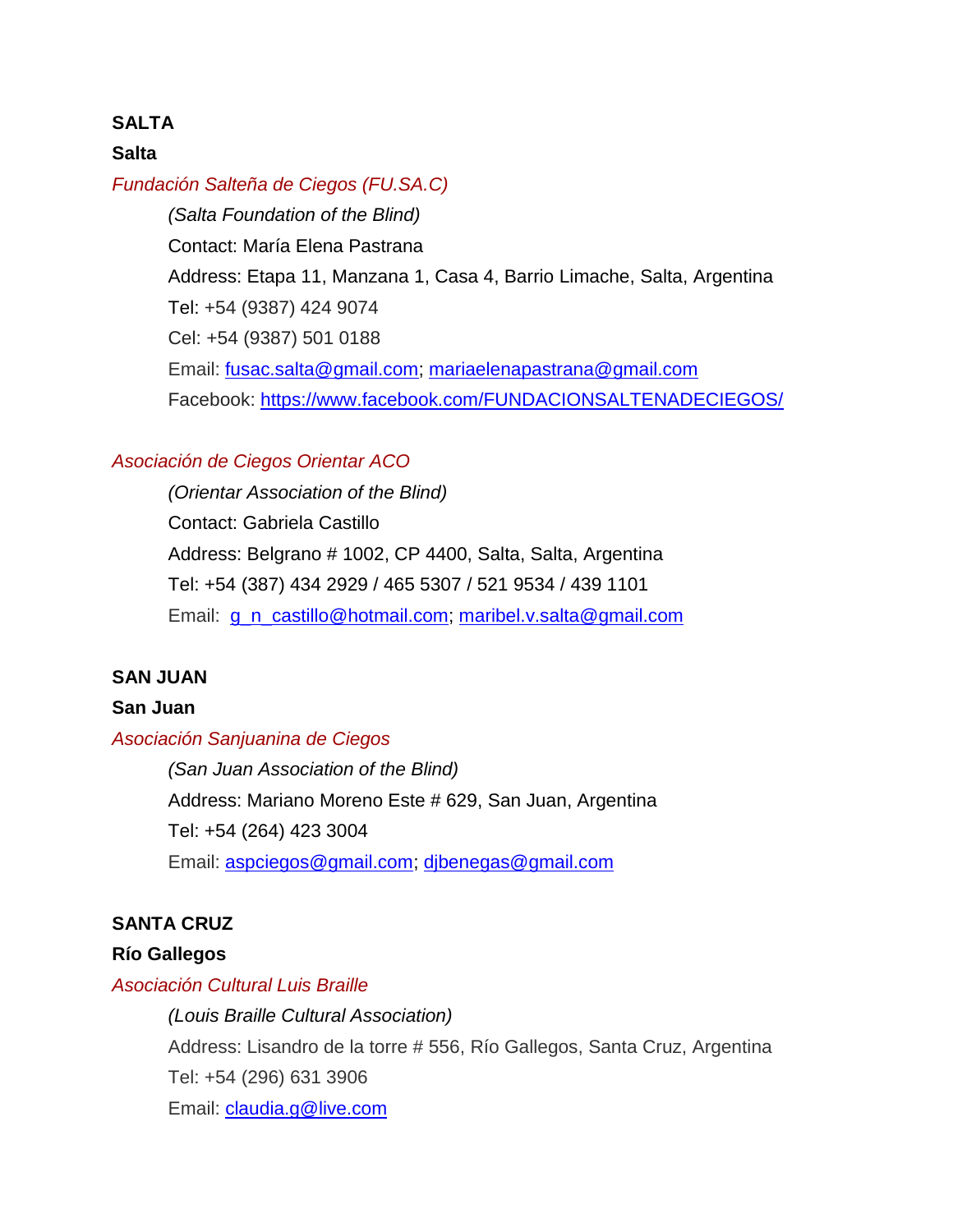#### **SANTA FE**

#### **Santa Fe**

#### *Asociación Santafecina Nueva Cultura*

*(Santa Fe Association New Culture)* Address: Francia # 3452, Santa Fe, Santa Fe, Argentina Tel: +54 (342) 455 5323 Email: [info@nuevaculturasf.org.ar](mailto:info@nuevaculturasf.org.ar) Website: [https://nuevaculturasf.org.ar](https://nuevaculturasf.org.ar/)

#### *Asociación Civil Mírame Bien*

*(Civil Association Take a Good Look at Me)* Tel: +54 (3498) 40-6506 & cell (342) 428 8176 Email: [movimientomiramebien@gmail.com](mailto:movimientomiramebien@gmail.com) Website: miramebien.org.ar

#### **Rosario**

#### *Movimiento de Unidad del Ciego y el Amblíope de Rosario (MUCAR)*

*(Unified Movement of the Blind and Amblyope from Rosario)* Address: Buenos Aires # 1626, Rosario, Santa Fe, CP 2000, Argentina Tel: +54 (341) 438 5631 / 421 4000 Email: [carloscolere@yahoo.com.ar](mailto:carloscolere@yahoo.com.ar) Website: [http://mucar.com.ar](http://mucar.com.ar/) Facebook:<https://www.facebook.com/MUCARROSARIO>

#### **SANTIAGO DEL ESTERO**

#### **Santiago del Estero**

*Unión de Ciegos y Ambliopes de Santiago del Estero UCASE (Union of Blind and Amblyopes of Santiago del Estero)* Tel: +54 (385) 431 2658 Email: [ucase\\_07@hotmail.com](mailto:ucase_07@hotmail.com)

*Centro Amigos del Ciego de Santiago del Estero CACSE (Center Friends of the Blind from Santiago del Estero)*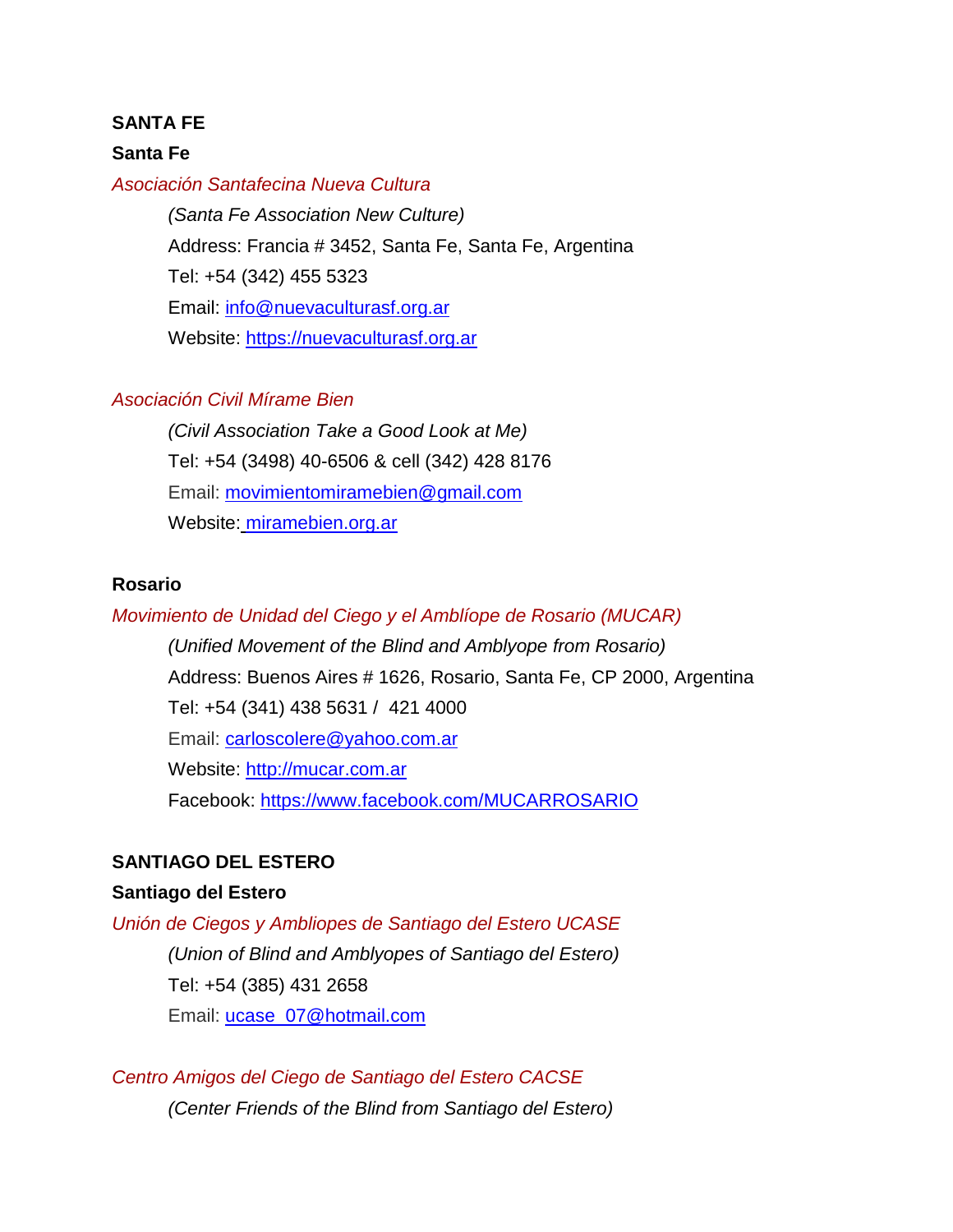Contact: Marta de Ochoa, President Address: Av. Belgrano Sur #1880, Santiago del Estero, Argentina Tel: +54 (385) 421 3445 / 421 9311 Email: [adrizorribas@hotmail.com](mailto:adrizorribas@hotmail.com)

## **TUCUMÁN**

## **San Miguel de Tucumán**

*Asociación Civil Tiflotuc (Ver y Tocar Tucumán)*

*(Civil Association Typhlotuc – See and Touch Tucuman)* Tel: +54 (381) 421 8092 Cell: +54 (381) 537 3851 Email: [blasfama@gmail.com](mailto:blasfama@gmail.com)

## **TIERRA DEL FUEGO**

## **Ushuaia**

*Amigos del Bastón blanco y Bastón verde*

*(Friends of the White Cane and the Green Cane)* Tel: +54 (2901) 42 4037 / 556 2255

## **RÍO NEGRO**

## **Viedma**

*Asociación de Personas con Problemas de Visión – APPROVI* 

*(Association of Persons with Visual Problems)* Address: Belgrano # 1533, R8500, Viedma, Rio Negro, Argentina Tel: +54 (2920) 42 7018 Email: [approvi@yahoo.com.ar](mailto:approvi@yahoo.com.ar) Facebook:<https://www.facebook.com/Approvi-121209921264624/>

## BOLIVIA

*Agrupación para la Rehabilitación y Educación del Ciego y Ambliope (Association for the Rehabilitation and Education of the Blind)*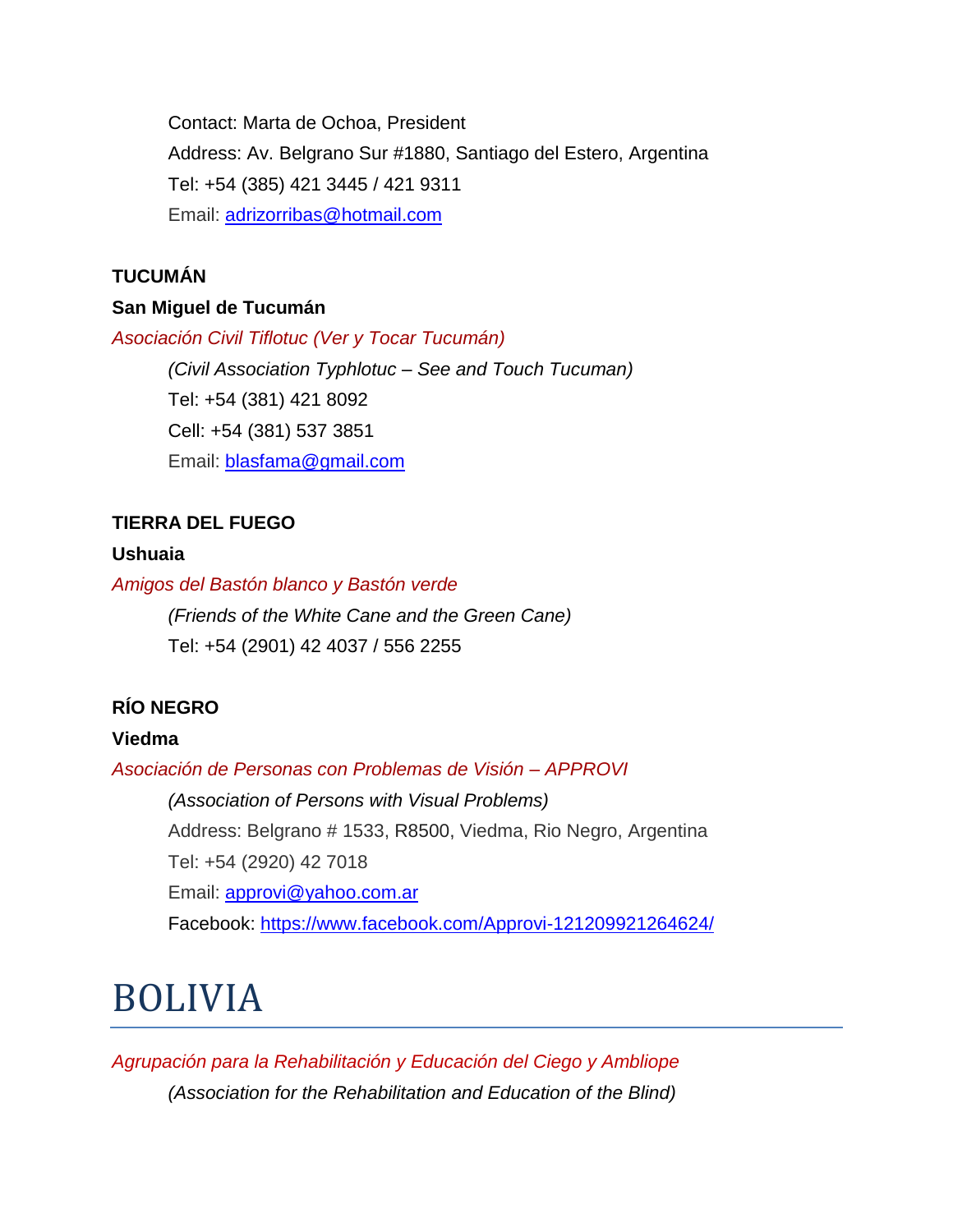Address: Calle Ayacucho # 628, Casilla de Correo 254, Sucre, Bolivia Tel: +591 (4) 642 3745

#### *Federación Nacional de Ciegos de Bolivia – Fenaciebo*

*(National Federation of the Blind of Bolivia)*  Address: Avenida Vasquez # 132 – Zona Pura Pura, La Paz, Bolivia Tel: +591 (2) 245 4511 Email: [fenaciebo@hotmail.com](mailto:fenaciebo@hotmail.com) Facebook:<https://www.facebook.com/Fenaciebo-406299489737297/>

#### *Instituto Boliviano de la Ceguera – Oficina Nacional*

*(Bolivian Institute of the Blind – National Office)* Address: Calle Colombia # 464, Zona San Pedro, La Paz, Bolivia Tel: +591 (2) 248 6666 / 249 3293 Fax: +591 (2) 248 6777 Email: [ibc@ibcbolivia.org](mailto:ibc@ibcbolivia.org) or [lapaz@ibcbolivia.org](mailto:lapaz@ibcbolivia.org) Website: [www.ibc.gob.bo/](http://www.ibc.gob.bo/)

#### Departamental Cochabamba – Cochabamba Office

Address: Calle Huáscar # 785, zona Coronilla, Cochabamba, Bolivia Tel: +591 (4) 422 2565 Email: [cochabamba@ibcbolivia.org](mailto:cochabamba@ibcbolivia.org) Website: [www.ibc.gob.bo/](http://www.ibc.gob.bo/)

#### *Departamental Santa Cruz – Santa Cruz Office*

Address: Av. Busch # 1000, 2° y 3° anillo calle 6, Santa Cruz, Bolivia Tel: +591 (3) 343 6891 Email: [santacruz@ibcbolivia.org](mailto:santacruz@ibcbolivia.org) Website: [www.ibc.gob.bo/](http://www.ibc.gob.bo/)

*Departamental Chuquisaca – Chuquisaca Office* Address: Calle Grau # 373, zona San Lázaro, Sucre, Bolivia Tel: +591 (4) 645 4218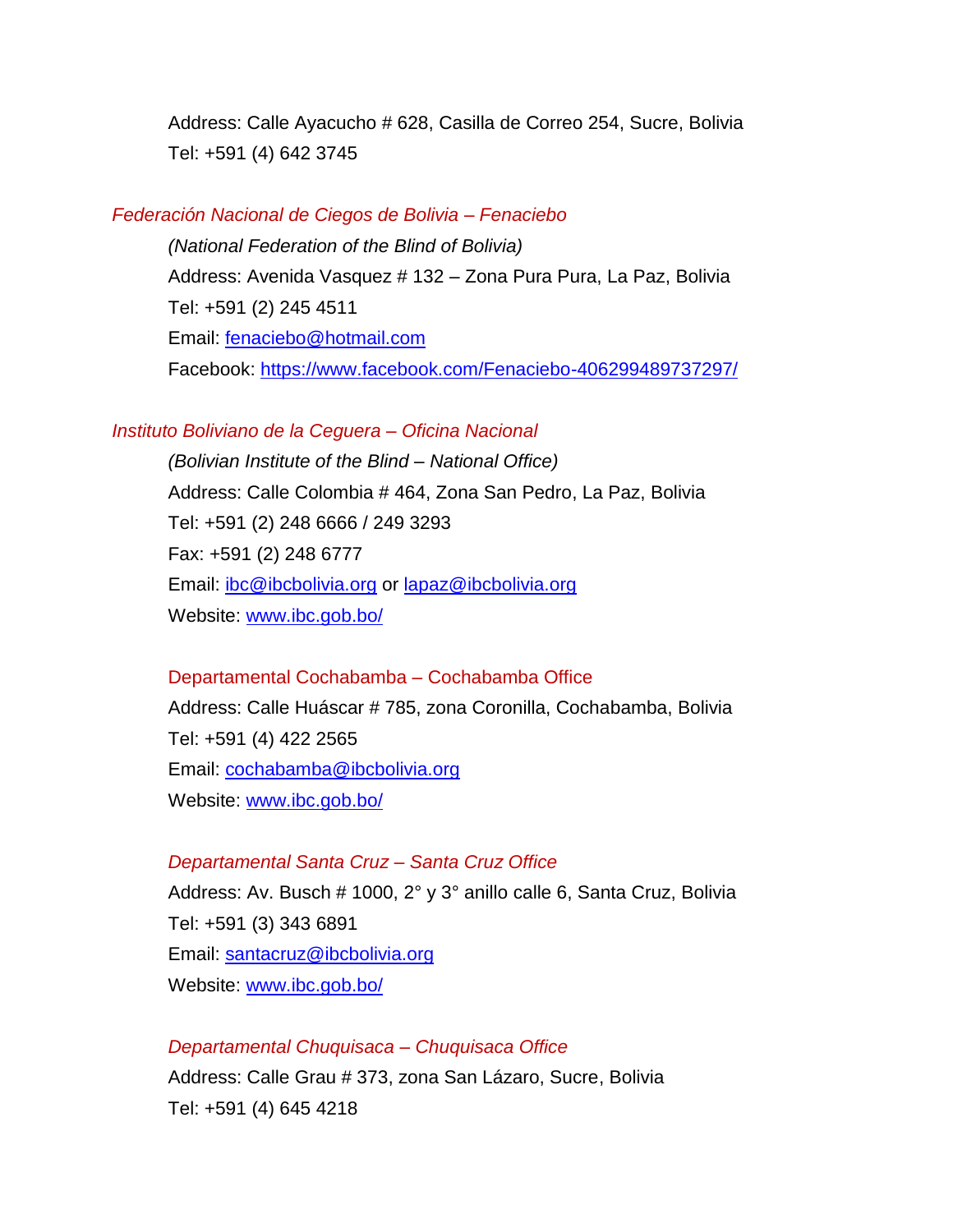Email: [sucre@ibcbolivia.org](mailto:sucre@ibcbolivia.org) Website: [www.ibc.gob.bo/](http://www.ibc.gob.bo/)

#### *Departamental Potosí – Potosi Office*

Address: Calle Quijarro # 125, zona Central, Potosí, Bolivia Tel: +591 (2) 622 3110 Email: [potosi@ibcbolivia.org](mailto:potosi@ibcbolivia.org) Website: [www.ibc.gob.bo/](http://www.ibc.gob.bo/)

#### *Departamental Oruro –Oruro Office*

Address: Calle Brasil # 955, zona Central, Oruro, Bolivia Tel: +591 (2) 528 2271 Email: [oruro@ibcbolivia.org](mailto:oruro@ibcbolivia.org) Website: [www.ibc.gob.bo/](http://www.ibc.gob.bo/)

#### *Departamental Pando – Pando Office*

Address: Barrio Mapayo, Centro Miquimaya, Cobija, Bolivia Tel: +591 (3) 71116747 Email: [pando@ibcbolivia.org](mailto:pando@ibcbolivia.org) Website: [www.ibc.gob.bo/](http://www.ibc.gob.bo/)

#### *Departamental Beni – Beni Office*

Address: Calle Sicuana # 219, zona Villa Corina, Trinidad, Bolivia Tel: +591 (3) 462 9583 Email: [beni@ibcbolivia.org](mailto:beni@ibcbolivia.org) Website: [www.ibc.gob.bo/](http://www.ibc.gob.bo/)

#### *Departamental Tarija – Tarija Office*

Address: Calle Chorolque s/n, zona Villa Avaroa, Tarija, Bolivia Tel: +591 (4) 664 6699 Email: [tarija@ibcbolivia.org](mailto:tarija@ibcbolivia.org) Website: [www.ibc.gob.bo/](http://www.ibc.gob.bo/)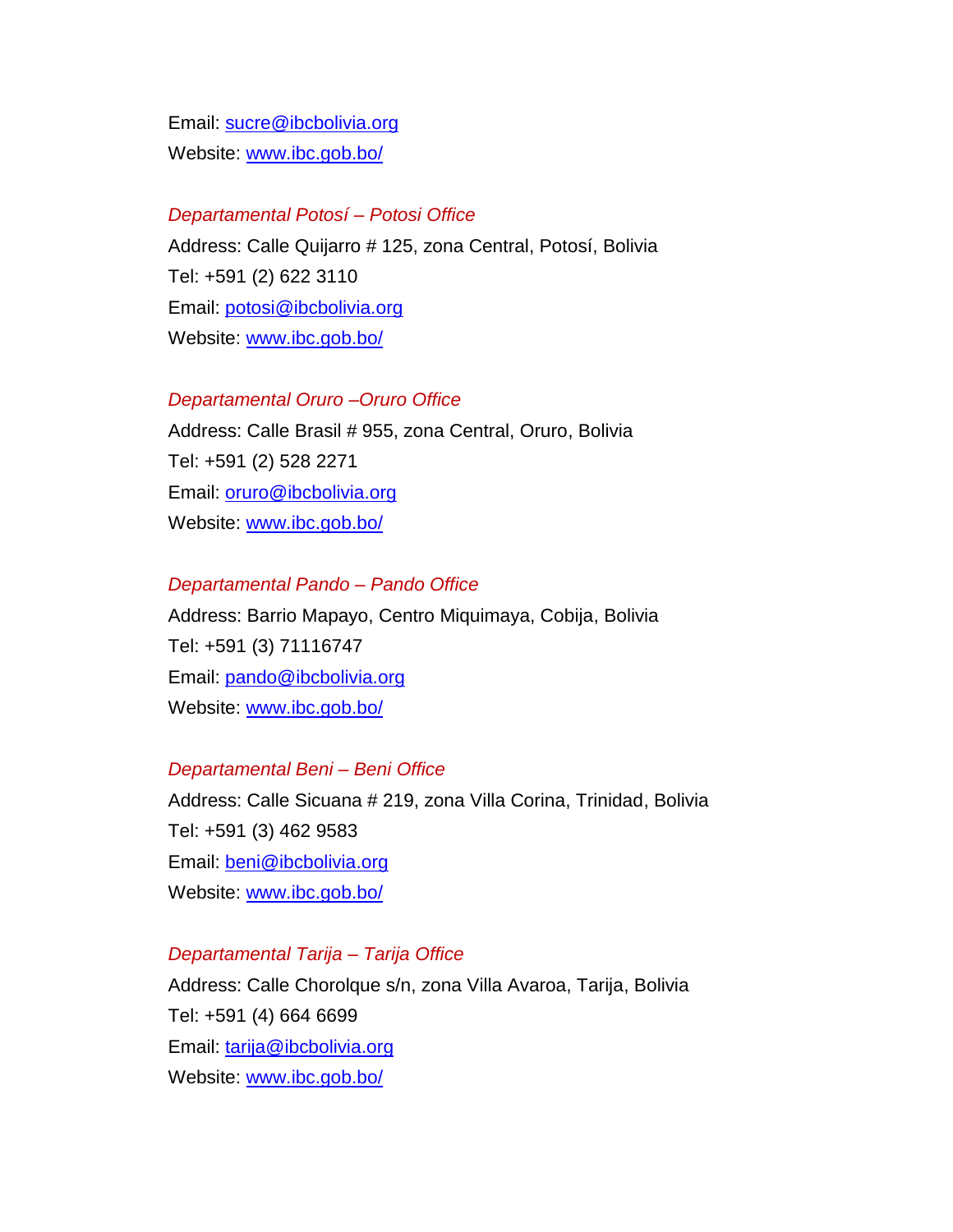# BRAZIL

## *Centro de Apoio Ao Deficiente Visual – CADEVI*

*(Support Center for the Visually Impaired)*

Address: Rua dos Heliotrópios, 338, Mirandópolis, São Paulo-SP, Brasil, CEP: 04049-000,

Tel: +55 (11) 5589 5241 / 558 -0006

Email: [cadevi@cadevi.org.br](mailto:cadevi@cadevi.org.br)

Website:<http://cadevi.org.br/>

Facebook:<https://www.facebook.com/cadevi/>

## *Fundação Dorina Nowill para Cegos*

*(Foundation for the Blind Dorina Nowill)*

Address: Rua Dr. Diogo de Faria, 558, Vila Clementino, São Paulo/SP, Brasil, CEP: 04037-001

Tel: +55 (11) 5087 0968 / 5549 0611 / 5087-0999

Email: [parceria@fundacaodorina.org.br](mailto:parceria@fundacaodorina.org.br)

Website: [www.fundacaodorina.org.br/en/](http://www.fundacaodorina.org.br/en/)

## *Escola de Cães-Guias Helen Keller*

## *Helen Keller Guide Dog School*

Address: 6ª. Avenida nº 440, (ao lado do Parque Ecológico) no Bairro dos Municípios, Balneário Camboriú-SC, Brasil, CEP: 88.337-315

Tel: +55 47 99712 0986

Email: [contato@caoguia.org.br](mailto:contato@caoguia.org.br)

Website: [www.caoguia.org.br](http://www.caoguia.org.br/)

## *Instituto Benjamin Constant*

*(Institute Benjamin Constant)*

Address: Av. Pasteur, 350 / 368, Urca, Rio de Janeiro/RJ, Brasil, CEP: 22.290- 240

Tel: +55 (21) 3478-4442

Email: [ibc@ibc.gov.br](mailto:ibc@ibc.gov.br)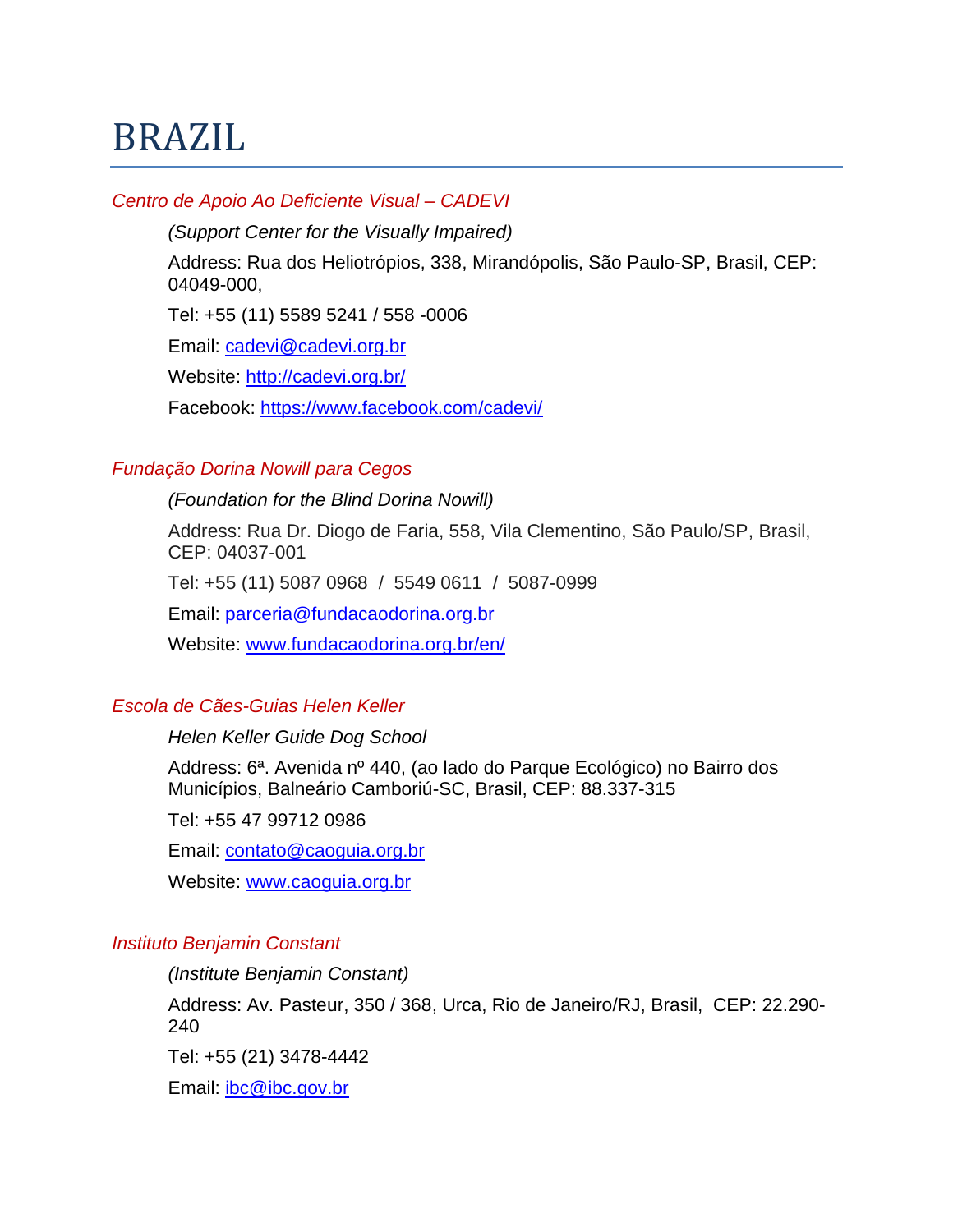Website: [www.ibc.gov.br/](http://www.ibc.gov.br/)

Facebook:<https://www.facebook.com/IBC.gov.br/>

## *Instituto de Cegos da Bahia*

*(Bahia Institute for the Blind)*

Address: Rua São Jose de Baixo, 55, Barbalho, Salvador, Bahia, Brasil, CEP: 40300-770

Tel: +55 (71) 3242 1073

Website: [www.institutodecegosdabahia.org.br/](http://www.institutodecegosdabahia.org.br/)

#### *Sociedade de Assistência aos Cegos (SAC)*

*(Society for the Assistance of the Blind)*

Address: Av. Bezerra de Menezes, 892, São Gerardo, Fortaleza, Ceará, Brasil, CEP: 60325-001

Tel: +55 (85) 3206 6800 / 3206 6801 / Hospital: 3206 6820

Email: [sac@secrel.com.br](mailto:sac@secrel.com.br)

Website: [www.sac.org.br/instituto](http://www.sac.org.br/instituto)

## CHILE

#### *Club Adulto Mayor Ciego "Baldomero Lillo"*

*(Blind Older Adult Club "Baldomero Lillo")*

Contact: Juan Carlos Garling

Address: Junta de Vecinos Portal Los Dominicos, Camino El Alba # 8990, Las Condes, Santiago, Chile

Tel: +56 (2) 2895 2591 & cell (9) 7897 6406

Email: [garling@vtr.net](mailto:garling@vtr.net)

Facebook:<https://www.facebook.com/AdultoMayorCiego/>

Corporación de Ayuda al Limitado Visual (COALIVI)

*(Corporation to Help the Visually Limited)*

Address: Las Heras 706, esquina Aníbal Pinto, Concepción, Chile.

Tel: +56 (41) 212 5300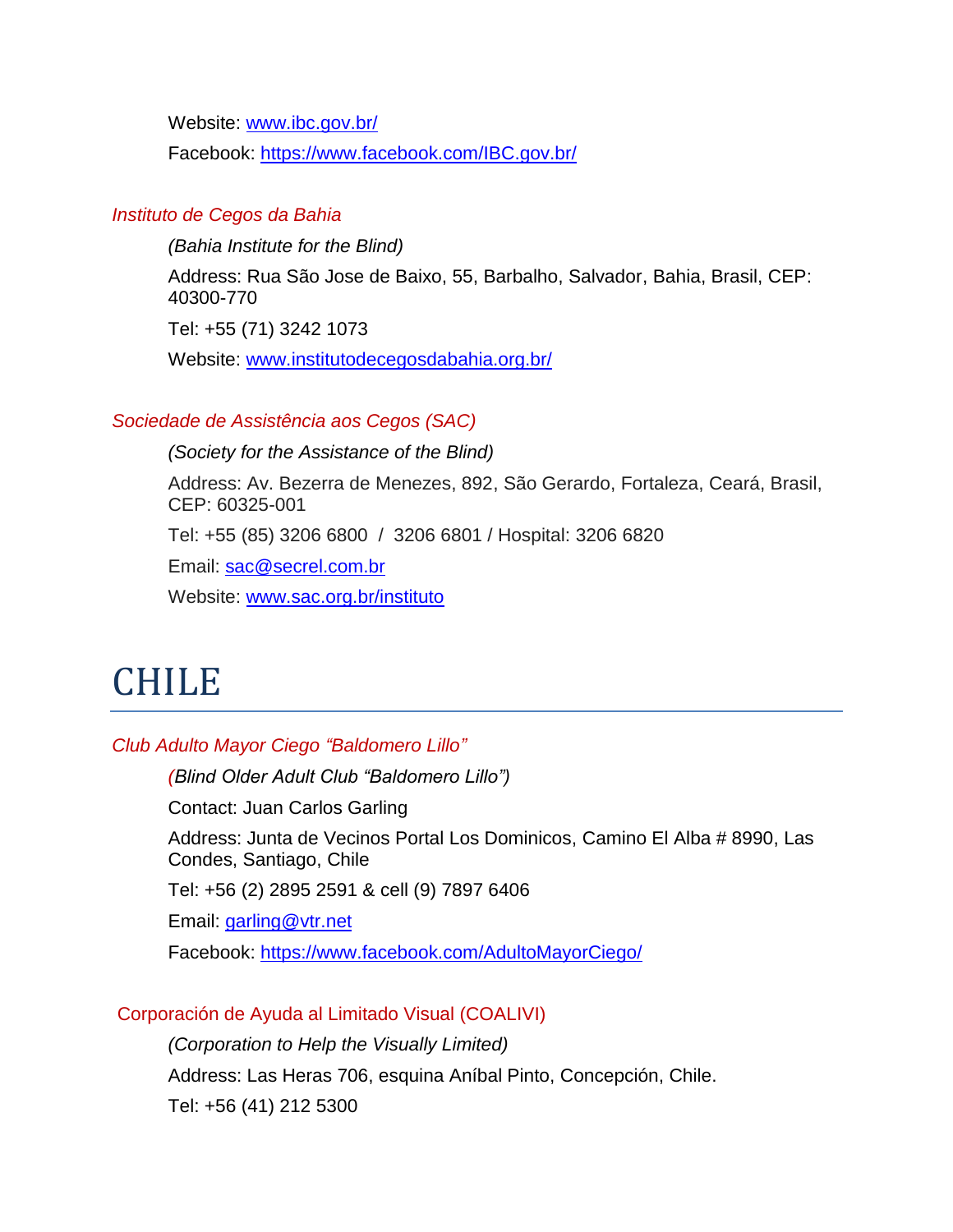Email : contacto@coalivi.cl Optical shop Paicavi: +56 (41) 292 1783 / 292 1784 Low Vision Program E-mail: [coalivi@coalivi.cl](mailto:coalivi@coalivi.cl) Tel: +56 (41) 212 5311 Address: Las Heras 706, segundo piso, Concepción, Chile Website: [www.coalivi.cl/programa-de-baja-vision/](http://www.coalivi.cl/programa-de-baja-vision/) Programa de Inclusión Laboral – Work Inclusion Program Tel: +56 (41) 212 5300

## Corporación de Padres y Amigos por el Limitado Visual (Corpaliv)

*(Corporation of Parents and Friends for the Visually Limited)* Escuela Jan Van Dijk – school for the blind and with multiple disabilities Address: Lo Encalada 207, Ñuñoa, Santiago, Chile Tel: +56 (2) 2204 2801 / 2269 7995 Email: [secretaria@corpaliv.cl](mailto:secretaria@corpaliv.cl) Website: [www.corpaliv.cl](http://www.corpaliv.cl/)

#### Corporación para la Inclusión de Personas con Discapacidad Visual y Sordociegas (CIDEVI)

(Corporation for the Inclusion of People with Visual Disabilities and Deafblind)

Website: [www.cidevi.cl](http://www.cidevi.cl/)

Escuela Especial San Alberto Hurtado – Blind and Deafblind School San Alberto Hurtado

Address: José Toribio Medina # 27, Santiago Centro, Metro Los Héroes, Chile

Tel: +56 (2) 2672 2007.

Email: [secretaria.cidevi@gmail.com](mailto:secretaria.cidevi@gmail.com)

Centro de Rehabilitación – Rehabilitation Center

Address: Rafael Sotomayor # 34, Santiago Centro, Metro Unión Latinoamericana, Chile

Tel: +56 (2) 2682 7616.

Email: [secretariacentrorehabilitacion@gmail.com](mailto:secretariacentrorehabilitacion@gmail.com)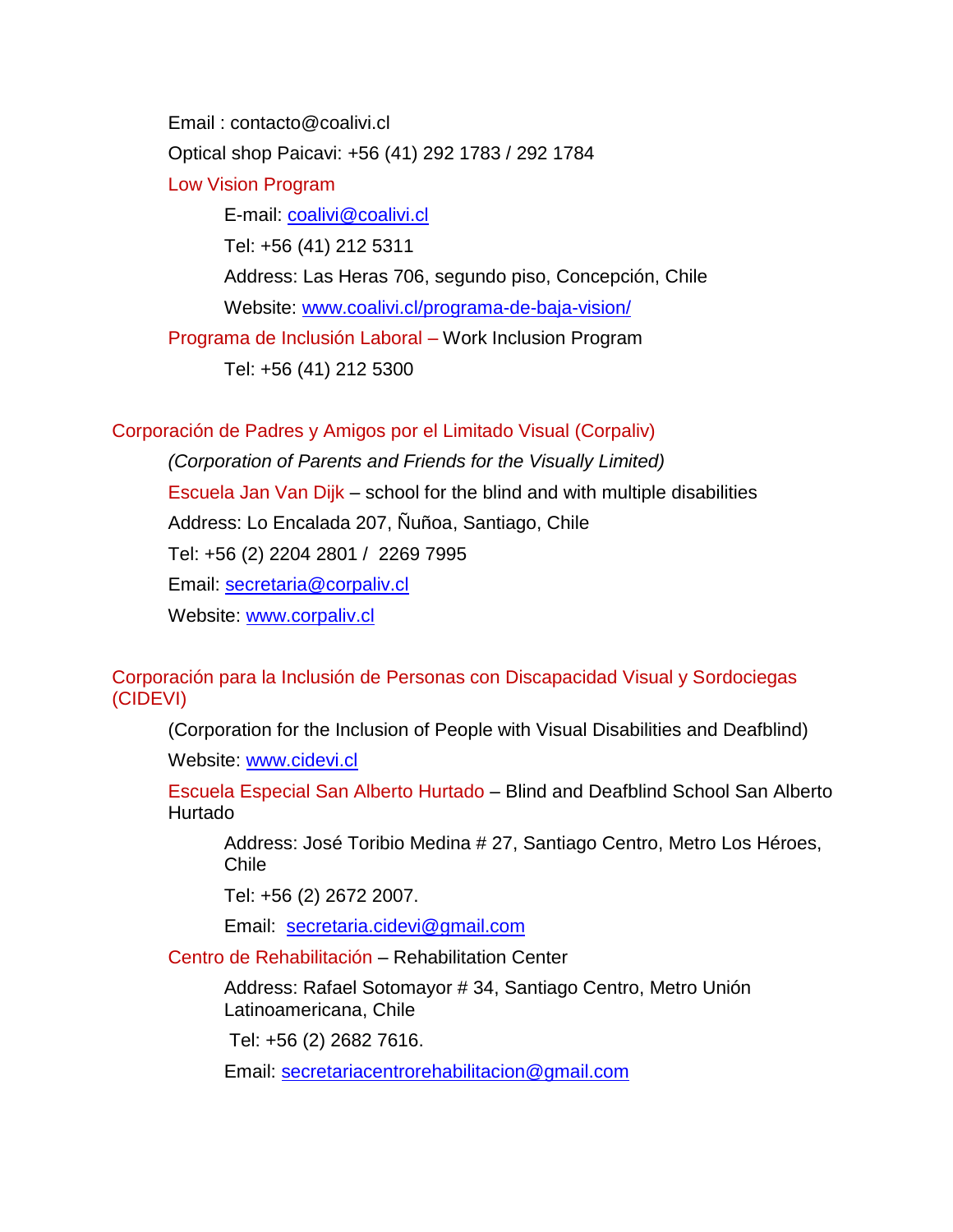## *Corporación para Ciegos*

*(Corporation for the Blind)* Address: Obispo Salas 0381, Providencia, Santiago, Chile Tel: +56 (2) 2209 0251 Email: [info@ciegos.cl](mailto:info@ciegos.cl) Website:<http://www.corporacionparaciegos.cl/> Facebook: [https://www.facebook.com/Corporaci%C3%B3n-para-Ciegos-](https://www.facebook.com/Corporaci%C3%B3n-para-Ciegos-148002118551578/)[148002118551578/](https://www.facebook.com/Corporaci%C3%B3n-para-Ciegos-148002118551578/)

## Fundación Lucha contra la Retinitis Pigmentosa (FUNDALURP)

*(Foundation to Fight Retinitis Pigmentosa)* Address: Paseo Ahumada 131, of. 511, Santiago Centro, Chile Tel: +56 (2) 2697 0665 Email: [contacto@fundalurp.cl](mailto:contacto@fundalurp.cl) Website:<http://fundalurp.cl/> Facebook: Fundación Lucha Contra la Retinitis Pigmentosa (Fundalurp) *Escuela de Perros Guía Fundalurp – Dog Guide School Fundalurp* Address: Eulogia Sanchez # 077, Providencia, Chile Tel: +56 (2) 2634 1447 Email: [contacto@perrosguia.cl](mailto:contacto@perrosguia.cl) Website: [www.perrosguia.cl/](http://www.perrosguia.cl/)

## Fundación Luz

*(Light Foundation)* Contact: María Alicia Albornoz Saavedra Address: Antonio Varas # 175, oficina 903, Providencia, Santiago, Chile Tel: +56 (2) 22952 2240 / 800 37 5050 / 22952 2247 Email: [malbornoz@fundacionluz.cl;](mailto:malbornoz@fundacionluz.cl) [info@fundacionluz.cl](mailto:info@fundacionluz.cl) Website: [www.fundacionluz.cl](http://www.fundacionluz.cl/) Facebook:<https://www.facebook.com/fundacion.luz/> Capacitación e Inserción Laboral (work training) Address: Huérfanos 886, of 1118, Santiago, Chile Tel: +56 (2) 2632 4058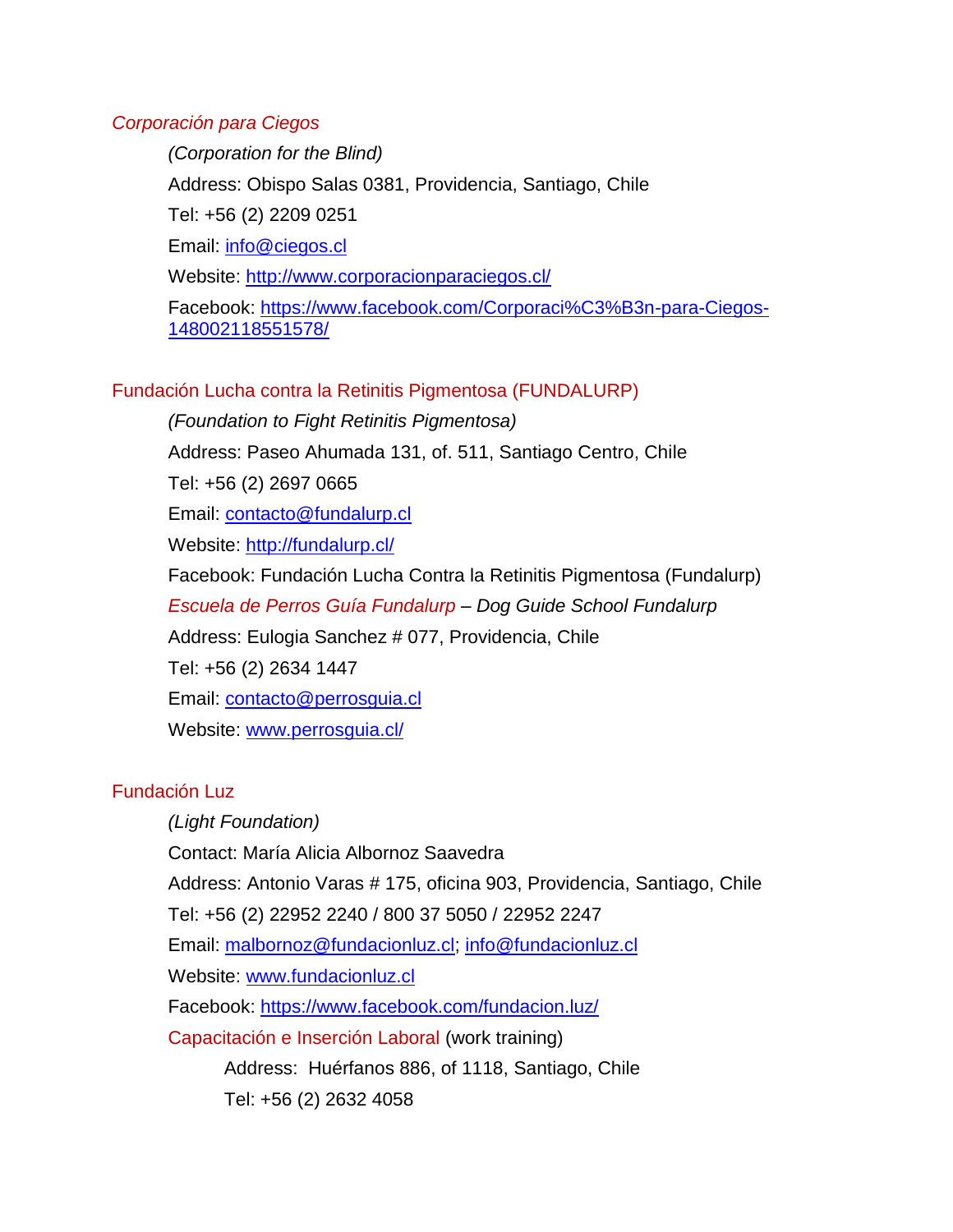Email: [miguelulloa@proyectoagora.cl](mailto:miguelulloa@proyectoagora.cl) 

Colegio Santa Lucía (school for the blind)

Address: Fernando Rioja 730, La Cisterna, Santiago, Chile Tel: +56 (2) 2526 1145

Email: [info@santalucia.cl](mailto:info@santalucia.cl)

Sociedad Protectora de Ciegos Santa Lucia *(Santa Lucia Society for the Protection of the Blind)* Addess: Salecianos 1190, San Miguel, Santiago, Chile Tel: +56 (2) 2251 8222

## COLOMBIA

## Asociación Colombiana de Sordociegos – SURCOE

*(Colombian Association of Deafblind)* Address: Calle 35 A sur 4 A-78, Bogotá, Colombia Tel: +57 (1) 467 2977 / 467 2976 Email: [Sordoceguera@surce.org](mailto:Sordoceguera@surce.org) ; [presidencia@surcoe.org](mailto:presidencia@surcoe.org) Website: [www.surcoe.org](http://www.surcoe.org/) Facebook:<https://www.facebook.com/Surcoe.sc/>

## Centro de Rehabilitación para Adultos Ciegos – CRAC

*(Rehabilitation Center for Blind Adults)* **Headquarters** Address: Calle 8 Sur No. 31 A-31, Barrio Santa Matilde, Bogotá, Colombia Tel: +57 (1) 720 1201 / 720 9046 Fax: +57 (1) 720 1948 Email: [sub.tecnica@cracolombia.org.co](mailto:sub.tecnica@cracolombia.org.co) / [citas.salud@cracolombia.org.co](mailto:citas.salud@cracolombia.org.co) North Office Address: Calle 127 B No. 46-39, Barrio Tierra Linda, Bogotá, Colombia Tel: +57 (1) 626 6716 Email: [recepcion.norte@cracolombia.org.co](mailto:recepcion.norte@cracolombia.org.co) Website: [www.cracolombia.org/](http://www.cracolombia.org/)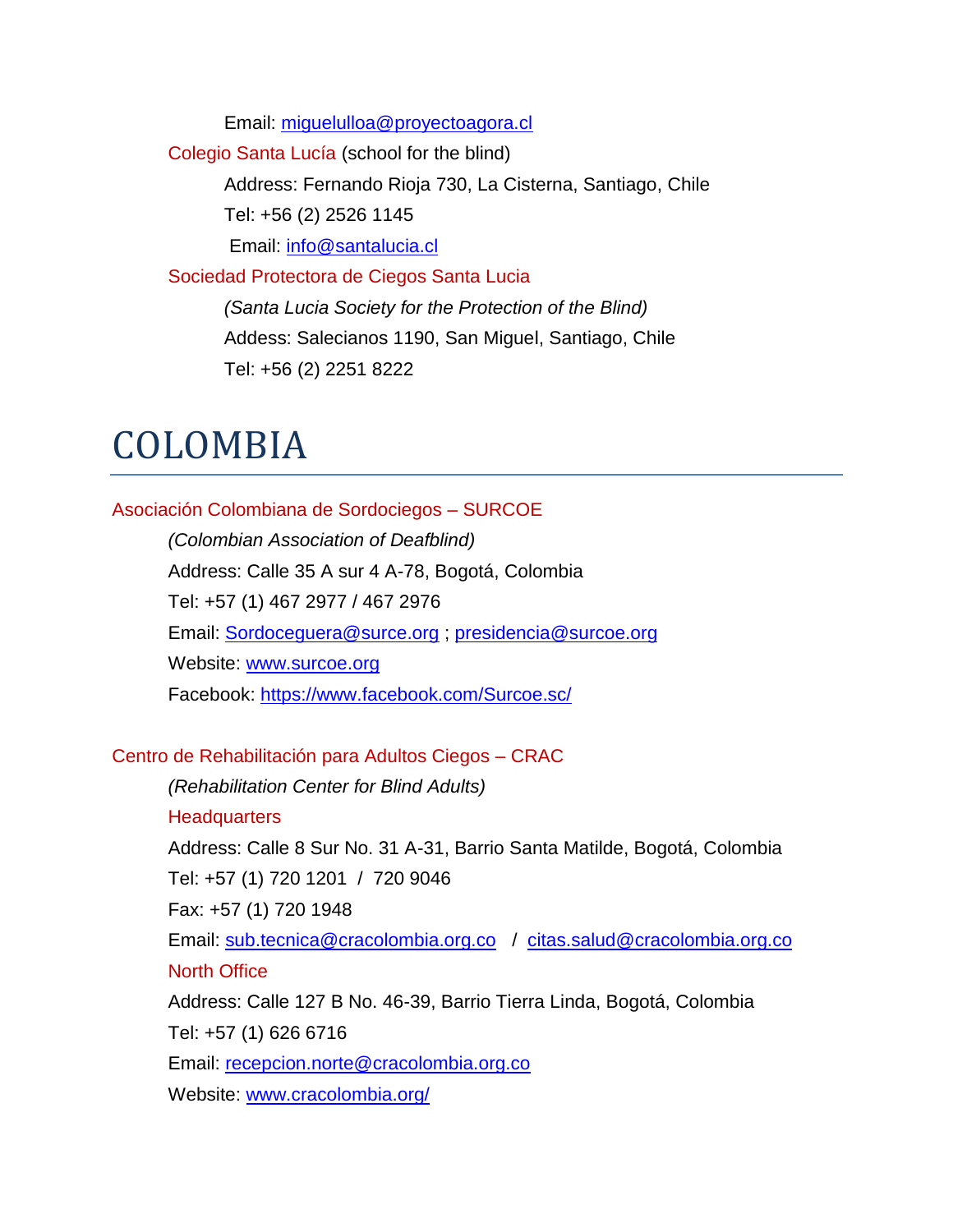Facebook: <https://www.facebook.com/centroderehabilitacionpara.adultosciegoscrac>

#### *[Instituto Nacional para Ciegos](http://www.inci.gov.co/)*

*(National Institute for the Blind)* Address: Carrera 13 No. 34-91, Bogotá, CP 111011, Colombia Tel: +57 (1) 384 6666 Ext. 110 Email: [aciudadano@inci.gov.co](mailto:aciudadano@inci.gov.co) Website:<http://www.inci.gov.co/>

## COSTA RICA

## *Asesoría Nacional de Deficiencia Visual*

*(National Advisory for the Visually Impaired)* Address: Apartado 10087-1000, San Jose, 10087, Costa Rica Tel & Fax: +506 221 5345 Email: [edespecial@yahoo.com](mailto:edespecial@yahoo.com)

## *Instituto Helen Keller*

#### *(Helen Keller Institute)*

Address: 50 metros al Sur, 75 al este de Radio Reloj, Carretera a Desamparados, San José, Costa Rica.

Tel: +506 226 2542 / 226 3705

Fax: +506 286 `654

Email: *ihkller@racsa.co.cr* 

Website: [www.irfhk.galeon.com](http://www.irfhk.galeon.com/)

Facebook:<https://www.facebook.com/CHelenKeller/>

#### *Patronato Nacional de Ciegos – PANACI*

#### *(National Board of the Blind)*

Address: Plaza González Viquez, Barrio Vasconia, San José, de la Ferreteria el Pipiolo 300 metros sur y 50 este, Costa Rica

Tel: +506 286 0302 / 286 4609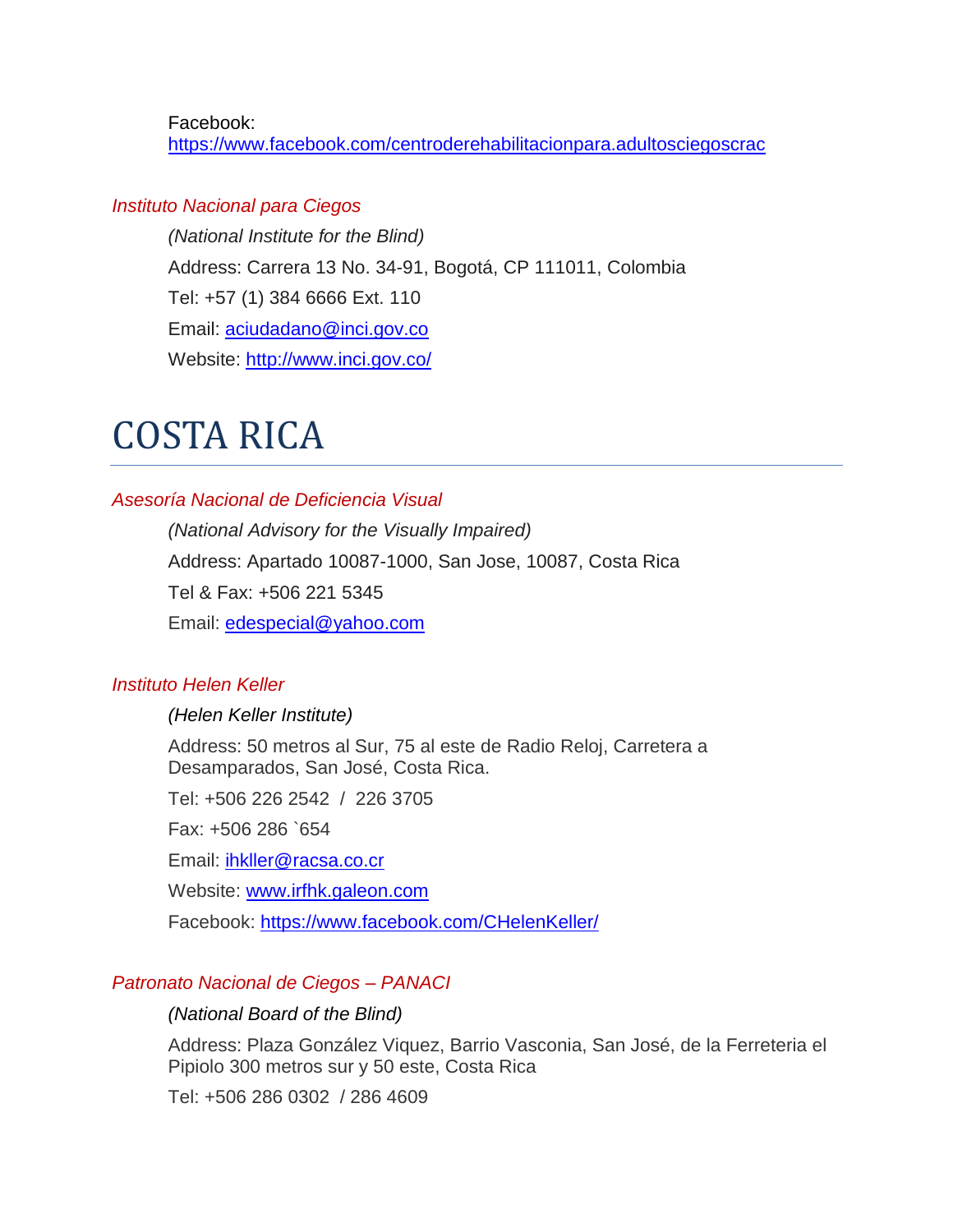Facebook:<https://www.facebook.com/PatronatoNacionalDeCiegos/>

# CUBA

*Asociación Nacional de Ciegos y Débiles Visuales – ANCI* 

*(National Association of the Blind and Visually Impaired) Contact: Carlos Gauche Díaz Address:* Apartado 4129, La Habana, CP 10400, Cuba Tel: +53 (7) 32 3574 Fax: +53 (7) 33 4134

Facebook: [https://www.facebook.com/ANCI-Asociaci%C3%B3n-Nacional-del-](https://www.facebook.com/ANCI-Asociaci%C3%B3n-Nacional-del-Ciego-CUBA-195880397839856/)[Ciego-CUBA-195880397839856/](https://www.facebook.com/ANCI-Asociaci%C3%B3n-Nacional-del-Ciego-CUBA-195880397839856/)

# DOMINICAN REPUBLIC

*Asociación de Ciegos del Cibao de la República Dominicana Inc. - ACICIRD*

*(Association of the Blind of Cibao from the Dominican Republic, Inc.)*

Contact: Angel Espinal

Address: Calle Cuba 53, Santiago De Los Caballeros 51000, República Dominicana

Tel: +1 (809) 724 0359

Email: [asociaciondeciegos@yahoo.com](mailto:asociaciondeciegos@yahoo.com)

Website: [https://www.dominicanasolidaria.org/organizacion/asociacion-ciegos](https://www.dominicanasolidaria.org/organizacion/asociacion-ciegos-del-cibao-la-republica-dominicana-inc/)[del-cibao-la-republica-dominicana-inc/](https://www.dominicanasolidaria.org/organizacion/asociacion-ciegos-del-cibao-la-republica-dominicana-inc/)

Facebook: www.facebook.com/asociacion.deciegos?fref=ts& nodl

## *Centro Nacional de Recursos Educativos para la Discapacidad Visual "Olga Estrella"*

*(National Center for Educational Resources for the Visually Impaired "Olga Estrella")*

Contact: María Pastora Reyes de Bueno, Principal

Address: Luis Braille Nº 1, Zona Universitaria, Santo Domingo, República Dominicana

Email: [centroderecursos.olgaestrella@hotmail.com;](mailto:centroderecursos.olgaestrella@hotmail.com) [pastora\\_reyes@hotmail.com](mailto:pastora_reyes@hotmail.com)

Tel: +1 (809) 532 3613 / 533 1210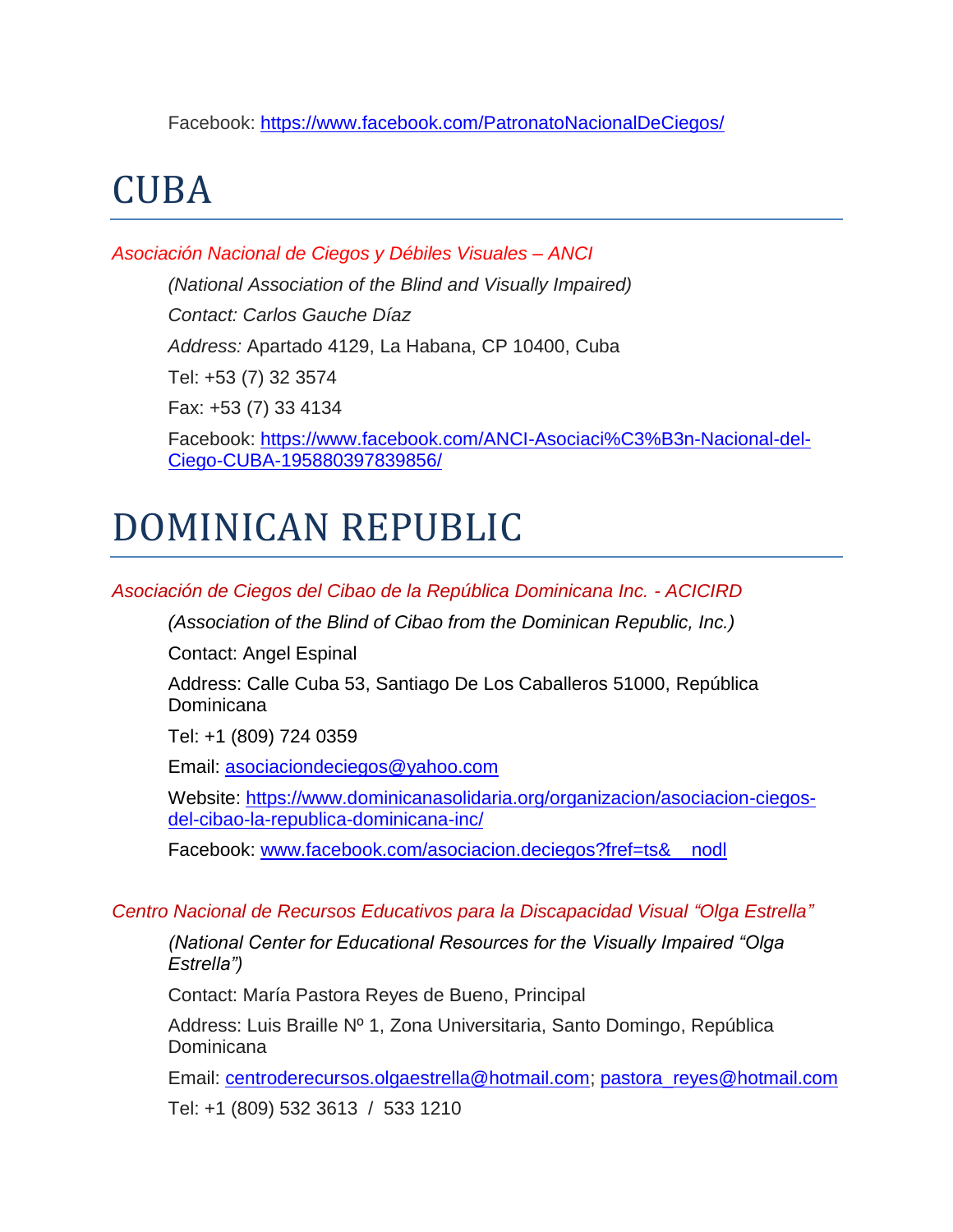Facebook: <https://www.facebook.com/centronacionalderecursos.olgaestrellasantiago>

## *Fundación Dominicana de Ciegos, Inc – FUDCI*

*(Dominican Foundation of the Blind, Inc.)*

Address: Expreso V Centenario, Santo Domingo 10308, República Dominicana Tel: +1 (809) 538 4161

Facebook: [https://www.facebook.com/Fundaci%C3%B3n-Dominicana-De-](https://www.facebook.com/Fundaci%C3%B3n-Dominicana-De-Ciegos-Inc-FUDCI-248727631823515/)[Ciegos-Inc-FUDCI-248727631823515/](https://www.facebook.com/Fundaci%C3%B3n-Dominicana-De-Ciegos-Inc-FUDCI-248727631823515/)

## *Organización Dominicana de Ciegos Inc. – ODOCIN*

*(Dominican Organization for the Blind)* Address: Av. Mella 705, Santo Domingo, República Dominicana Tel: +1 (809) 682 5558

# ECUADOR

*Federación Nacional de Ciegos del Ecuador – FENCE (National Federation of the Blind from Ecuador)* Quito Office Address: Av. 10 de Agosto N37-193, Quito 170147, Ecuador Tel: +593 (2) 245 8986 Ext. 2 Email: [o.p.q-fence@hotmail.com](mailto:o.p.q-fence@hotmail.com) Riobamba Office Address: Londres 17-12 y Budapest, Riobamba, Ecuador Tel: +593 (3) 292 4369 / 292 4030 Email: [imbraifence@yahoo.com](mailto:imbraifence@yahoo.com) Website:<http://fenceecuador.org/> Facebook:<https://www.facebook.com/fence.ecuador>

## *Sociedad de Ciegos de Pichincha 'Luis Braille'*

*(Louis Braille Society for the Blind)* Address: Juan José Flores N4-132, Quito 170401, Ecuador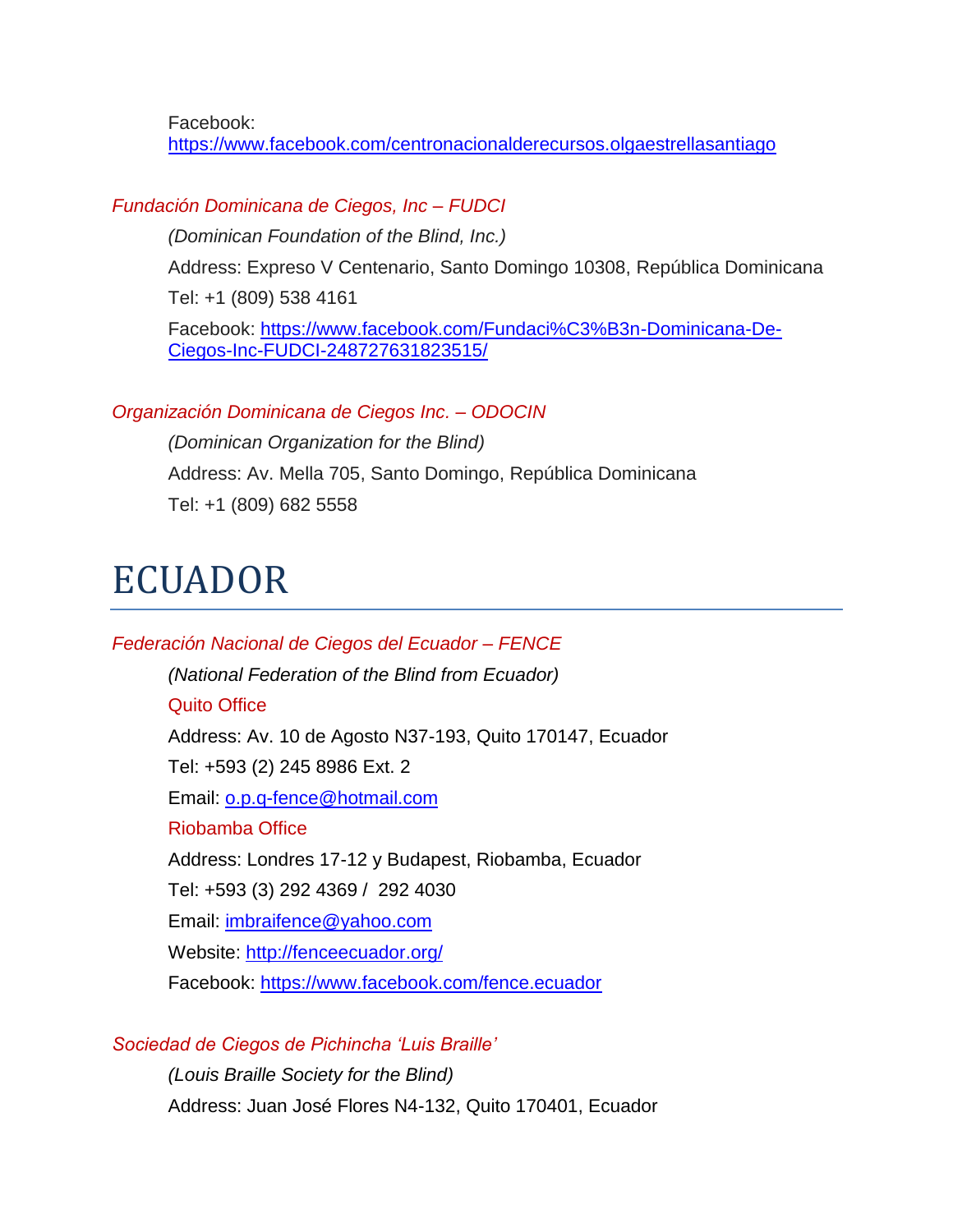Tel: +593 (2) 251 0969

Facebook:<https://www.facebook.com/hernan.boada.7>

## **PROVINCE OF AZUAY**

## *Sociedad de No Videntes del Azuay – SONVA*

*(Society of the Blind of Azuay)* Address: Las Herrerias 2-12 y del Arupo Barrio El Vergel, Cuenca, Ecuador Tel: +593 (7) 409 6360 Email: [sonvacuenca@hotmail.com](mailto:sonvacuenca@hotmail.com)

## *Unidad de Educación Especial de Sordos y Ciegos del Azuay – UEISA*

*(Deaf and Blind Special Education Unit of Azuay)* Address: Quintachica Baja, Chorrera y Totorillas, Cuenca, Ecuador Tel: +593 (7) 409 8078 Email: [uee.claudioneira@gmail.com](mailto:uee.claudioneira@gmail.com)

## *Asociación Casa de Luz y Esperanza para el Ciego – CALEPCI*

*(Association House of Light and Hope for the Blind)* Address: Calle Vásquez Correa S/N y Manuel Guillen, Cantón Gualaceo, Ecuador Tel: +593 (7) 225 5159 Email: [calepci@hotmail.com](mailto:calepci@hotmail.com)

## **PROVINCE OF CAÑAR**

## *Asociación de Discapacitados Visuales del Cañar – ADIVIC*

*(Association of the Visually Impaired of Cañar)*  Address: Cdla. Atahualpa, Cantón el Tambo, Ecuador. Tel / Fax: +593 (7) 422 3804 Email: [adivic2011@hotmail.com](mailto:adivic2011@hotmail.com)

*Asociación de No Videntes de la Zona Sur del Cañar – ANVIZSUC*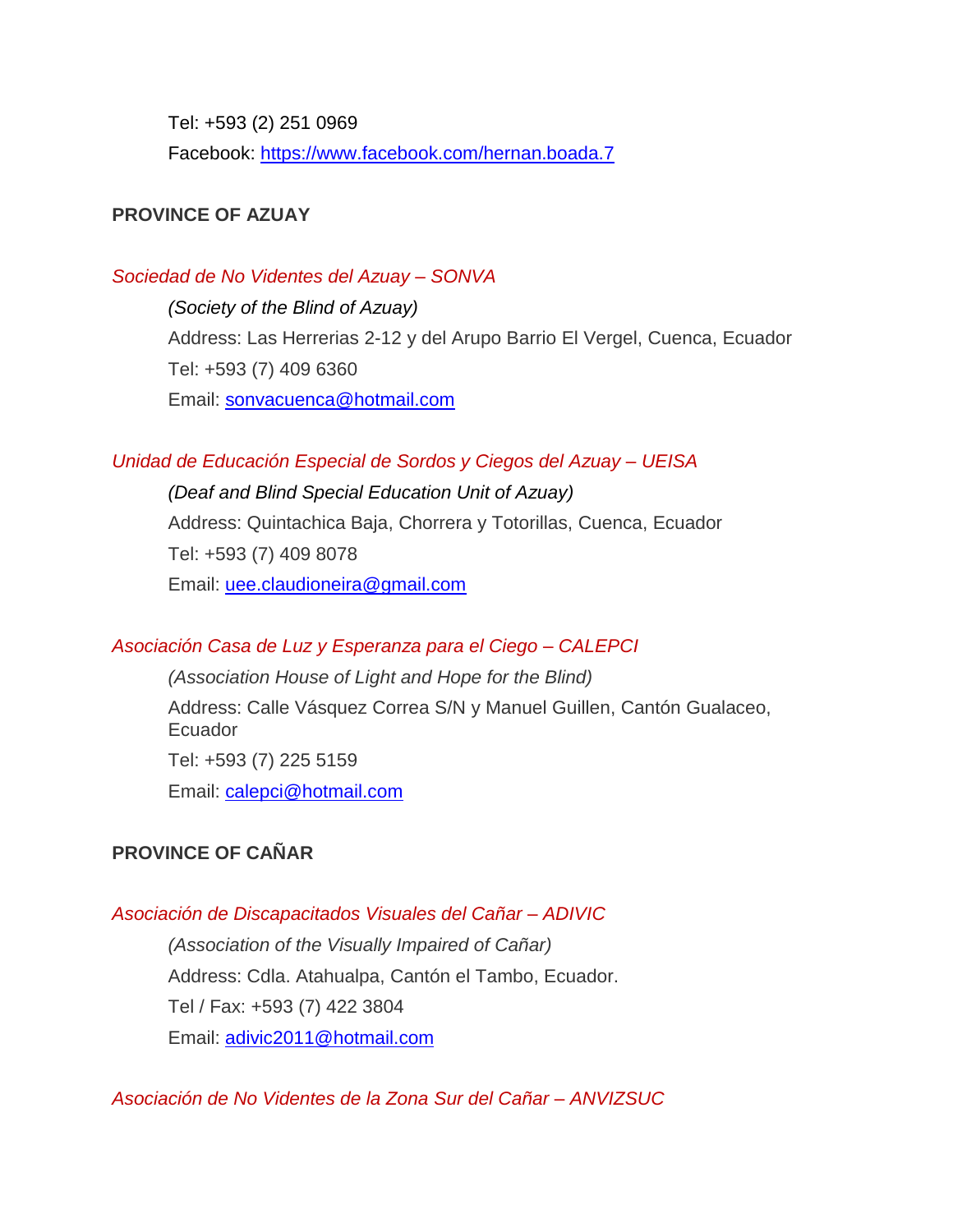*(Association of the Blind from the South Zone of Cañar)* Address: Calle Madre Teresa de Calcuta y Honorato Vázques, Ciudadela del Chofer, Azogues, Ecuador Tel: +593 (7) 224 0521 Email: [dos.mary@hotmail.com](mailto:dos.mary@hotmail.com)

## **PROVINCE OF CARCHI**

## *Asociación de Novidentes del Carchi "HORIZONTES DE LUZ"*

*(Association of the Blind of Carchi "Light Horizons"*  Address: Calle Olmedo 0325, San Gabriel, Ecuador Tel: +593 (6) 229 0126 Email: [horizontesdeluz@hotmail.com;](mailto:horizontesdeluz@hotmail.com) [jorgelandiam1@hotmail.com](mailto:jorgelandiam1@hotmail.com)

## **PROVINCE OF COTOPAXI**

## *Asociación de No Videntes y Baja Visión de Cotopaxi*

*(Association of the Blind and Low Vision of Cotopaxi)* Address: Calle Chimborazo, Vía a Satán, Latacunga, Ecuador Tel: +593 (9) 87819042 Email: [anovic1@hotmail.com](mailto:anovic1@hotmail.com)

## *Instituto Especial de Ciegos de Cotopaxi*

*(Special Institute of the Blind of Cotopaxi)* Address: Calle Antonia Vela entre Guayaguil y Pastaza, Sector el Salto, Latacunga, Ecuador Tel: +593 (3) 2813-593 Email: [unidadespecialn@gmail.com](mailto:unidadespecialn@gmail.com)

## *Asociación de No Videntes Progresistas 18 de Mayo del Cantón la Maná*

*(Association of the Progressive Blind May 18th of the Canton of Mana)* Address: Calle Gonzalo Albarracín y Manabí, en la Maná, Ecuador Tel: +593 (9) 973 70891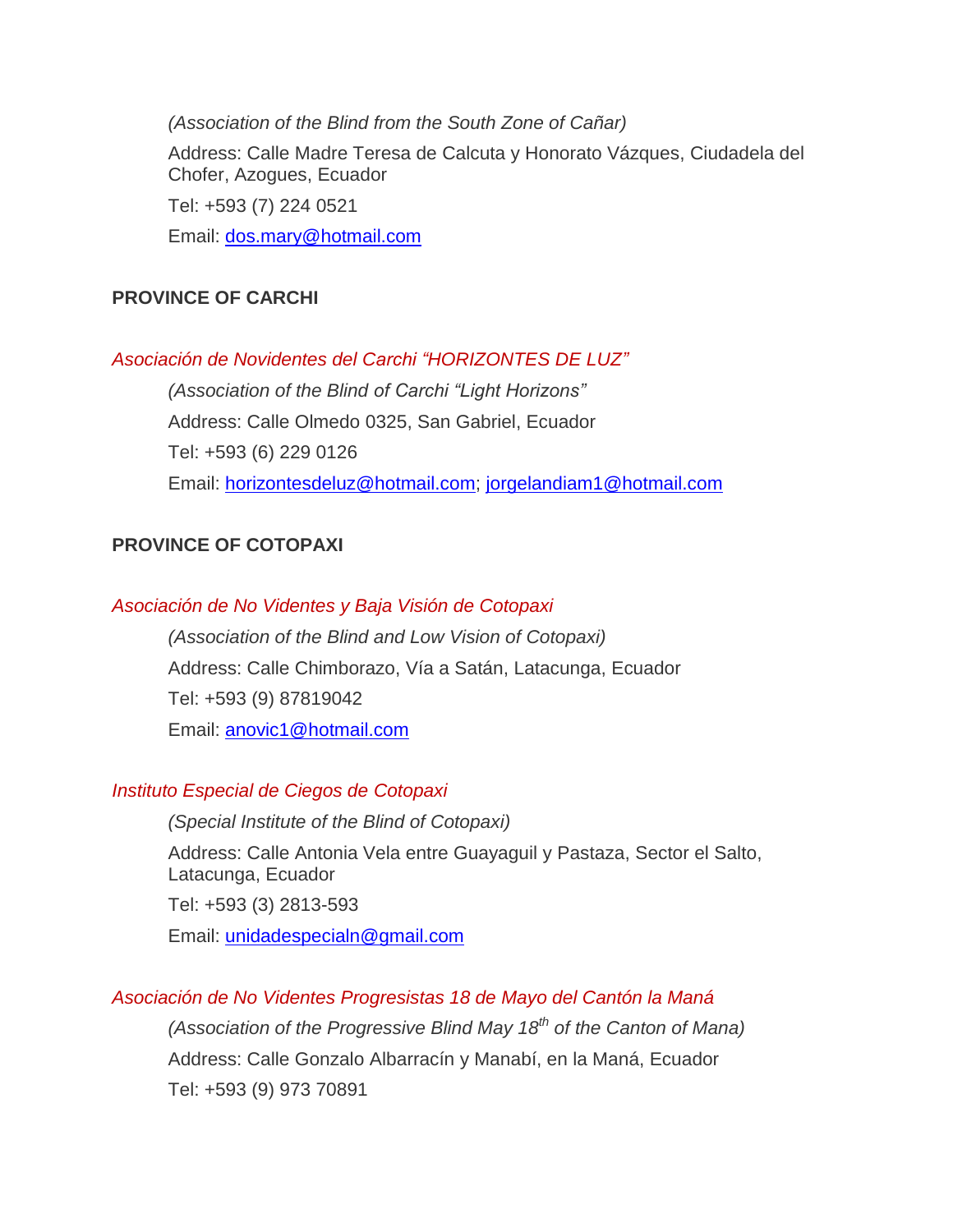Email: [luisjimenez.es@gmail.com](mailto:luisjimenez.es@gmail.com)

## **PROVINCE OF CHIMBORAZO**

#### *Asociación Provincial de Discapacitados Visuales del Chimborazo – APRODVICH*

*(Provincial Association of the Visually Impaired from Chimborazo)* Address: Rocafuerte 10-54 y Av. 9 de Octubre, Riobamba, Ecuador Tel: +593 (3) 296 5852 Email: [aprodvich01@hotmail.com](mailto:aprodvich01@hotmail.com)

#### *Escuela Fiscal de Ciegos Dr. Luis Benavides*

*(Dr. Luis Benavides Fiscal School of the Blind)* Address: Manuel Elicio Flor 40-50 y Princesa Cori, Chimborazo, Riobamba, Lizarzaburu, Ecuador Tel: +593 (3) 294 1477 / 262 6794 Email: [luisbenavides2287@yahoo.com](mailto:luisbenavides2287@yahoo.com)

## **PROVINCE OF ESMERALDAS**

#### *Asociación Provincial de No Videntes de Esmeraldas*

*(Provincial Association of the Blind of Esmeraldas)* Address: Calle Pichincha y Sucre, detrás del mercado, Esmeraldas, Ecuador. Tel: +593 (6) 271 2359 Email: [asociaciondeciegosdeesmeraldas@hotmail.com](mailto:asociaciondeciegosdeesmeraldas@hotmail.com)

## **PROVINCE OF GUAYAS**

#### *Asociación de Ciegos del Guayas – ACACIG*

*(Blind Association from Guayas)* Address: Lizardo García 8-31 y Alcedo, Guayaquil, Ecuador Tel: +593 (4) 257 2049 Email: [acacig\\_association@outlook.com](mailto:acacig_association@outlook.com)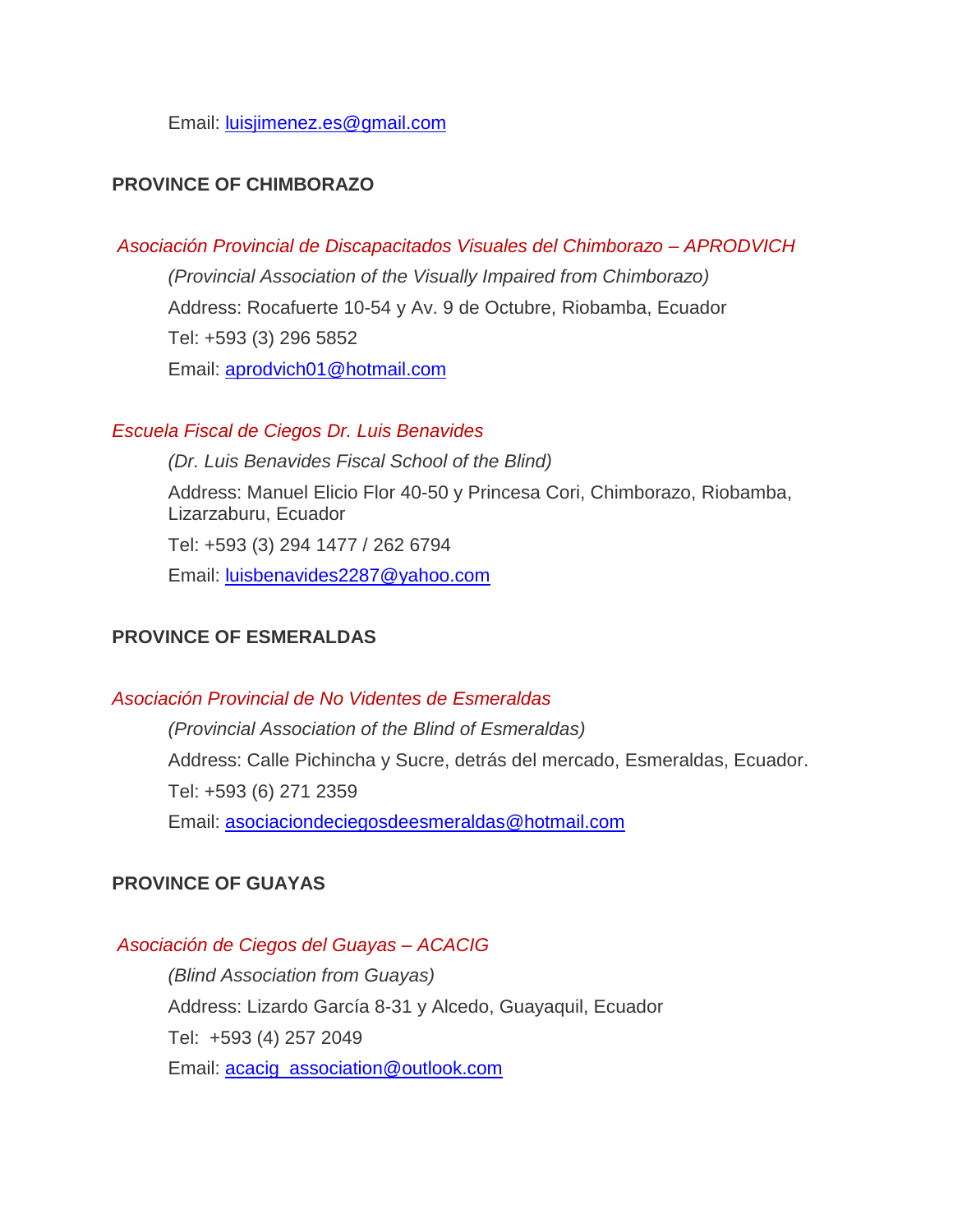#### *Escuela Municipal de Ciegos del Guayas "4 DE ENERO"*

*(Municipal School for the Blind of Guayas January 4th.)* Address: Machala S/N y Bolivia, Guayaquil, Ecuador Tel: +593 (4) 2360082 / +593 (4) 236 1279 Email: [escueladeciegos4deenero@yahoo.es](mailto:escueladeciegos4deenero@yahoo.es)

#### *Asociación de Ciegos de Milagro – ACIM*

*(Blind Association of Milagro)* Contract: Sra. Inesita Mendosa Address: Loja 403 y Bolívar, Milagro, Ecuador Cell: +593 (9) 456 0601 Email: [ita15061963@gmail.com](mailto:ita15061963@gmail.com)

## *Asociación de Personas con Discapacidad Visual – ASODIV*

*(Association of People with Visual Impairment)*

Address: Recinto Engabao, cantón General Villamil Playas de la provincia de Guayas, Ecuador

Tel: +593 (4) 2420-921 Email: [dianainfantilizate@hotmail.com](mailto:dianainfantilizate@hotmail.com)

## **PROVINCE OF IMBABURA**

## *Asociación de No Videntes de Imbabura*

*(Association of the Blind from Imbabura)*

Address: Calle Juan Hernández S/N y Padre Yerovi, Sector Mercado Mayorista, Junto Policlínico, Ibarra, Ecuador

Tel: +593 (6) 295 9218

Email: [anvimayo1@hotmail.com](mailto:anvimayo1@hotmail.com)

## **PROVINCE OF LOJA**

*Asociación de Invidentes de Loja – AIL (Association of the Blind of Loja)*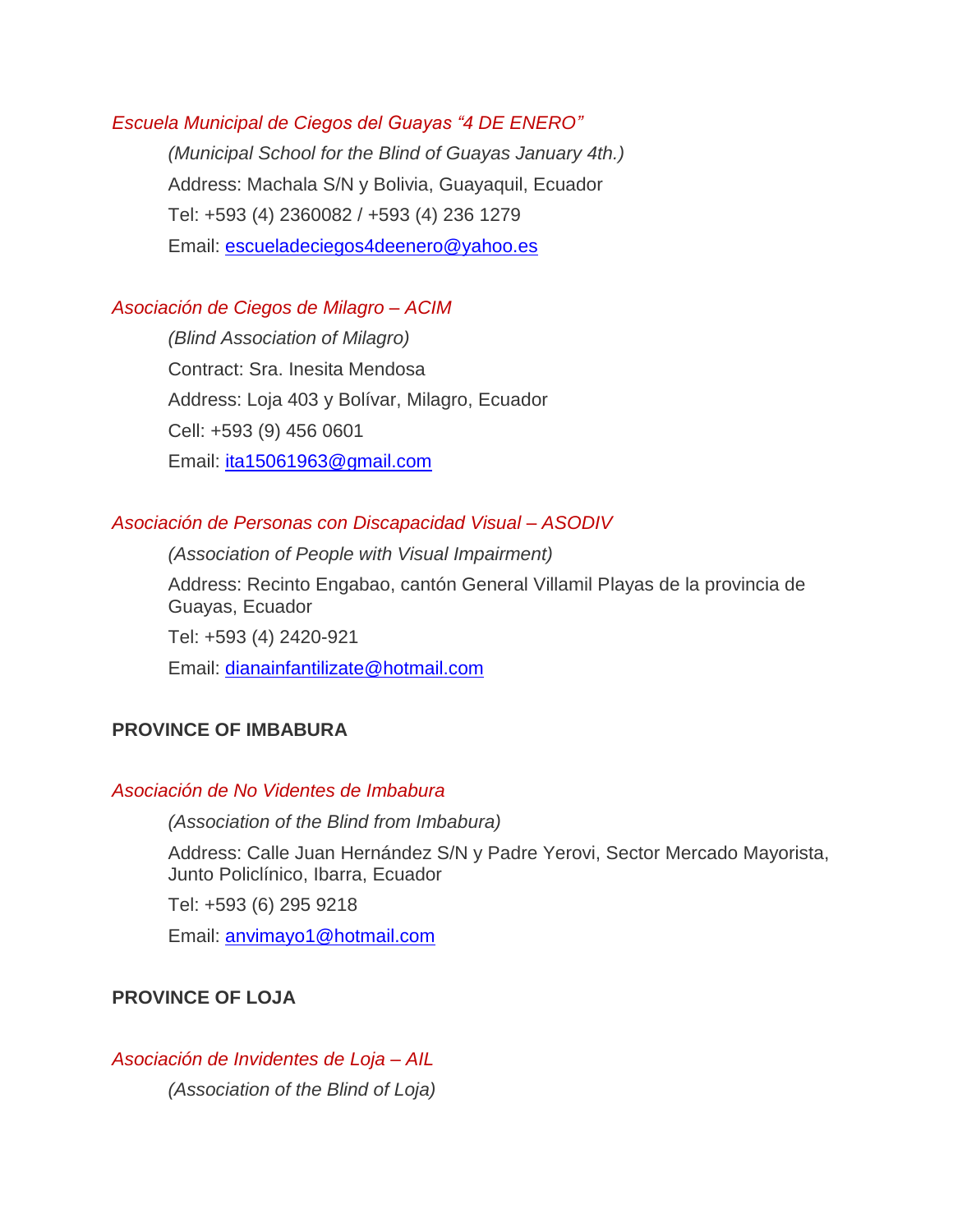Address: Sauces de Yaguarcuna Calle Bugambillas N. 2427 y Av. Gobernación de Mainas (frente al subcentro de salud la Pradera), Loja, Ecuador

Tel: +593 (7) 2104279

Email: [victoriajimenez2010@live.com;](mailto:victoriajimenez2010@live.com) [vichelojaail1@hotmail.com](mailto:vichelojaail1@hotmail.com)

## *Instituto Fiscal Especial para Ciegos "Byron Eguiguren"*

*(Fiscal Institute for the Blind "Byron Eguiguren"* Address: Bolivar 1-31 y Av. Emiliano Ortega, Loja, Ecuador Tel: +593 (7) 257 0953 Email: [ibeguiguren@hotmail.com](mailto:ibeguiguren@hotmail.com)

## **PROVINCE OF MANABÍ**

#### *Asociación de Ciegos de Manabi – ASCIMA*

*(Association of the Blind of Manabi)*

Address: Av. Del Ejército y Teodoro Wolf (en los bajos del terminal terrestre de Portoviejo), Ecuador.

Tel & fax: +593 (5) 293 1143

Email: [asociegosmanabi@hotmail.com](mailto:asociegosmanabi@hotmail.com)

#### *Asociación de Invidentes San Pablo de Manta*

*(Association of the Blind of San Pablo de Manta)*

Address: Av. La Cultura (edificio junto al IESS planta baja, albergue municipal), Manta, Ecuador

Tel: +593 (5) 262 0648

Email: [asispam@hotmail.com;](mailto:asispam@hotmail.com) [ritaparraga@yahoo.com](mailto:ritaparraga@yahoo.com)

#### *Asociación de Impedidos Visuales "Amigo Leal" de la Parroquia Río Chico*

*(Association of the Visually Impaired "Loyal Friend" of the Rio Chico church)*

Contact: Ms. Emiliana ilere Catagua

Address: Parroquia Río Chico, Barrio: Sitio Pechiche, (a 200 metros del subcentro de salud) Ecuador.

Tel: +593 (5) 263 0020

Email: [toriliaponce@hotmail.com;](mailto:toriliaponce@hotmail.com) [emiligiler@hotmail.com](mailto:emiligiler@hotmail.com)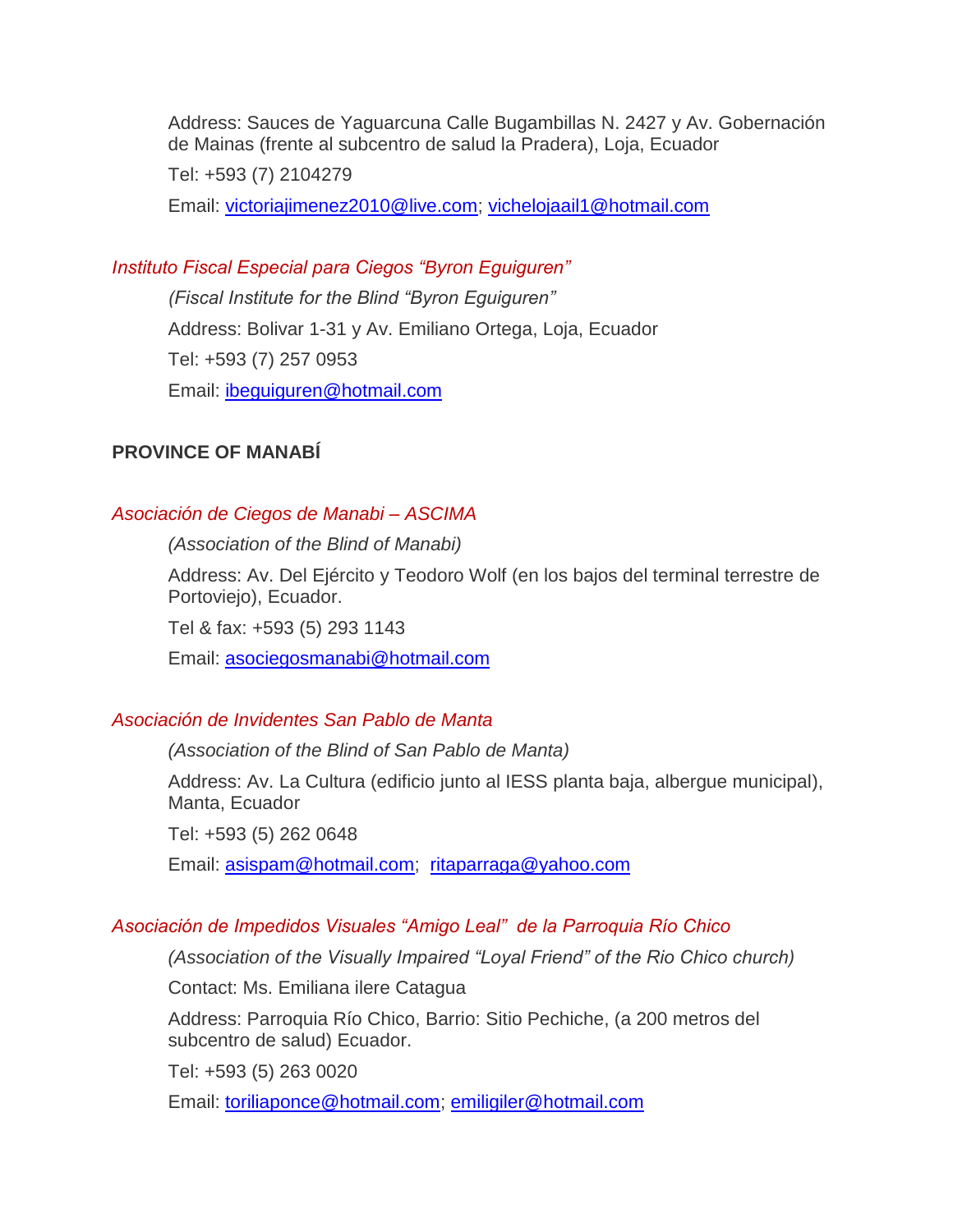## *Asociación de Ciegos San Agustín de Calceta*

*(Association of the Blind of San Agustin de Calceta)* 

Address: Calle Chile, Pichincha y Malecón, Sector El Mirador, Parroquia Calceta, Cantón Bolívar, Provincia de Manabi, Ecuador

Tel:+593 (5) 268 6267

Email: [anajuliaval@hotmail.com](mailto:anajuliaval@hotmail.com)

## *Asociación de Impedidos Visuales "Edgar Vicente Cedeño Goye".*

*(Association of the Visually Impaired "Edgar Vicente Cedeño Goye)* Address: Bolívar y Colón (edificio de la Cruz Roja), Chone-Manabi, Ecuador. Tel: +593 (5) 269 6756 Email: [rev\\_1975@hotmail.com](mailto:rev_1975@hotmail.com)

## **PROVINCE OF ORO**

## *Asociación Cantonal de Invidentes y Amigos de Machala – ACINAM*

*(Cantonal Association of the Blind and Friends of Machala)*

Address: 25 de Junio 8-31 y Paez (edificio del sindicato de choferes del Oro oficina 32), Machala, Ecuador

Tel & fax: +593 (7) 293 0134

Email: [rivilla.norma@gmail.com;](mailto:rivilla.norma@gmail.com) [acinam2017@outlook.com](mailto:acinam2017@outlook.com)

## *Instituto de Sordos y Ciegos de Machala*

*(Machala Institute of the Deaf and Blind)*

Address: Av. de las Palmas y Décima Norte Diagonal al Camal, Machala, Ecuador.

Tel & fax: +593 (7) 293 2842

Email: [ieecs2006@hotmail.com;](mailto:ieecs2006@hotmail.com) [gloria\\_mena20@yahoo.es](mailto:gloria_mena20@yahoo.es)

## **PROVINCE OF LOS RÍOS**

## *Asociación de Discapacitados Visuales y Familiares de la Provincia de los Ríos*

*(Association of the Visually Impaired and their Families from the Province of the Rios)*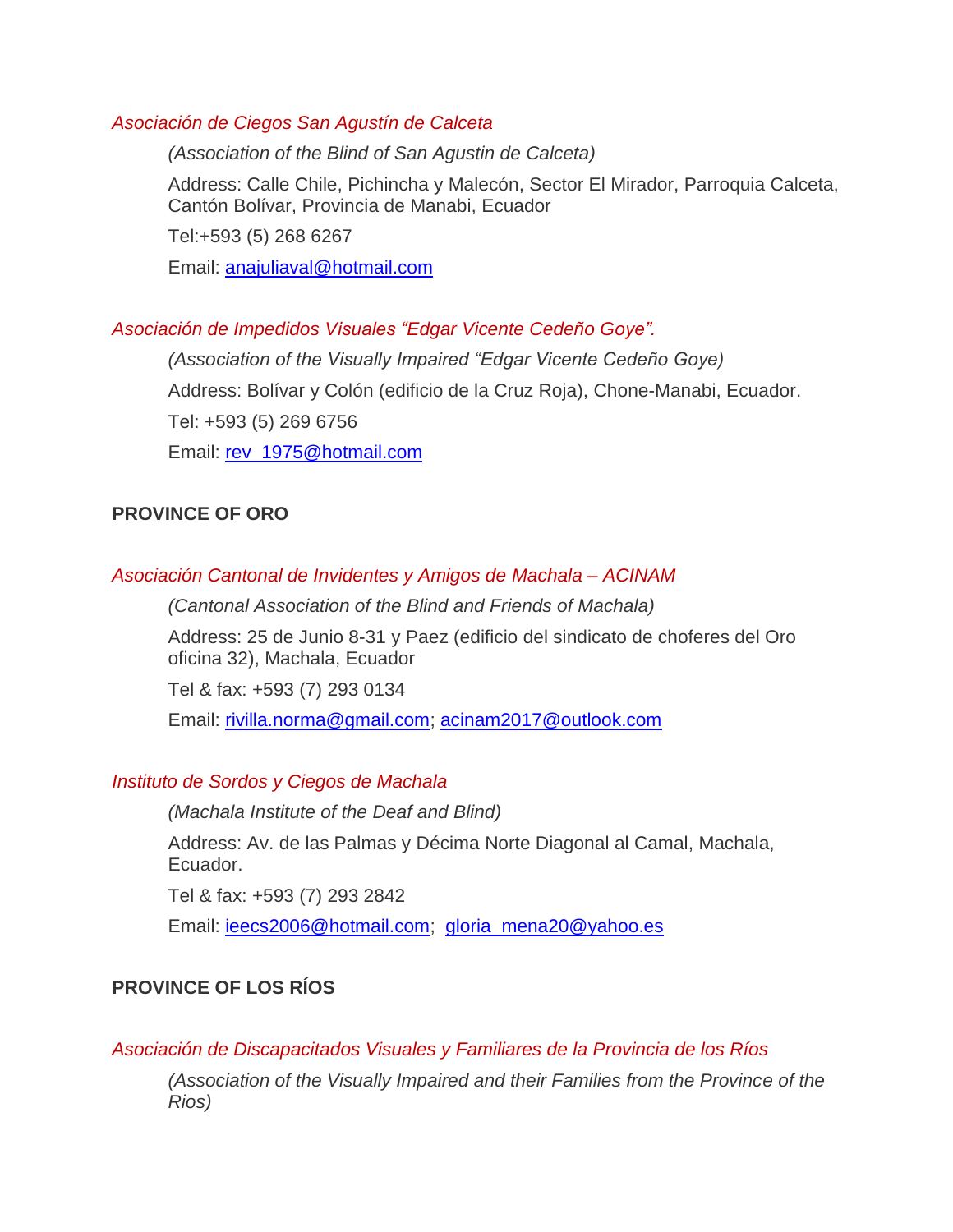Address: Av. Emiliano Pinargote (entre Leonidas Icaza y Vidal Miranda Alfonso, planta baja mercado Aquiles Dueñas), Ricuarte, Ecuador

Tel: +593 (9) 98422271

Email: [aprodvifar2005@hotmail.com](mailto:aprodvifar2005@hotmail.com)

#### **PROVINCE OF PASTAZA**

#### *Asociación de No Videntes de Pastaza - ANOVIP*

*(Association of the Blind of Pastaza)* Address: Calle Río Tigre y Alberto Zambrano (diagonal al consejo electoral), El Puyo, Ecuador. Tel: +593 (3) 288 6790 Email: [asocianovidentes@yahoo.es;](mailto:asocianovidentes@yahoo.es) [angelgualpa89@yahoo.es](mailto:angelgualpa89@yahoo.es)

## **PROVINCE OF SUCUMBIOS**

#### *Asociación de Novidentes "Dios con Nosotros"*

*(Association of the Blind "God with Us")*

Address: Guayaquil (entre 18 de Noviembre y 9 de Octubre, casa 508 detr[as del centro comercial popular), Nueva Loja (Lago Agrio), Ecuador

Tel & fax: +593 (6) 283 5285

Email: [vilmamzb@hotmail.com](mailto:vilmamzb@hotmail.com)

## **PROVINCE OF PICHINCHA**

#### *Asociación de Telefonistas Ciegos "9 De Marzo"*

*(Association of Telephone Operators "March 9th")*

Address: Bolivar 2-68 y Venezuela, Edif. Bolivar 1º PISO Oficina # 104, Quito, Ecuador

Tel & fax: +593 (2) 295 7785

Email: [anselmosantos@hotmail.es](mailto:anselmosantos@hotmail.es)

## *Instituto Especial para Niños Ciegos y Sordos "Mariana de Jesús"*

*(Special Institute for Blind and Deaf Children "Mariana de Jesus")*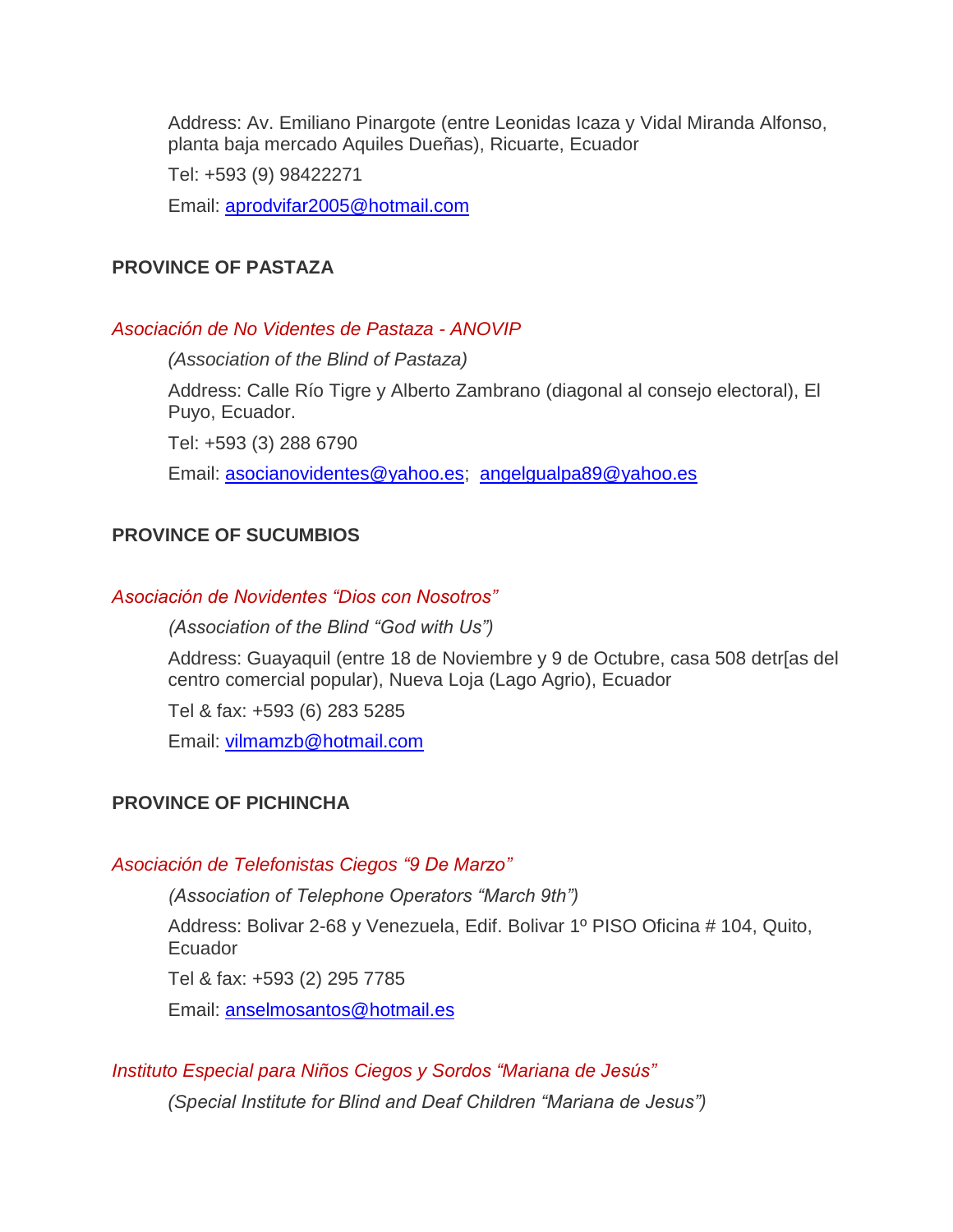Contact: Silvia Crespo Vega, Principal Address: Isla Seymur 4491 y Río Coca, Quito, Ecuador Tel & fax: +593 (2) 244 0844 Email: [instmarianadejesus@yahoo.es](mailto:instmarianadejesus@yahoo.es)

## *Asociación de Invidentes "MILTON VEDADO"*

*(Association of the Blind "Milton Vedado")* Address: Veintimilla E609 y Juan León Mera, Quito, Ecuador Tel: +593 (2) 290 3272 Email: [milton-vedado@hotmail.com](mailto:milton-vedado@hotmail.com)

## *Asociación de Ciegos de Pichincha – ASOCIP*

*(Association of the Blind of Pichincha)* Address: General Baquedano E5-72, Juan León Mera Pichincha, Quito, Ecuador Tel: +593 (2) 222 1772 Email: [manuelllanosastrologia@hotmail.com](mailto:manuelllanosastrologia@hotmail.com)

## **PROVINCE OF SANTO DOMINGO DE LOS TSACHILAS**

## *Asociación Cantonal de No Videntes Luz y Sombra*

*(Cantonal Association of the Blind Light and Shadow)*

Address:, Ave. Quito 310 (entre Cuenca y Riobamba, en las instalaciones de la Escuela San Gregorio Magno), Santo Domingo, Ecuador

Tel: +593 (2) 275 5276

Email: [sofiamarianita@hotmail.com](mailto:sofiamarianita@hotmail.com)

## **PROVINCE OF TUNGURAHUA**

## *Asociación de Trabajadores No Videntes de Tungurahua – ATANOV*

*(Association of Blind Workers of Tungurahua)*

Address: Juan Benigno Vela 857 (entre Castillo y Montalvo Edificio Villalba planta baja, oficina N° 07), Ambato, Ecuador

Tel: +593 (3) 282 6103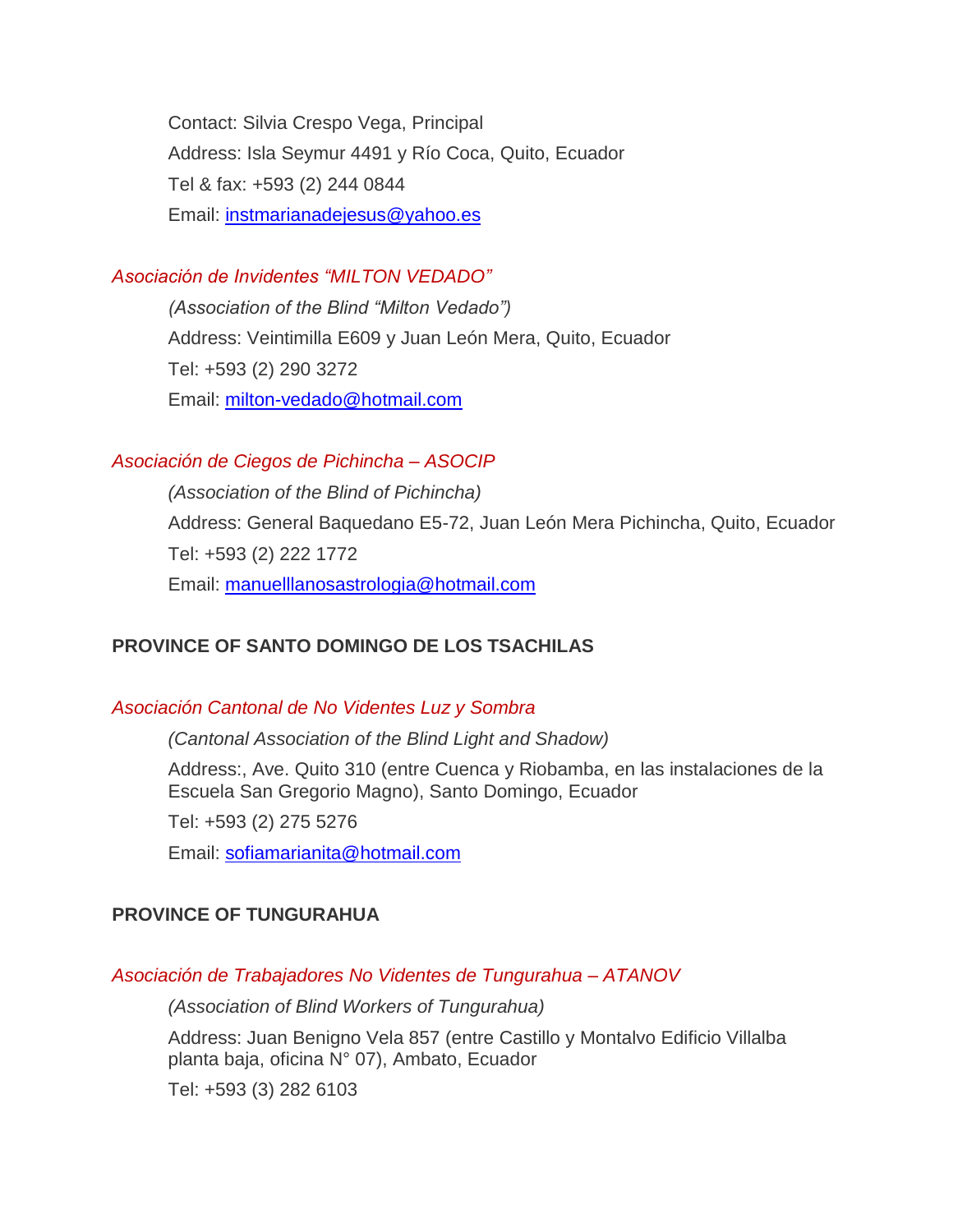Email: [segundovillacistoral@hotmail.com](mailto:segundovillacistoral@hotmail.com)

## **PROVINCE OF ZAMORA CHINCHIPE.**

#### *Asociación Provincial de Ciegos y Amigos de los Ciegos de Zamora Chinchipe*

*(Provincial Association of the Blind and Friends of the Blind of Zamora Chinchipe)*

Address: Calle Diego de Vaca y 24 de Mayo (junto a las oficinas de la Junta de Defensa del Artesano) Zamora, Ecuador

Tel: +593 (7) 260 5036

Email: [normanburiz@gmail.com](mailto:normanburiz@gmail.com)

## **PROVINCE OF SANTA ELENA**

*Asociación de Personas con Discapacidad Visual de la Provincia de Santa Elena "5 de Febrero"*

*(Association of People with Visual Impairment from the Province of Santa Elena "February 5th")*

Address: Parroquia José Luis Tamayo, Barrio Centenario (entre la Av. 14, Calles 8 y 9), Salinas, Ecuador

Tel: +593 (4) 277 8293

Email: [apdisvipse5f@hotmail.com;](mailto:apdisvipse5f@hotmail.com) [julialaines77@hotmail.com](mailto:julialaines77@hotmail.com)

## **PROVINCE OF ORELLANA.**

#### *Asociación de Personas con Discapacidad Visual de la Provincia de Orellana*

*(Association of People with Visual Impairment from the Province of Orellana)*

Address: Av. Ambato 17-07 (Barrio 12 de Noviembre), Francisco de Orellana, **Ecuador** 

Tel: +593 (6) 2884412

Email: [apdvpro\\_orellana@hotmail.com](mailto:apdvpro_orellana@hotmail.com)

## **PROVINCE OF NAPO**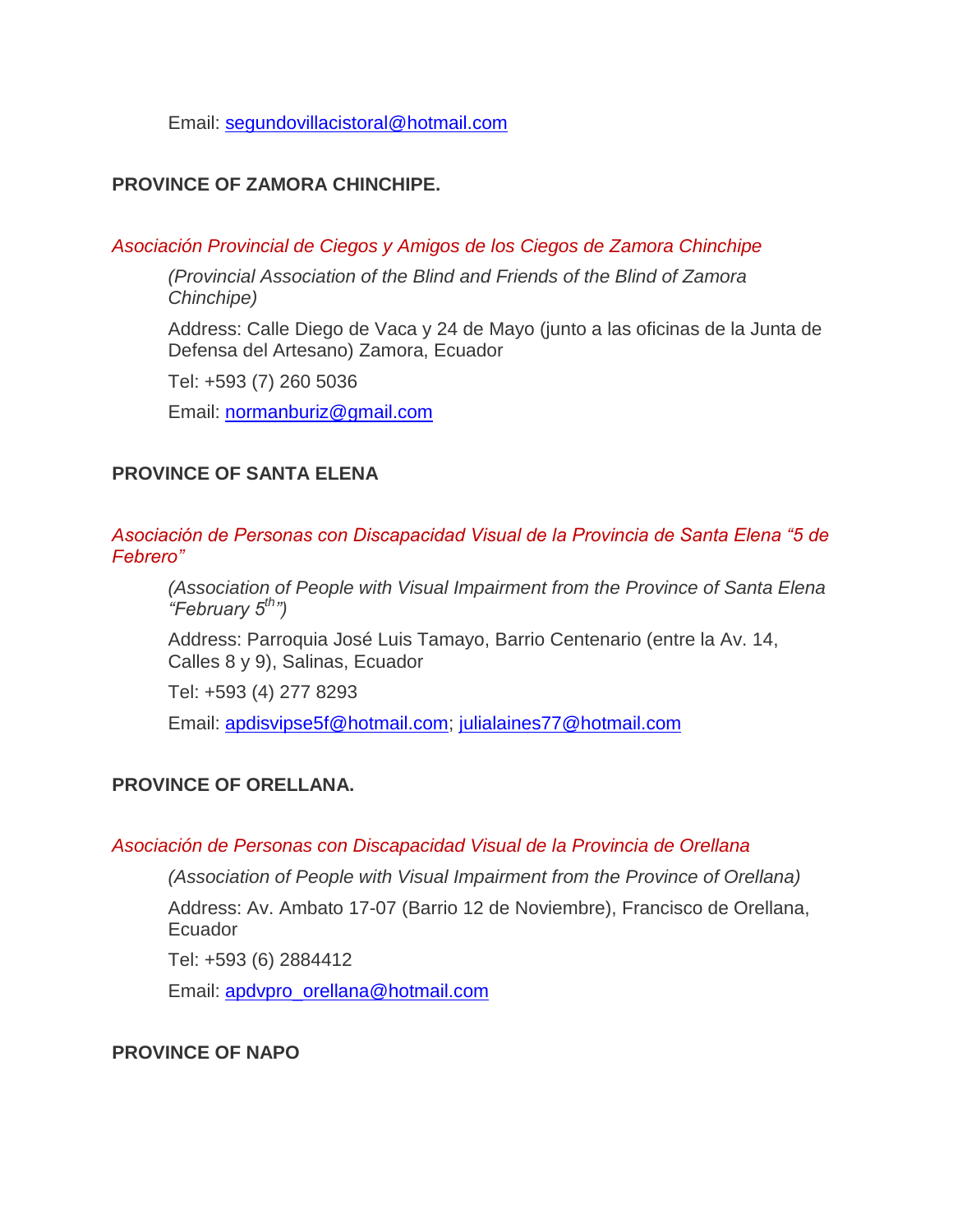## *Asociación de Personas con Discapacidad Visual de Napo – APRODISNAVIN*

*(Association of People with Visual Impairment of Napo)*

Address: Av. Jumandy y Tamiahurco, (bajos del Coliseo Mayor de la Ciudad de Tena, Provincia de Napo, junto al Patronato Provincial), Tena, Ecuador

Tel: +593 (9) 878 21424

Email: [aprodisnavin@hotmail.com;](mailto:aprodisnavin@hotmail.com) [jholau19@hotmail.com](mailto:jholau19@hotmail.com)

## *Asociación de No Videntes de Pasaje*

*(Association of the Blind of Pasaje)* Address: Calle Bolivar y Juan Montalvo, Pasaje, Ecuador Tel: +593 (9) 934 22283 Email: [carlos\\_anival\\_1953@hotmail.com](mailto:carlos_anival_1953@hotmail.com)

## *Asociación Provincial de Personas con Discapacidad Visual de Morona Santiago – APROPDVISMOS*

*(Provincial Association of People with Visual Impairment from Morona Santiago)* Address: Calle 24 de Mayo, Macas, Ecuador Tel: +593 (9) 99181020 Email: [luisyambisa@yahoo.com](mailto:luisyambisa@yahoo.com)

# EL SALVADOR

## *Asociación de Ciegos de El Salvador – ASCES*

*(Association of the Blind from El Salvador)*

Address: 1ra. Avenida Norte # 1120, Barrio San Miguelito, San Salvador, El **Salvador** 

Tel: +503 2225 2727

Website:<http://www.asces.org.sv/>

*Centro de Rehabilitación para Ciegos "Eugenia de Dueñas"* 

*(Rehabilitation Center for the Blind "Eugenia de Dueñas"*

Contact: Dra. Isabel Margarita Alfaro Ticas (Director) Cecilia Isabel Gudiel de Dueñas (Administrator)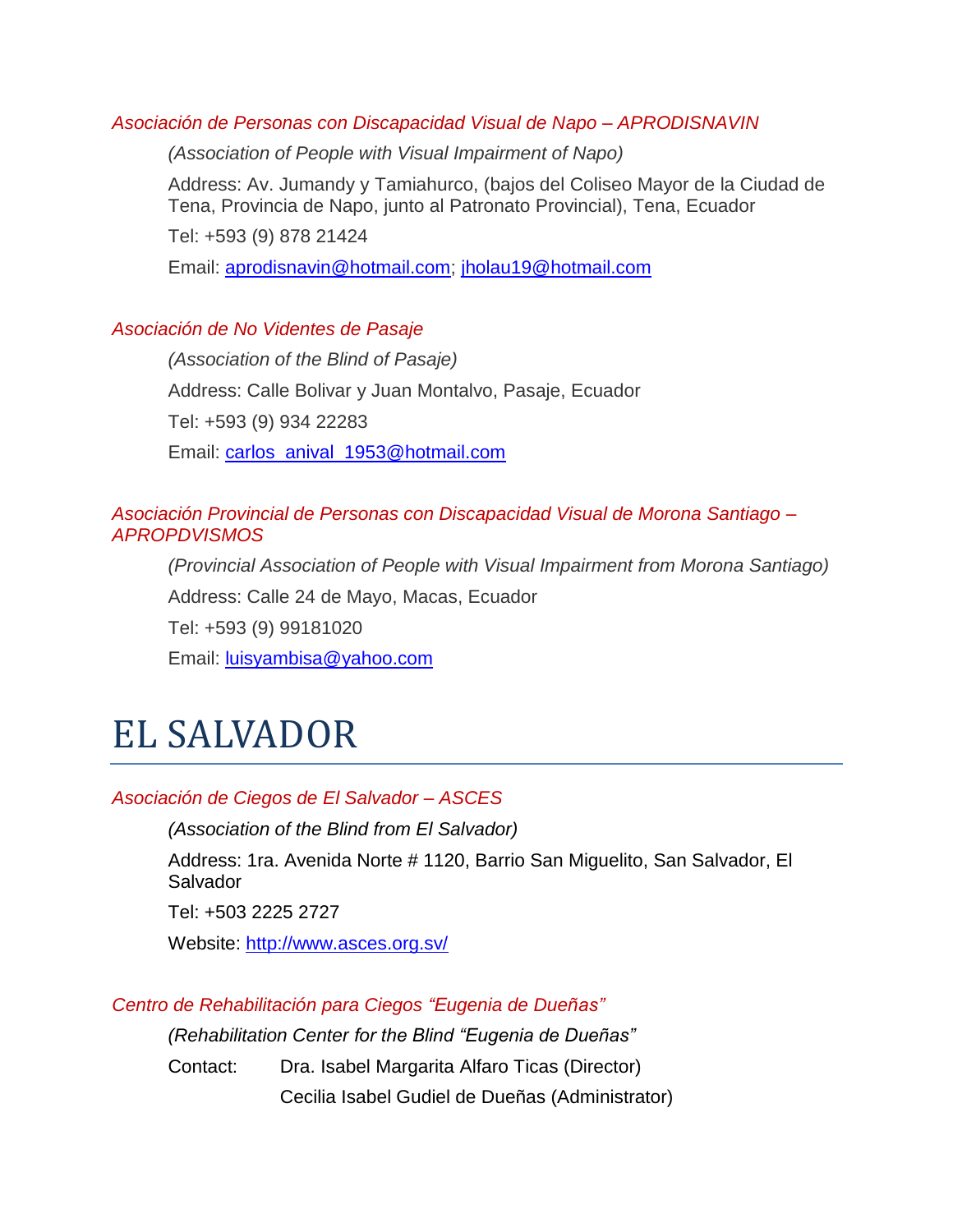Address: 21a Calle Poniente # 240, Barrio San Miguelito, San Salvador, El Salvador

Tel: +503 2225 8958 / 2226 2301

Email: [ciegos@isri.gob.sv;](mailto:ciegos@isri.gob.sv) [ciegos.admon@isri.gob.sv](mailto:ciegos.admon@isri.gob.sv)

## GUATEMALA

#### *Asociación Central de Ciegos de Guatemala – ACCG*

*(Central Association of the Blind of Guatemala)* Contact: Pedro Pablo García Martínez & *Raúl Abilio Tzy Rax* Address: 1ª. Calle 2-03 Zona 2, Guatemala Tel: +502 2221 3614 Email: [accg.ong@gmail.com](mailto:accg.ong@gmail.com)

#### *Asociación de Ciegos de Palín de la ANCG*

*(Palin Association of the Blind)* Contact: Julian Caal Cortéz Address: 5ª. Calle 5-98 Zona 3, Colonia San Martín, Palín, Guatemala Tel: +502 5000 5849 / 5091-3130

#### *Asociación de Ciegos para la Cultura y el Deporte – ACCD Guatemala*

*(Cultural and Sporting Association of the Blind)* Contact: Edvin Gabriel Escobar Morales Address: 14 Avenida 2-47, Zona 1, Guatemala, Guatemala Tel: +502 4104 7888 Email: [accd.guatemala@gmail.com;](mailto:accd.guatemala@gmail.com) [gabesmorales@gmail.com](mailto:gabesmorales@gmail.com) Facebook:<https://www.facebook.com/accd.guatemala>

## *Asociación de Ciegos Unidos para el Desarrollo – ACUDE*

*(Association of the Blind United for Progress)* Contact: Guillermo Vásquez Address: 1 avenida 3-59, Zona 4 Sanarate, El Progreso, Guatemala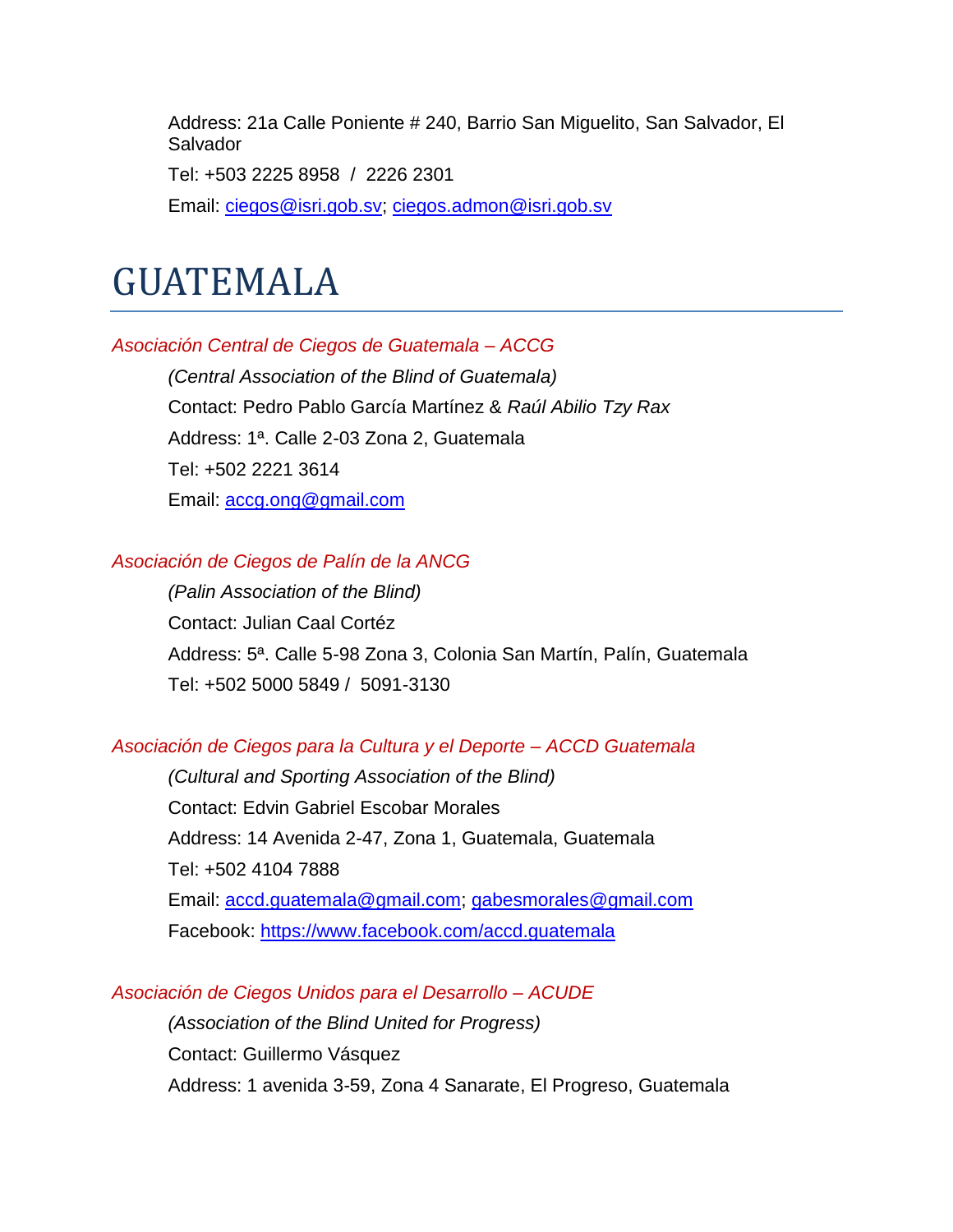Tel: +502 7945 2857 Email: [acude.pg@gmail.com;](mailto:acude.pg@gmail.com) [gilberto3175063@hotmail.com](mailto:gilberto3175063@hotmail.com) Website: [www.acudesanarate.com](http://www.acudesanarate.com/)

#### *Asociación Nacional de Ciegos de Guatemala – ANCG*

*(National Association of the Blind of Guatemala)* Contact: Donald de León Address: 3ª Avenida 7-84, Zona 11, Colonia El Progreso, CP: 01011, Guatemala Tel & Fax: +502 471 2817 Email: [ancguate@hotmail.com](mailto:ancguate@hotmail.com)

#### *Benemérito Comité Pro Ciegos y Sordos de Guatemala*

*(Committee Benemerito for the Blind and Deaf of Guatemala)* Address: Diagonal 21, 19-19 Zona 11, Anillo Periférico, Guatemala Tel: +502 2473 0829 / 2473 1397 Website: [www.prociegosysordos.org.gt](http://www.prociegosysordos.org.gt/) *Centro de Rehabilitación Integral (CRI) (Comprehensive Rehabilitation Center) Programa de Atención a Sordociegos Adultos (PASC) (Program for the Deaf-Blind Adult) Programa de Rehabilitación a Domicilio (PRAD) (At Home Rehabilitation Progam) Programa de Rehabilitación con Orientación Agropecuaria a Domicilio (PROAD) (At Home Rehabilitation Program Oriented to Farmers) Programa de Rehabilitación de Ancianos Ciegos (PRAC) (Rehabilitation Program for the Blind Older Adult)* Contact: Regina Girón *Programa de Atención a Sordociegos Adultos (PASC) (Program for the Deaf-Blind Adult) Centro de Tecnología de la Información y Comunicación para Personas con Discapacidad Visual y Auditiva (CENTIC) (Technological Center for Information and Communication for Persons with Visual and Hearing Impairment)*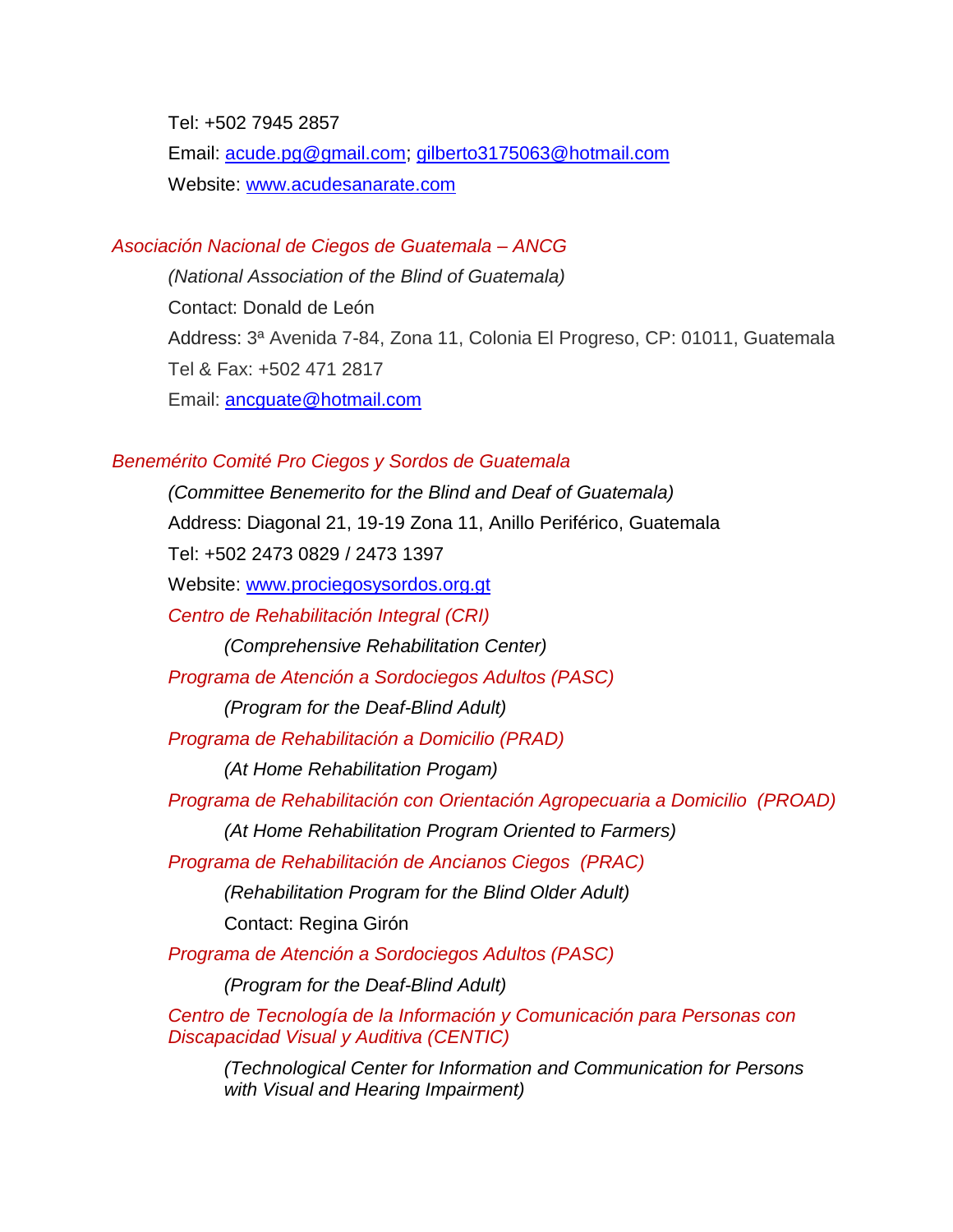*Unidad de Producción Bibliográfica (UPB)*

*(Braille Production)*

*Programa de Colocación Laboral y Preparación para el Mundo del Trabajo (Work Training Program)*

*Programa de Recreación y Deportes*

*(Recreational and Sporting Program)* Address: 9ª. Calle 3-07, Zona 1, Guatemala Tel: +502 2382 1800 / 2382 1807 / Ext.133

#### *Centro Educativo para Niños con Discapacidad Visual Santa Lucía*

*(School for the Visually Impaired Santa Lucia)* Contact: Anabella de Pérez Address: 2ª. calle a 9-00, Zona 10, Zona 10, Ciudad Capital, Guatemala Tel: +502 2331 4424 / 2331-7540 Fax: +502 2362 6168

#### *Clínica Oftalmológica de Estimulación y Rehabilitación Visual Dr. Byron Polanco*

*(Visual Stimulation and Ophthalmologic Rehabilitation Clinic Dr. Byron Polanco)* Contact: Dr. Byron Danilo Polanco Marroquin Address: Avenida las Américas 21-69, Zona 10, edificio Médico, El Obelisco, Guatemala Tel: +502 2337 2382 / 2368 0199 Email: [byronpolanco@gmail.com](mailto:byronpolanco@gmail.com)

#### *Instituto Panamericano Contra la Ceguera*

*(Pan-American Institute to Fight Blindness)*

Contact: Ana María Paz Franco & Dr. Rudy Oliver Gutierrez Paz

Address: 10a. calle 3-01, Zona 14, Edificio Artes Médicas, Ciudad de Guatemala, Guatemala

Tel: +502 2421 3353 / 2337 2331 Ext. # 40

Email: [ipcguate@gmail.com](mailto:ipcguate@gmail.com)

Facebook:<https://www.facebook.com/institutopanamericanocontralaceguera/>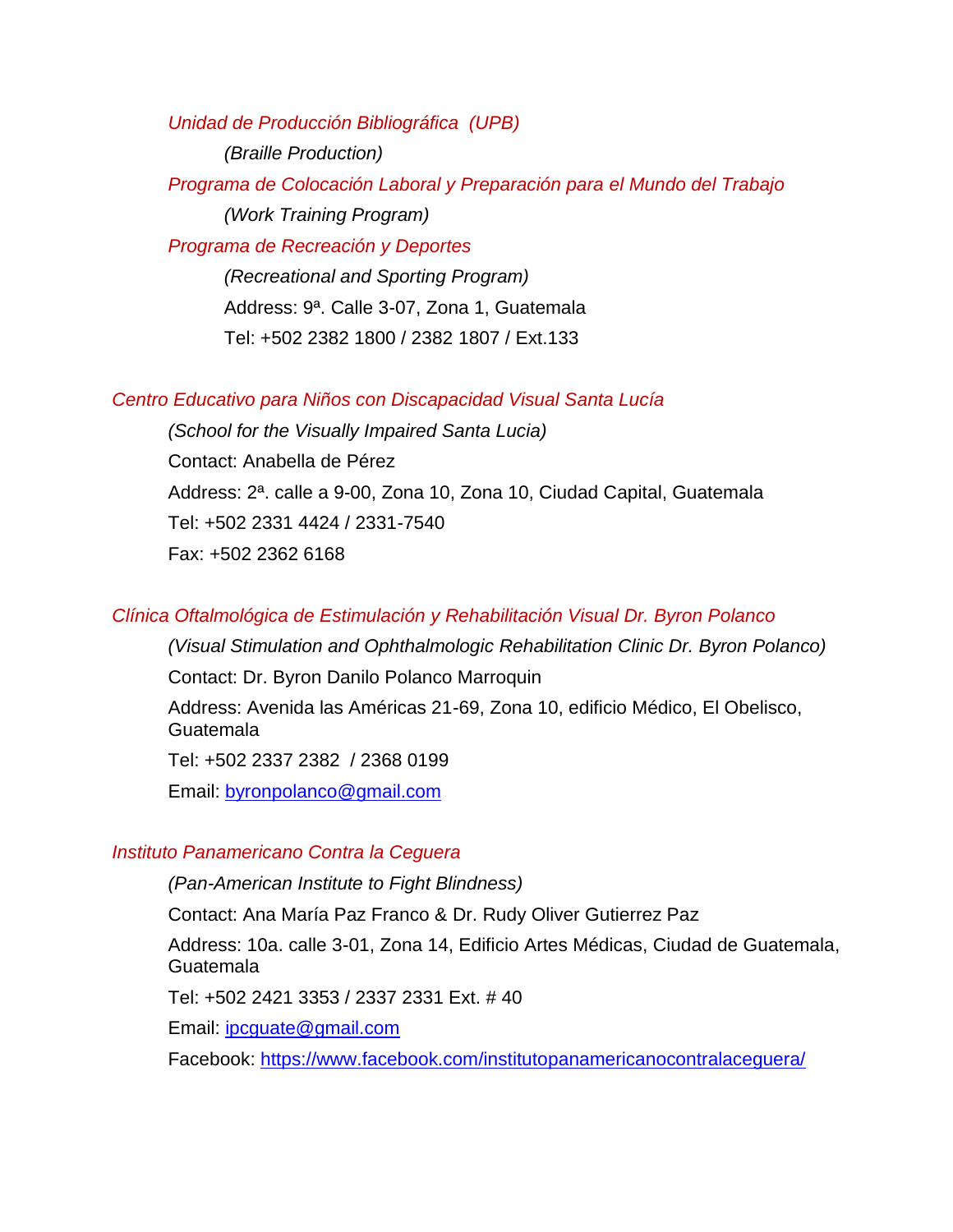# **HAITI**

## *Société Haítienne d'Aide aux Aveugles*

*(Haitian Society of and for the Blind)* Address: Delmas 31, Rue V Ricourt numero 12, HT 6120, Port-au-Prince, Haiti Address 2: PO Box 555, Port-au-Prince, Haiti Tel: +509 249 4884 Fax: +509 510 7471

## HONDURAS

#### *Centro de Rehabilitación para Ciegos Luis Braille*

*(Rehabilitation Center for the Blind Louis Braille)* Address: 9 Ave. 21calle, Colonia Villaflorencia, San Pedro Sula, Honduras

## MEXICO

## **AGUASCALIENTES**

#### *Ciegos Progresistas de Aguascalientes – CIPRA*

*(Progressive Blind of Aguascalientes)*

Contact: Irma Rodríguez Vázquez

Address: Héroe de Nacozari Norte, # 1521, Colonia Gremial, Aguascalientes, Aguascalientes, C.P. 20030, México

Tel: +52 (449) 916 9122

Fax: +52 (449) 915 8128

Facebook: [https://www.facebook.com/herrerageny/?\\_\\_tn\\_\\_=%2Cd%2CP-](https://www.facebook.com/herrerageny/?__tn__=%2Cd%2CP-R&eid=ARD6cDgANbeQh7jswNf7aBsTY3EImGCJDmLEmKob-PnkgfjFeWnB_RHotfT_5wpLcLZcTKfBVd4lSlGe)[R&eid=ARD6cDgANbeQh7jswNf7aBsTY3EImGCJDmLEmKob-](https://www.facebook.com/herrerageny/?__tn__=%2Cd%2CP-R&eid=ARD6cDgANbeQh7jswNf7aBsTY3EImGCJDmLEmKob-PnkgfjFeWnB_RHotfT_5wpLcLZcTKfBVd4lSlGe)[PnkgfjFeWnB\\_RHotfT\\_5wpLcLZcTKfBVd4lSlGe](https://www.facebook.com/herrerageny/?__tn__=%2Cd%2CP-R&eid=ARD6cDgANbeQh7jswNf7aBsTY3EImGCJDmLEmKob-PnkgfjFeWnB_RHotfT_5wpLcLZcTKfBVd4lSlGe)

*Unión de Invidentes de Aguascalientes A. C. (Union of the Blind of Aguascalientes)*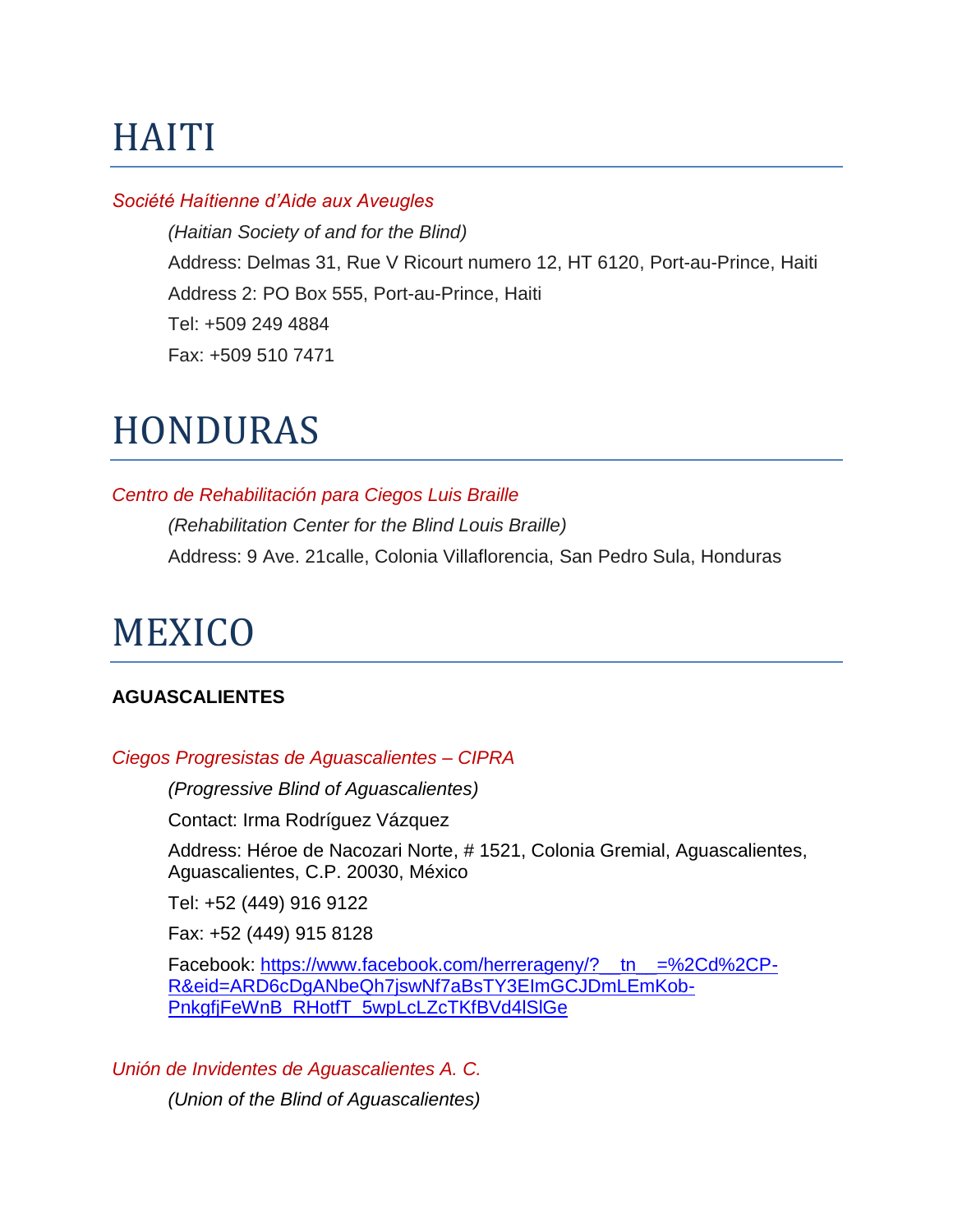Contact: Oscar Armendariz

Address: Prol. Cosío Sur 1023, Barrio de la Salud, Aguascalientes, Aguascalientes, C.P. 20240, México Tel: +52 (449) 915 0819 Fax: +52 (449) 915 0819 Email: [uinvidentes\\_ags@hotmail.com](mailto:uinvidentes_ags@hotmail.com)

Facebook:<https://www.facebook.com/UnionAgs/>

## **BAJA CALIFORNIA**

*Centro de Capacitación para Invidentes Tijuana, A.C.*

*(Tijuana Training Center for the Blind)*

Contact: Juan Marmolejo Morán

Address: Alba y Olivos #4226, Fracc. La Escondida, Delegación La Mesa, Tijuana, Baja California, C.P. 22440, México

Tel: +52 (664) 681 1792

Facebook:<https://www.facebook.com/ccitijuana777/>

## *Ciegos y Débiles Visuales de Mexicali, I.B.P. – CIDEVI*

*(Blind and Visually Impaired from Mexicali)* Contact: Celina Montiel Rodriguez Tel: +52 (686) 5 58 48 59 Cel. +52 (686) 1 25 97 44 Email: celina.montiel@cidevi.renadiv.org Website:<http://cidevi.renadiv.org/> Facebook: [https://www.facebook.com/Ciegos-y-Debiles-Visuales-de-Mexicali-](https://www.facebook.com/Ciegos-y-Debiles-Visuales-de-Mexicali-IBP-556698921015763/)

## [IBP-556698921015763/](https://www.facebook.com/Ciegos-y-Debiles-Visuales-de-Mexicali-IBP-556698921015763/)

## **CAMPECHE**

*Asociación Campechana "Luis Braile" para Ciegos y Débiles Visuales, AC*

*(Campeche Association Louis Braille for the Blind and Visually Impaired)*

Contact: Rafael Manuel Quintana Ramos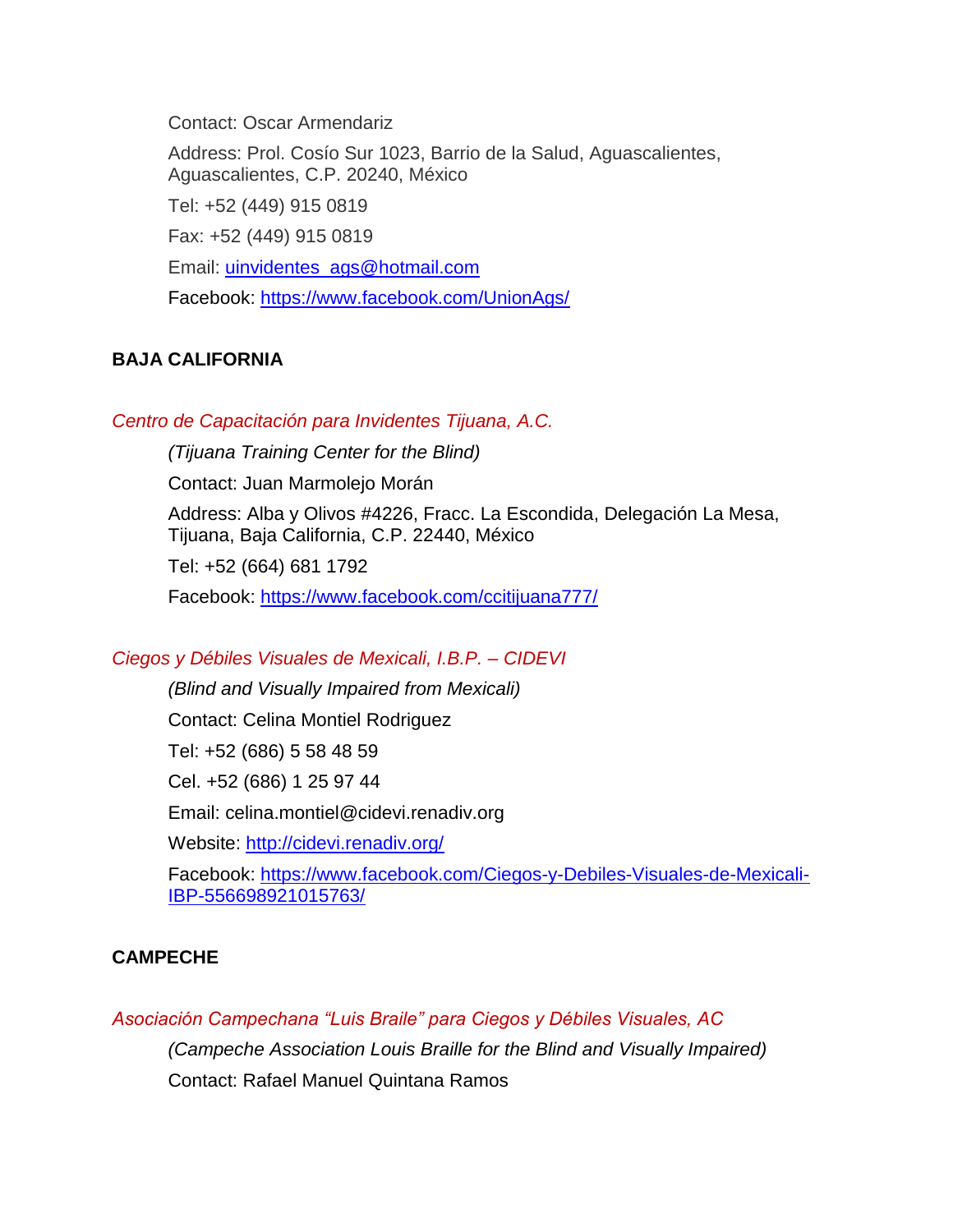Address: Calle 12 # 77, Colonia Barrio de Guadalupe, Campeche, Campeche, C.P. 24010, México

Tel: +52 (981) 816 4775

## **CHIAPAS**

*Asociación de Ciegos de Tuxtla Gutiérrez, A.C.*

*(Blind Association of Tuxtla Gutierrez)*  Contact: David Alanis Fuentes Address: Barrios Colón, Novena Nte. Pte. No. 747, Tuxtla Gutiérrez, Chiapas C.P. 29000, México Tel. +52 (961) 618 1668

## *Asociación Deportiva de Ciegos y Débiles Visuales del Estado de Chiapas*

*(Sport Association of the Blind and Visually Impaired of the State of Chiapas)*

Contact: Arturo Esquinca Zárate

Address: Privada 16 Pte. # 1045, Colonia Xamaipak, Tuxtla Gutierrez, Chiapas, C.P. 29060, México

Tel: +52 (961) 612 7662

## **CHIHUAHUA**

#### *Albergue de Invidentes Club de Leones San Felipe el Real*

*(Hostel for the Blind by Lions Club of San Felipe el Real)* Contact: Luis Romero Verduzco Address: Calle 42 # 2008, Colonia Pacífico, Chihuahua, Chihuahua, México Tel: +52 (614) 416 9667

## *Asociación Chihuahuense Deportiva para Ciegos y Débiles Visuales*

*(Chihuahuan Sports Association for the Blind and Visually Impaired)* Contact: Victor Rene Gómez Aguirre

Address: Privada de Lucerna S/N, Colonia San Felipe Viejo, Chihuahua, Chihuahua, México

Tel: +52 (614) 419 9928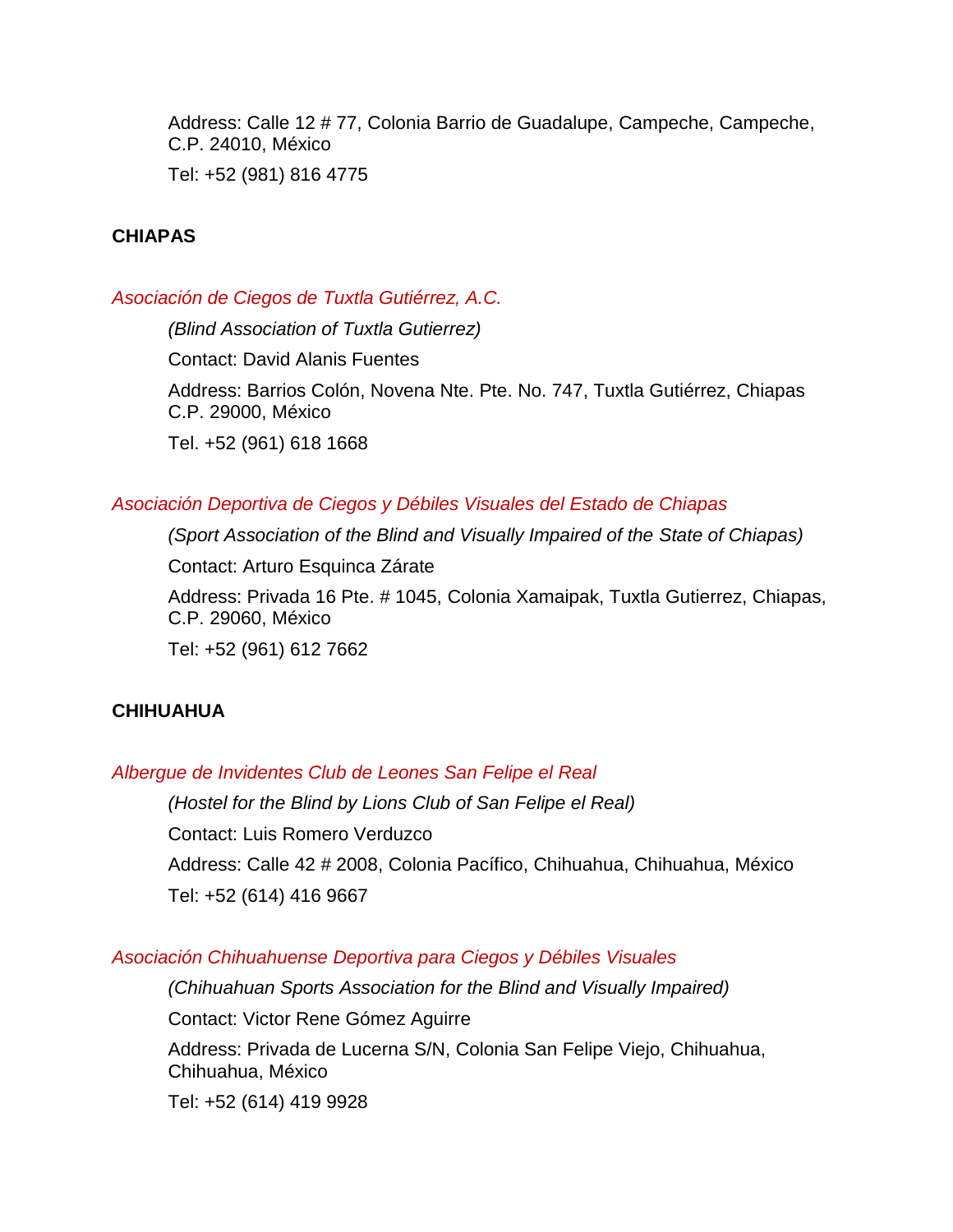#### *Centro de Estudios para Invidentes A.C. – CEIAC*

*(Study Center for the Blind)* Contact: Carla Herrera Address 1: Periférico Ortiz Mena # 3807, Colonia FOVISSSTE, Chihuahua, Chihuahua, C.P. 31206, México Tel: +52 (614) 418 2301 Fax: +52 (614) 418 2301 Email: [ceiac@ceiac.org](mailto:ceiac@ceiac.org) Facebook:<https://www.facebook.com/ceiac.ac/> Address 2: Calle de los Olivos 4200 Esquina con Teófilo Borunda, Juárez, Chihuahua, C.P. 32543, México Tel: +52 (656) 613 – 6913 Email: [ceiac@ceiac.org](mailto:ceiac@ceiac.org) Facebook:<https://www.facebook.com/ceiacjuarez>

## **CIUDAD DE MÉXICO**

#### *Amigos del Estudiante Invidentes, IAP*

*(Friends of the Blind Student)* Contact: Margarita López Address: Calle Chica No. 31 B, Colonia Toriello Guerra, Tlalpan, C.P. 14050, México Tel. +52 (55) 5665-8595 / 5606 8774

#### *Asociación de Estudiantes Invidentes de México, A.C.*

*(Association of Blind Students of Mexico)*

Contact: Benigno Villegas Salinas

Address: Regina #27, Int. #26, Colonia Centro, Cuauhtémoc, Ciudad de Méixco, C.P. 06090, México

Tel: +52 (55) 5709 6907

Facebook: [https://www.facebook.com/asociacion-de-estudiantes-invidentes-de](https://www.facebook.com/asociacion-de-estudiantes-invidentes-de-mexico-ac-245288485503888/)[mexico-ac-245288485503888/.](https://www.facebook.com/asociacion-de-estudiantes-invidentes-de-mexico-ac-245288485503888/)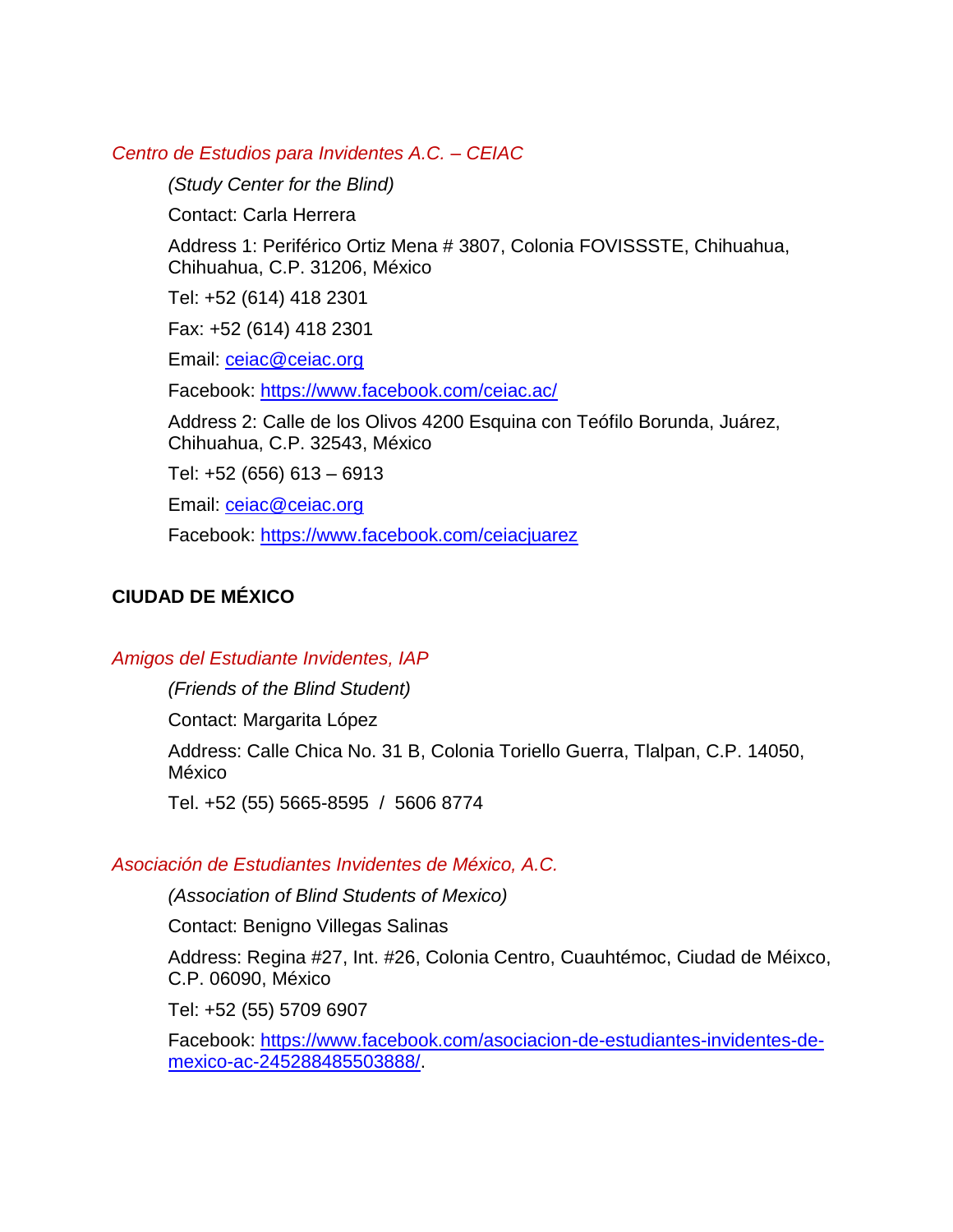#### *Asociación de Invidentes del Distrito Federal, A.C.*

*(Association of the Blind of the Federal District)*

Address: Calle 27 #310, Colonia Pro Hogar, Delegación Azcapotzalco, Ciudad de México, C.P. 02600, México

Tel: +52 (55) 5368 0193

Facebook: [https://www.facebook.com/Asociaci%C3%B3n-de-Invidentes-del-](https://www.facebook.com/Asociaci%C3%B3n-de-Invidentes-del-Distrito-Federal-AC-1589679594650730/)[Distrito-Federal-AC-1589679594650730/](https://www.facebook.com/Asociaci%C3%B3n-de-Invidentes-del-Distrito-Federal-AC-1589679594650730/)

#### *Asociación Mexicana de Usuarios en Pro del Perro Guía, A.C.*

*(Mexican Association of Handlers Pro Dog Guide)* Contact: Valente Muñiz Ortíz (President) Address: Río Frío #13, Colonia Magdalena Mixhuca, Venustiano Carranza, Ciudad de México, C.P. 15850, México Tel: +52 (55) 5552 5569

#### *Asociación Nacional de Invidentes Comerciantes, A.C.*

*(National Association of Blind Shop Owners)*

Contact: Delfino Zamudio López

Address: Lorenzo Boturini #4357, Colonia 24 de Abril, Venustiano Carranza, Ciudad de México, C.P. 15980, México

Tel: +52 (55) 2612 1110

#### *Asociación para Evitar la Ceguera en México, I.A.P. – APEC*

*(Association to Prevent Blindness in Mexico)*

Contact: Dr. Eduardo Moragrega Adame or

Alicia Lozano-Pratt, M. D. aliciapratt@hotmail.com

Address: Vicente García Torres #46, Colonia San Lucas, Delegación Coyoacán, Ciudad de México, C.P. 04030, México

Tel: +52 (55) 5659 3597

Fax: +52 (55) 5659 3308

Website:<https://apec.org.mx/>

Facebook:<https://www.facebook.com/HospitalApec/>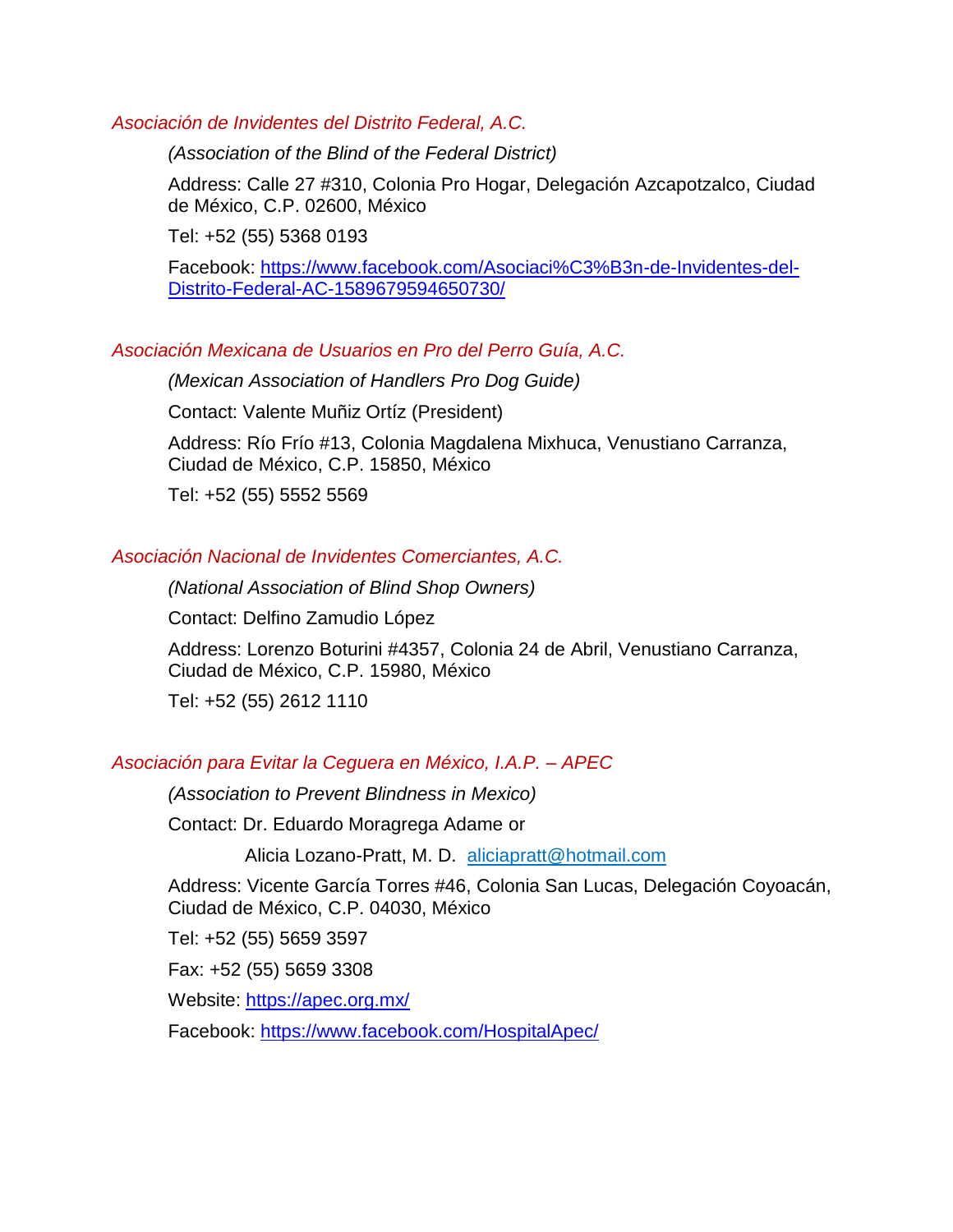#### *Asociación Pro Desarrollo e Integración del Niño Ciego, A.C.*

*(Association for the Development and Integration of the Blind Child)*

Contact: Gaciela Garcia Clavel

Address: Toussaint # 22, Inteior # 5, Barrio del Niño Jesús, Coyoacán, Ciudad de México, C.P. 04330, México

Tel. +52 (55) 5554 6910

## *Asociación Pro Educación y Rehabilitación de Ciegos y Débiles Visuales, A.C.*

*(Association Pro the Education and Rehabilitation of the Blind and Visually Impaired)*

Contact: Lilia González Olguine

Address: Ave. Francisco Del Paso y Troncoso # 398, Edif. C. Depto. # 2, Colonia Jardín Balbuena, Venustiano Carranza, Ciudad de México, C.P. 15900, México,

Tel. +52 (55) 5552 6038

## *Centro de Cómputo e Impresión para Ciegos y Débiles Visuales*

*(Computer and Printing Center for the Blind and Visually Impaired)*

Contact: Camerina Cuellar Machuca

Address: Eje Central #399, 1er Piso, Colonia Narvarte, Benito Juárez, Ciudad de México, C.P. 03020, México

Tel: +52 (55) 5519 4512

## *Centro de Habilitación e Integración para Invidentes, I.A.P.*

*(Habilitation and Integration Center for the Blind)*

Contact: Martha Elena Ramirez Moguel

Address: Roldan #13, Colonia Pueblo de Axotla, Álvaro Obregón, Ciudad de México, C.P. 01030, México

Tel: +52 (55) 5661 3548

Website: http://www.chipi.jap.org.mx/

Facebook: [https://www.facebook.com/CHIPI-IAP-CENTRO-DE-HABILITACION-](https://www.facebook.com/CHIPI-IAP-CENTRO-DE-HABILITACION-E-INTEGRACI%C3%93N-PARA-INVIDENTES-222334704466575/)[E-INTEGRACI%C3%93N-PARA-INVIDENTES-222334704466575/](https://www.facebook.com/CHIPI-IAP-CENTRO-DE-HABILITACION-E-INTEGRACI%C3%93N-PARA-INVIDENTES-222334704466575/)

## *Centro de Rehabilitación para Ciegos y Débiles Visuales – CRECIDEVI*

*(Rehabilitation Center for the Blind and Visually Impaired)*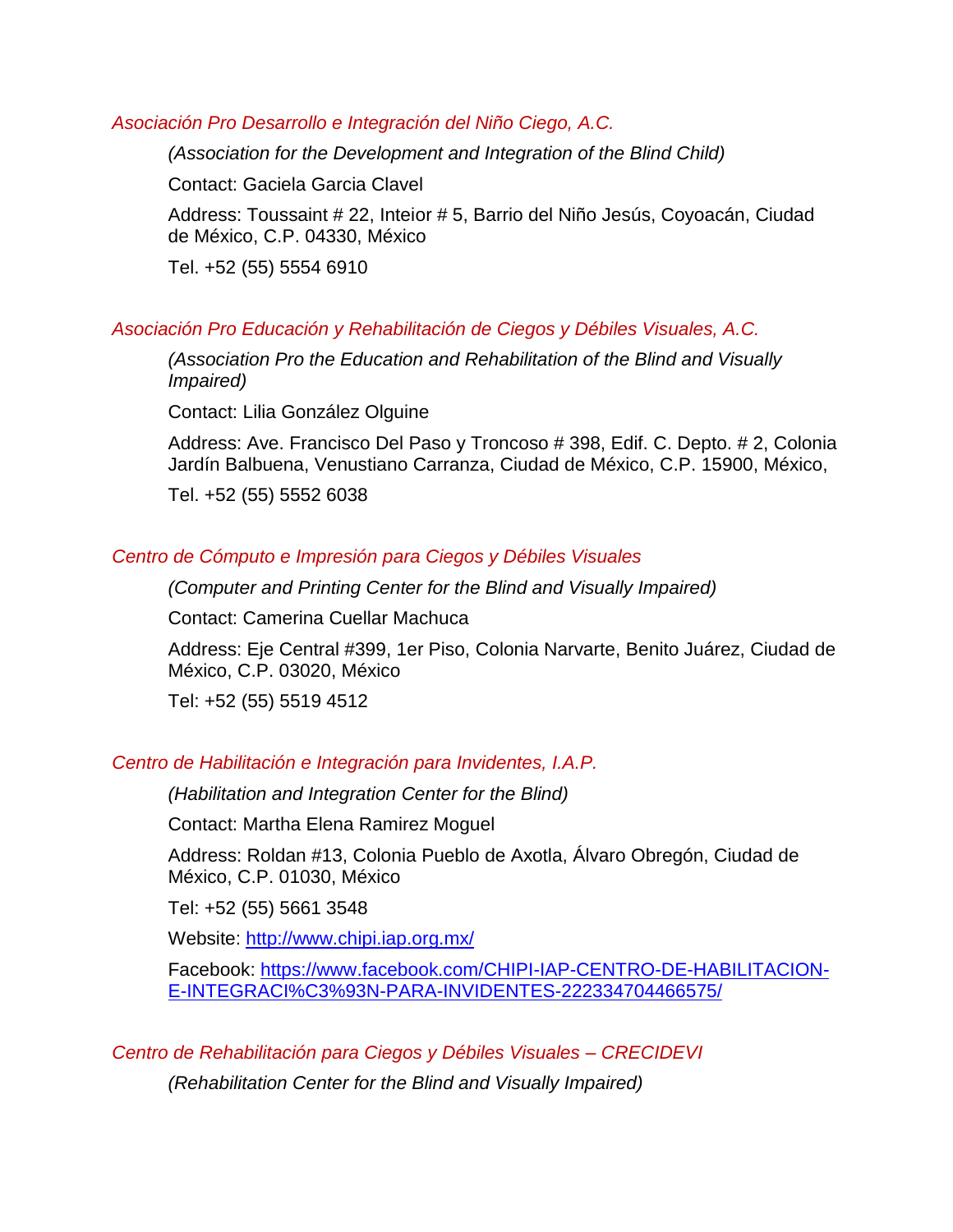Contact: Dr. Enrique Grawe Address: Chimalpopoca #14, Colonia Obrera, Cuauhtémoc, C.P. México Tel: +52 (55) 5588 4644 Fax: +52 (55) 5578 9748

## *Centro de Rehabilitación para Ciegos y Débiles Visuales Conde de Valenciana*

*(Rehabilitation Center for the Blind and Visually Impaired Conde de Valenciana)* Contact: Dra. Lourdes Medina Address: Chimalpopoca esq. Eje Central Tel: +52 (55) 5442 1700 Email: [lourmedina@yahoo.com.mx](mailto:lourmedina@yahoo.com.mx)

#### *Comité Internacional Pro Ciegos, I.A.P.*

*(International Committee for the Blind)*

Contacto: María Rosa Murga de Cuenca

Address: Mariano Azuela #218, Colonia Santa María La Ribera, Cuauhtémoc, Ciudad de México

C.P. 06400, México Tel: +52 (55) 5541 3488 Fax: +52 (55) 5547 5167 Email: [coordinacion@prociegos.org](mailto:coordinacion@prociegos.org)

## *Escuela Nacional Para Ciegos "Lic. Ignacio Trigueros"*

*(National School for the Blind Lic. Ignacio Trigueros)* Contact: Celia Llano Reyes Address: Mixcalco #6, Colonia Centro, Cuauhtémoc, Ciudad de México, C.P. 06020, México Tel: +52 (55) 2616 6461 / 5702 2040 Fax: +52 (55) 5702 2040

#### *Escuela para Entrenamiento de Perros Guía para Ciegos, I.A.P.*

*(School to Train Dog Guides for the Blind)*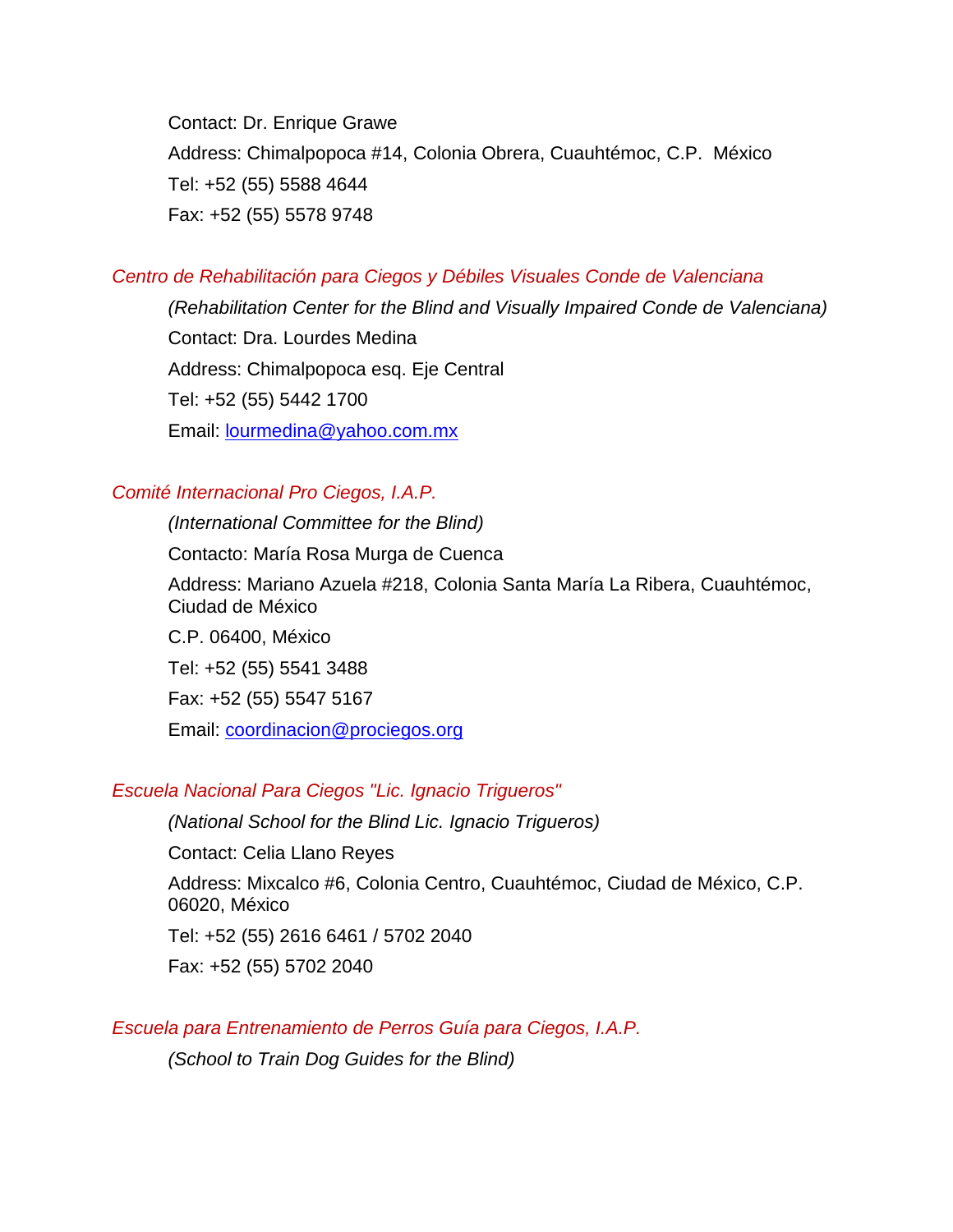Address: Avenida Canal Nacional #1075, Colonia Villa Quietud, Coyoacán, Ciudad de México, C.P. 04960, México

Tel: +52 (55) 5673 1587 / (55) 5673 6464 Email: [perrosguiaparaciegos@perrosguia.org.mx](mailto:perrosguiaparaciegos@perrosguia.org.mx) Website:<https://www.perrosguia.org.mx/quienessomos> Facebook:<https://www.facebook.com/perrosguiaiap/>

## *Fundación el Hogar del Ciego, I.A.P.*

*(Foundation the Home of the Blind)* Contact: Francisco J. Ysita del Hoyo Address: Thiers #84, Colonia Anzures, Miguel Hidalgo, Ciudad de México, C.P. 11590, México Tel: +52 (55) 5255 3514 / 5255 3448 / 5255 4029 Fax: +52 (55)5545 3328 Email: [FranciscoJYsita@Hotmail.com;](mailto:FranciscoJYsita@Hotmail.com) [JulietaPulidoZamora@Hotmail.com](mailto:JulietaPulidoZamora@Hotmail.com)

## *Instituto Nacional para la Rehabilitación de Niños Ciegos y Débiles Visuales*

*(National Institute for the Rehabilitation of Blind and Visually Impaired Children)*

Contact: María del Carmen López Sansalvador

Address: Viena #121, Colonia del Carmen, Coyoacán, Ciudad de México, C.P. 04100, México

Tel: +52 (55) 3601 7175 / 5554 3148

Facebook: [https://www.facebook.com/pages/Instituto-Nacional-de-](https://www.facebook.com/pages/Instituto-Nacional-de-Rehabilitaci%C3%B3n-a-Personas-Ciegas-Y-D%C3%A9biles-Visuales/103770286418855)[Rehabilitaci%C3%B3n-a-Personas-Ciegas-Y-D%C3%A9biles-](https://www.facebook.com/pages/Instituto-Nacional-de-Rehabilitaci%C3%B3n-a-Personas-Ciegas-Y-D%C3%A9biles-Visuales/103770286418855)[Visuales/103770286418855](https://www.facebook.com/pages/Instituto-Nacional-de-Rehabilitaci%C3%B3n-a-Personas-Ciegas-Y-D%C3%A9biles-Visuales/103770286418855)

## *Organización de Ciegos Trabajadores de los Estados Unidos Mexicanos, A.C.*

*(Association of Blind Workers of Mexico)*

Contact: Manuel Cozza Urtiz

Address: Corregidora Josefa Ortiz de Dominguez #115, Int #101, Zona Centro, Venustiano Carranza, Ciudad de México, C.P. 06010, México

Tel: +52 (55) 5522 9053 / 5522 9025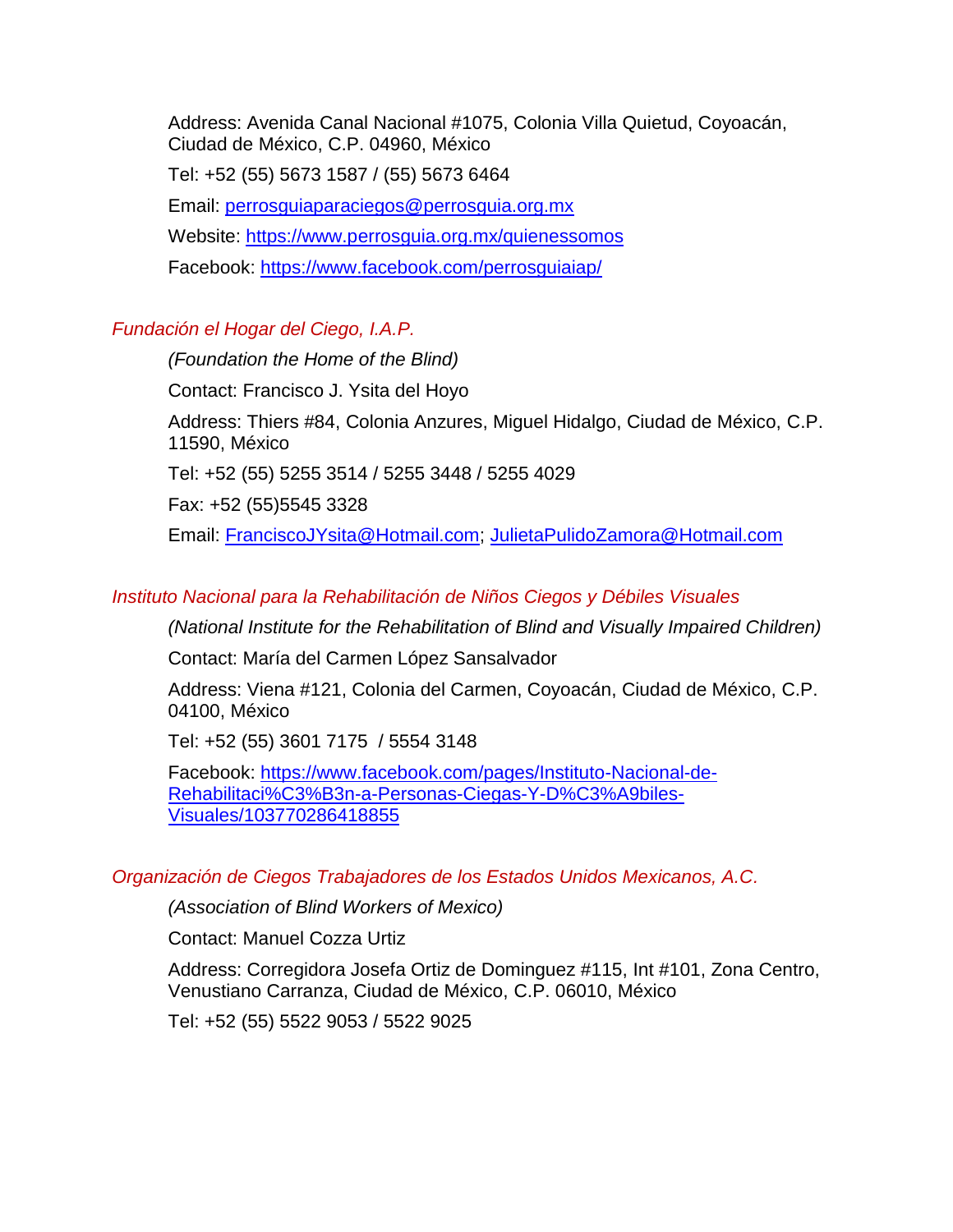#### *Organización de Invidentes del D.F., S.C.*

*(Organization of the Blind of de D.F.)* Contact: Vicente Castillo Mota Address: Rep. de Venezuela #45, Colonia Centro, Cuauhtémoc, Ciudad de México, C.P. 06060, México Tel: +52 (55) 5702 4492

#### *Unión Mexicana de Asociaciones e Instituciones de y para Ciegos, A.C.*

*(Mexican Union of Associations and Institutions of and for the Blind)* Contact: Aurelio Hernández Trejo Address: Gante #11, Int. #304, Colonia Centro, Cuauhtémoc, C.P. 06000, México Tel: +52 (55) 5510 0557 Fax: +52 (55)5702 3324

#### *Vamos Integrando Ciegos, A.C.*

*(Let´s Integrate the Blind)*

Address: Las Joyas S/N, Colonia La Esmeralda, Tecámac, Estado de México, C.P. 55770, México

Tel: +52 (55) 5938 5111 / 1266 5994

Email: [vamosintegrandociegos@gmail.com](mailto:vamosintegrandociegos@gmail.com)

Website: [www.vicvamosintegrandociegos.jimdo.com](http://www.vicvamosintegrandociegos.jimdo.com/)

Facebook: [https://www.facebook.com/Vamos-Integrando-Ciegos-AC-](https://www.facebook.com/Vamos-Integrando-Ciegos-AC-734194006592740/)[734194006592740/](https://www.facebook.com/Vamos-Integrando-Ciegos-AC-734194006592740/)

#### *Vision Sin Límites A.C.*

*(Vision Without Limits)*

Contact: Joanne Covo U.

Address: Guanajuato #232, Colonia Roma, Cuauhtémoc, Ciudad de México, C.P. 06700, México

Tel: +52 (55) 5574 6715

Fax +52 (55) 5584 1838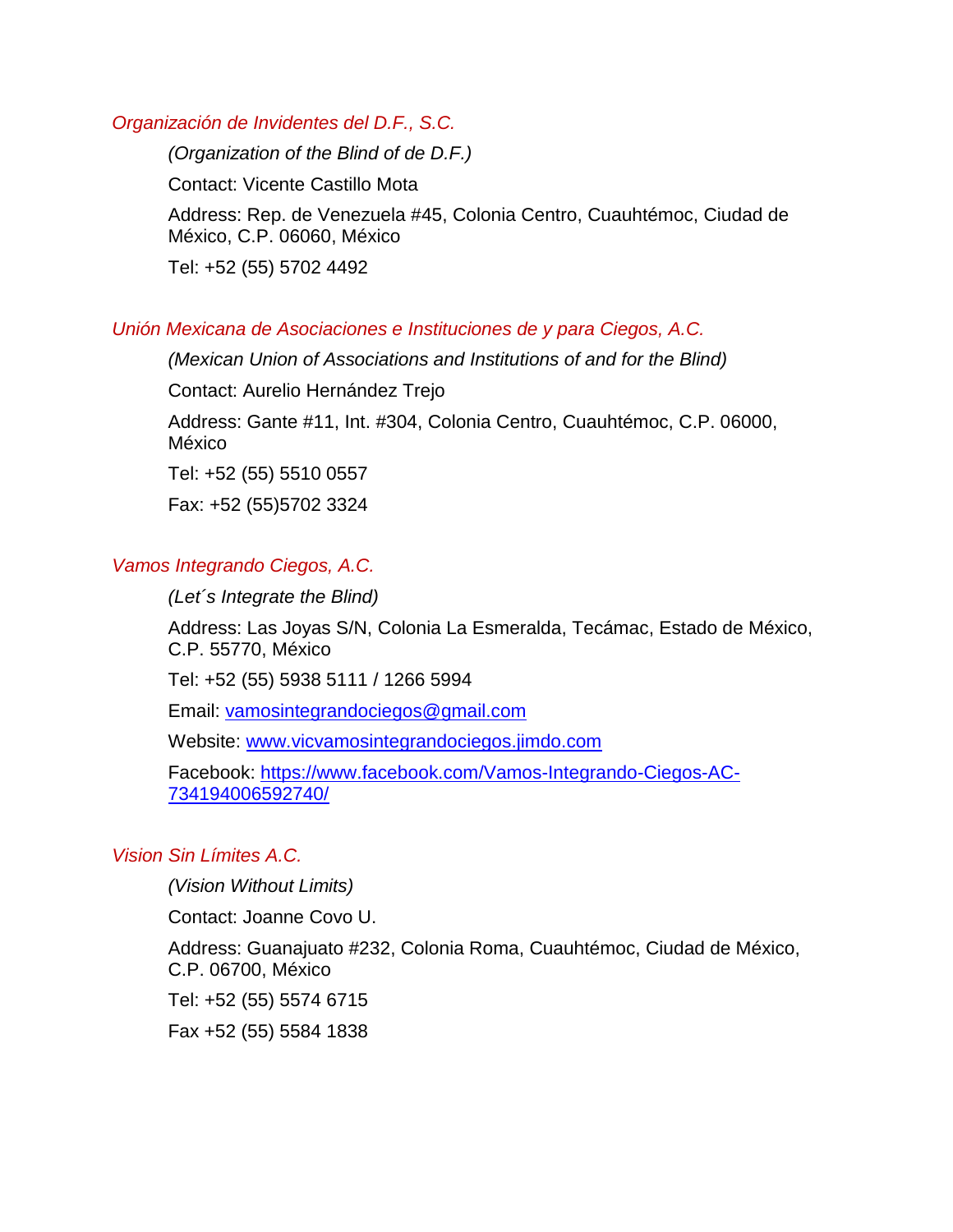## **COAHUILA**

## *Asociación Mexicana de Enfermedades Visuales y Estudios de la Retina A.C. – AMEVER*

*(Mexican Association of Eye Diseases and Retinal Studies)* Address: Bravo Nte. #507, Zona Centro, Saltillo, Coahuila, C.P. 25000, México Tel: +52 (844) 410 9785 Email: [info@amever.org.mx](mailto:info@amever.org.mx)

## *Asociación Pro Invidentes de Monclova, A.C.*

*(Association for the Blind of Monclova)* Contact: Martha Beatriz Gómez de Guevara Address: Juan A. de la Fuente S/N, Colonia 1ero. de Mayo, Monclova, Coahuila C.P. 25760, México Tel: +52 (866) 649 3000 Ext. 3112 Fax. +52 (866) 649 3045

## *Escuela de Invidentes*

*(School for the Blind)*

Address: Juan Antonio de la Fuente S/N, Monclova, Coahuila, C.P. 25760, México

Tel: +52 (866) 636 1665

## **DURANGO**

#### *Centro de Capacitación para Invidentes, A.C. – CECAPI*

*(Training Center for the Blind)*

Contact: Graciela Josefina de la Cruz Muñoz

Address: Las Camelias #1603, Fracc. Valle Florido, Durango, Durango, C.P. 34234, México

Tel: +52 (618) 455 0146

Facebook:<https://www.facebook.com/pg/cecapiac/posts/>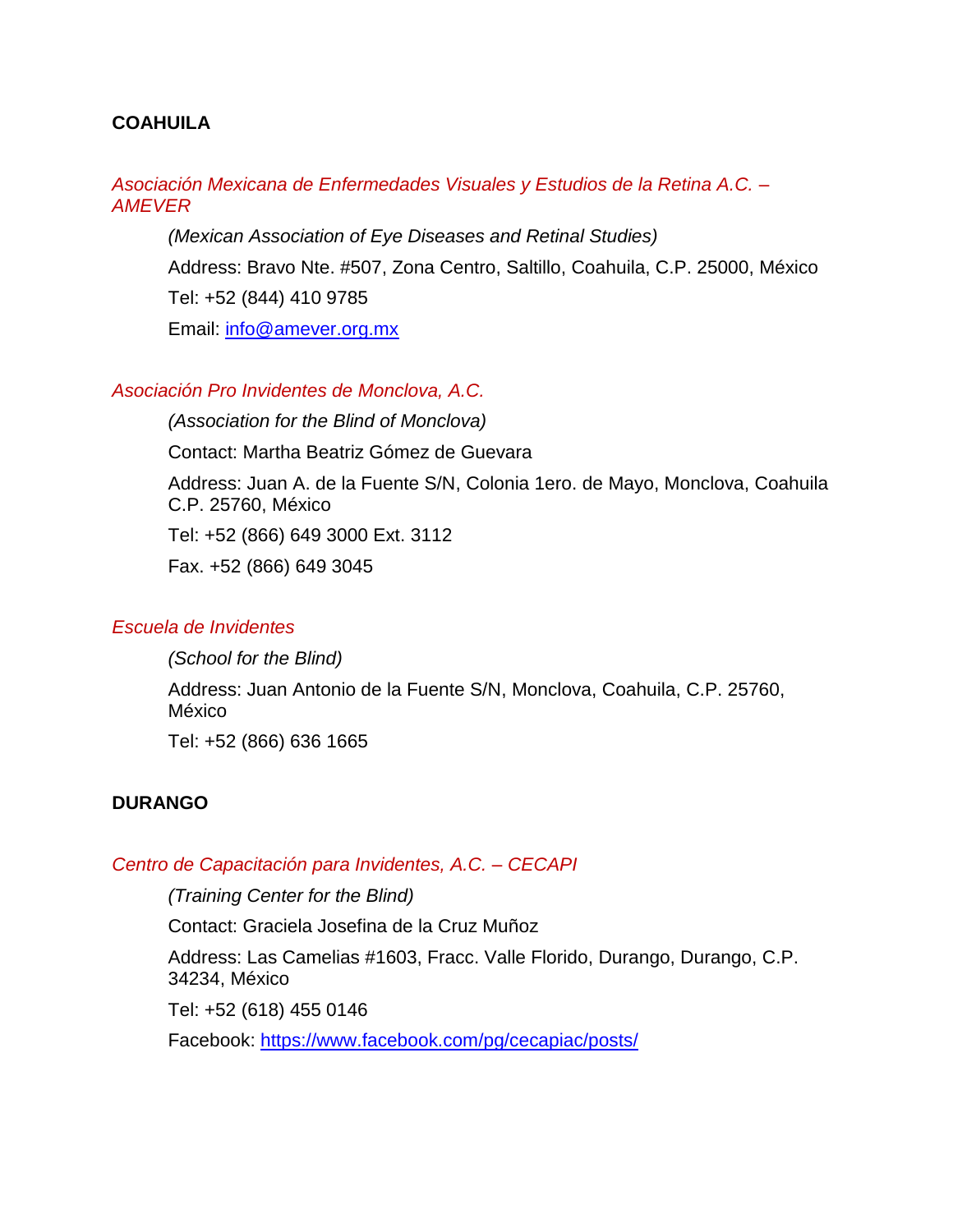*Centro de Estudios para Invidentes, A.C.*

*(Center Study for the Blind)*

Address: Conde de Zambrano #117, Fracc. Camino Real. Durango, Durango, C.P. 34170, México

Tel: +52 (618) 837 0267

Email: [info@ceidveporti.com](mailto:info@ceidveporti.com)

Website:<https://ceidveporti.com/>

Facebook:<https://www.facebook.com/ceidveporti/>

## *Asociación Deportiva de Ciegos y Débiles Visuales del Estado de Durango*

*(Sports Association of the Blind and Visually Impaired of the State of Durango)*

Contact: Jaime Pérez Calzada

Address: Santa María #118, Zona Centro, Durango, Durango, C.P. 34000, México

Tel: +52 (618) 455 0146

Facebook: [https://www.facebook.com/Asociaci%C3%B3n-de-Deportistas-](https://www.facebook.com/Asociaci%C3%B3n-de-Deportistas-Ciegos-y-D%C3%A9biles-Visuales-de-Durango-A-C-2011149119112874/)[Ciegos-y-D%C3%A9biles-Visuales-de-Durango-A-C-2011149119112874/](https://www.facebook.com/Asociaci%C3%B3n-de-Deportistas-Ciegos-y-D%C3%A9biles-Visuales-de-Durango-A-C-2011149119112874/)

## *Unión Mexicana de Ciegos y Débiles Visuales, A.C.*

*(Mexican Union of the Blind and Visually Impaired)*

Contact: Jaime Pérez Calzada

Address: Independencia Sur #432, Zona Centro, Durango, Durango, C.P. 34000, México

Tel: +52 (618) 811 3144

Fax: +52 (618) 812 5610

Facebook: [https://www.facebook.com/Uni%C3%B3n-Mexicana-de-Ciegos-y-](https://www.facebook.com/Uni%C3%B3n-Mexicana-de-Ciegos-y-D%C3%A9biles-Visuales-A-C-766952053486061/)[D%C3%A9biles-Visuales-A-C-766952053486061/](https://www.facebook.com/Uni%C3%B3n-Mexicana-de-Ciegos-y-D%C3%A9biles-Visuales-A-C-766952053486061/)

## **ESTADO DE MÉXICO**

*Asociación del Estado de México de Deportistas Ciegos y Débiles Visuales*

*(Association of the State of Mexico of Blind and Visually Impaired Athletes)* 

Contact: Baldomero Rosendo Ruiz Lustre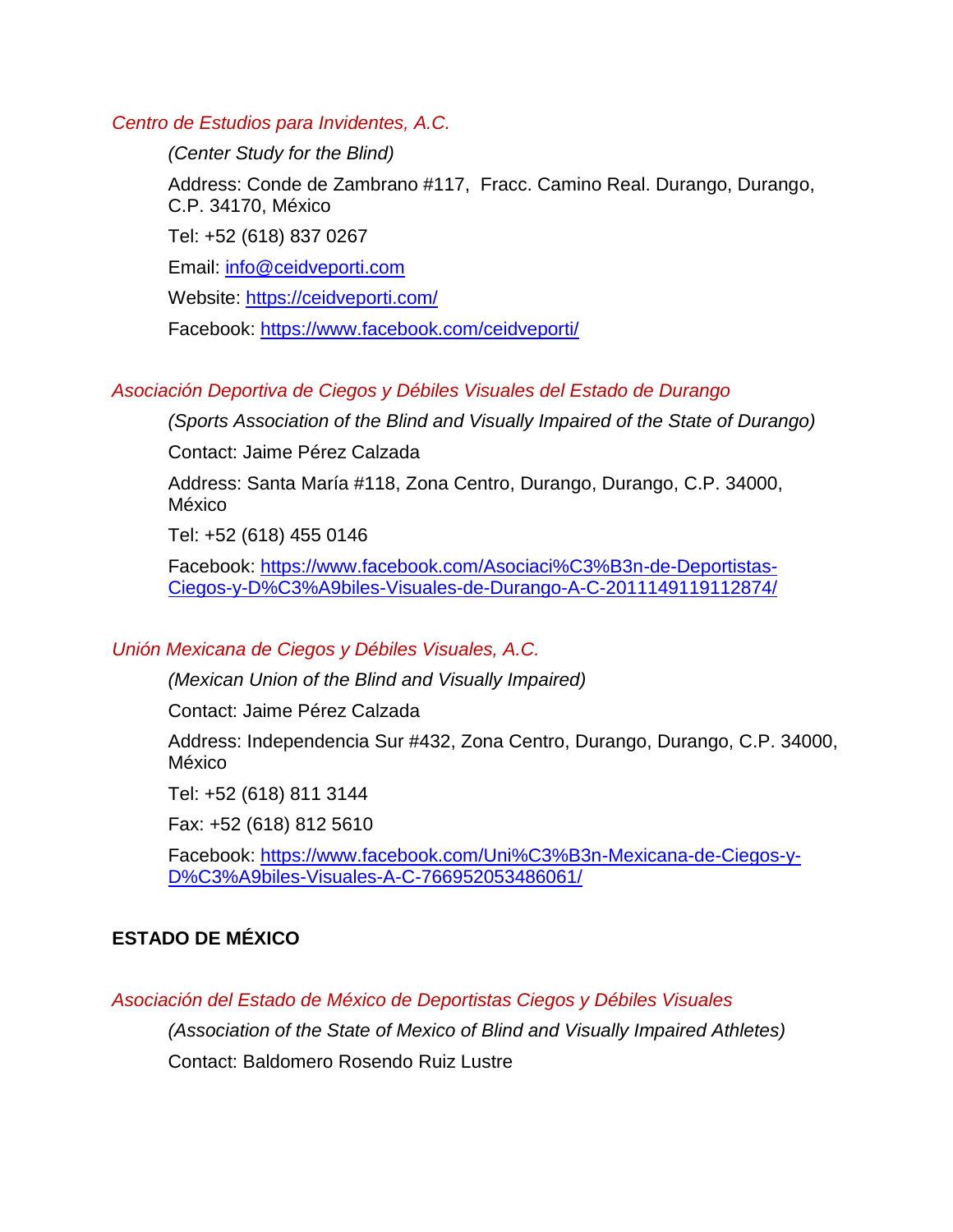Address: Quelite # 286, Colonia Benito Juárez, Nezahualcoyotl, Estado de México, C.P. 57000, México

Tel: +52 (55) 5730 7821 Fax: +52 (55) 5730 7821

## **GUANAJUATO**

## *Asociación de Invidentes Santa Lucia, A.C.*

*(Santa Maria Association of the Blind)*

Contact: Javier Martínez Tapia

Address: Agustín Lara #15, Colonia Guadalupe, San Miguel de Allende, Guanajuato, C.P. 37710, México

Tel: +52 (415) 154 8387

Facebook: [https://www.facebook.com/Asociaci%C3%B2n-de-Invidentes-Santa-](https://www.facebook.com/Asociaci%C3%B2n-de-Invidentes-Santa-Lucia-A-C-252878581838/)[Lucia-A-C-252878581838/](https://www.facebook.com/Asociaci%C3%B2n-de-Invidentes-Santa-Lucia-A-C-252878581838/)

## *Patronato Pro-Invidentes y Débiles Visuales, A.C.*

(Advising Board Pro-Blind and Visually Impaired)

Address: Príncipe Carlos #2525, Colonia Los Príncipes, Irapuato, Guanajuato, C.P. 36640, México

Tel: +52 (462) 625 0728

## *Centro de Apoyo Psicopedagógico para Ciegos y Débiles Visuales (CYDEVI), A.C.*

(Center for Psycho-Educational Support for the Blind and Visually Impaired) Address: Veracruz #303, Colonia Arbide, León, Guanajuato, C.P. 37360, México Tel: +52 (477) 716 0190

Facebook:<https://www.facebook.com/cydevi>

## *Ciegos y Débiles Visuales Unidos de León, A.C.*

(United Blind and Visually Impaired from Leon)

Contact: Ildefonso Aguirre Ramírez

Address: Blvd. Agustín Téllez Cruces #2014, Colonia San José del Consuelo II, León, Guanajuato,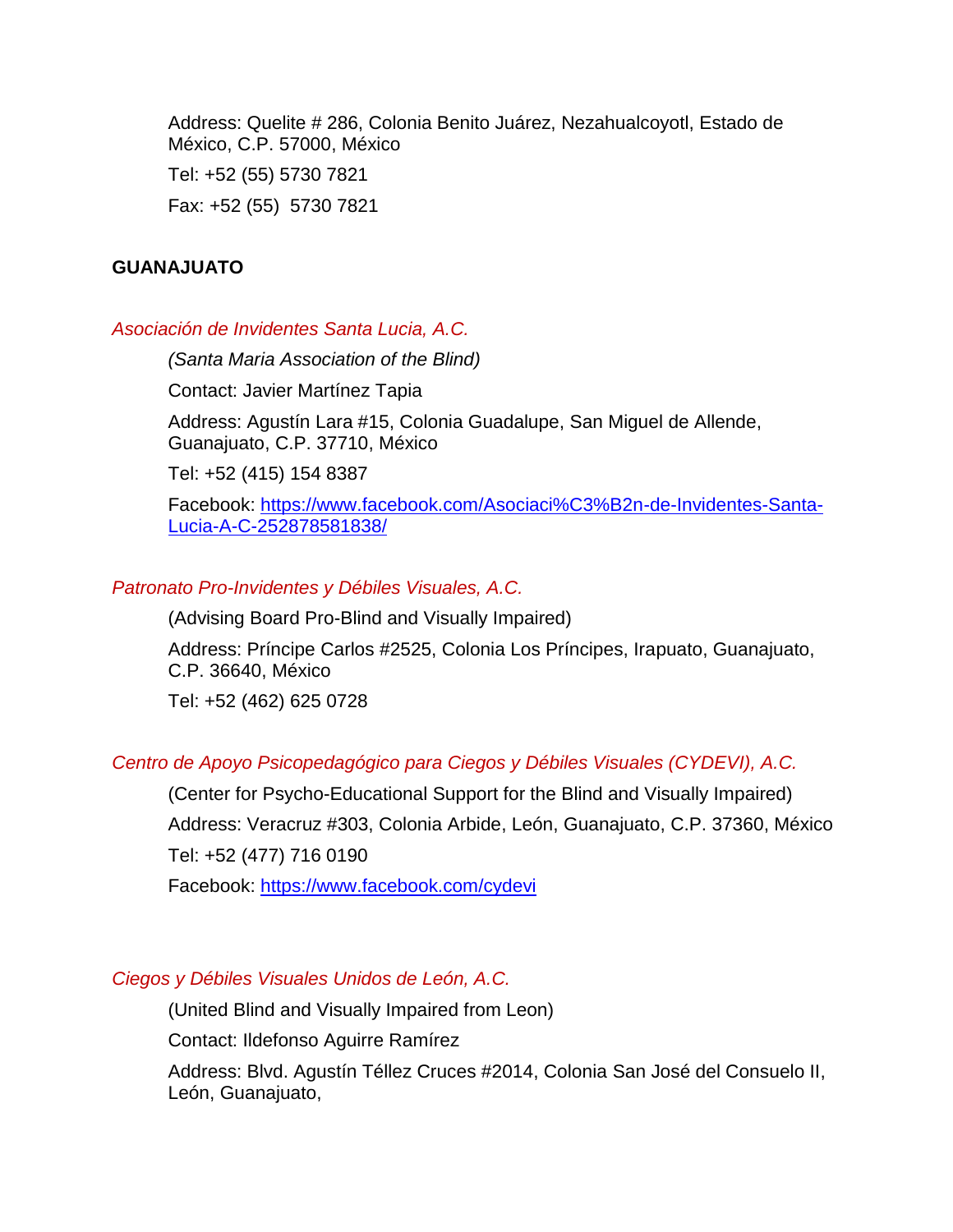Tel: +52 (477) 776-8992

*Patronato Pro Ciegos y Débiles Visuales del Estado de Guanajuato, A.C.*

(Advising Board Pro the Blind and Visually Impaired of the State of Guanajuato)

Contact: Luis González Macías

Address: Blvd. Tellez Cruces # 3501, Colonia León I, León, Guanajuato, C.P. 37179, México

Tel: +52 (477) 776 2316

## *Centro de Atención Múltiple Hellen Keller*

(Hellen Keller Center for Multiple Support)

Contact: Alejandrina Cabrera Mata

Address: Manuel Doblado #S/N, Zona Centro, Ocampo, Guanajuato, C.P. 37630, México

## **GUERRERO**

Asociación Pro Estudiantes Ciegos y Débiles Visuales, A.C. (ASPEC)

Contact: Guadalupe Sordo de la Colina

Address: David Porter 1B, Colonia Costa Azul, Acapulco, Guerrero C.P. 39850, México

Tel. +52 (744) 485 8600 / 485 5251

## **JALISCO**

## *Asociación de Invidentes (Nueva Imagen)*

(Association of the Blind – New Image)

Contact: Fernando Toledo García

Address: Gregorio Dávila # 1189, Colonia Mezquitán, Guadalajara, Jalisco, C.P. 44260, México

Tel: +52 (33) 3824 2281

## *Escuela Hellen Keller A.C.*

(Helen Keller School) Contact: Emilia Camarena García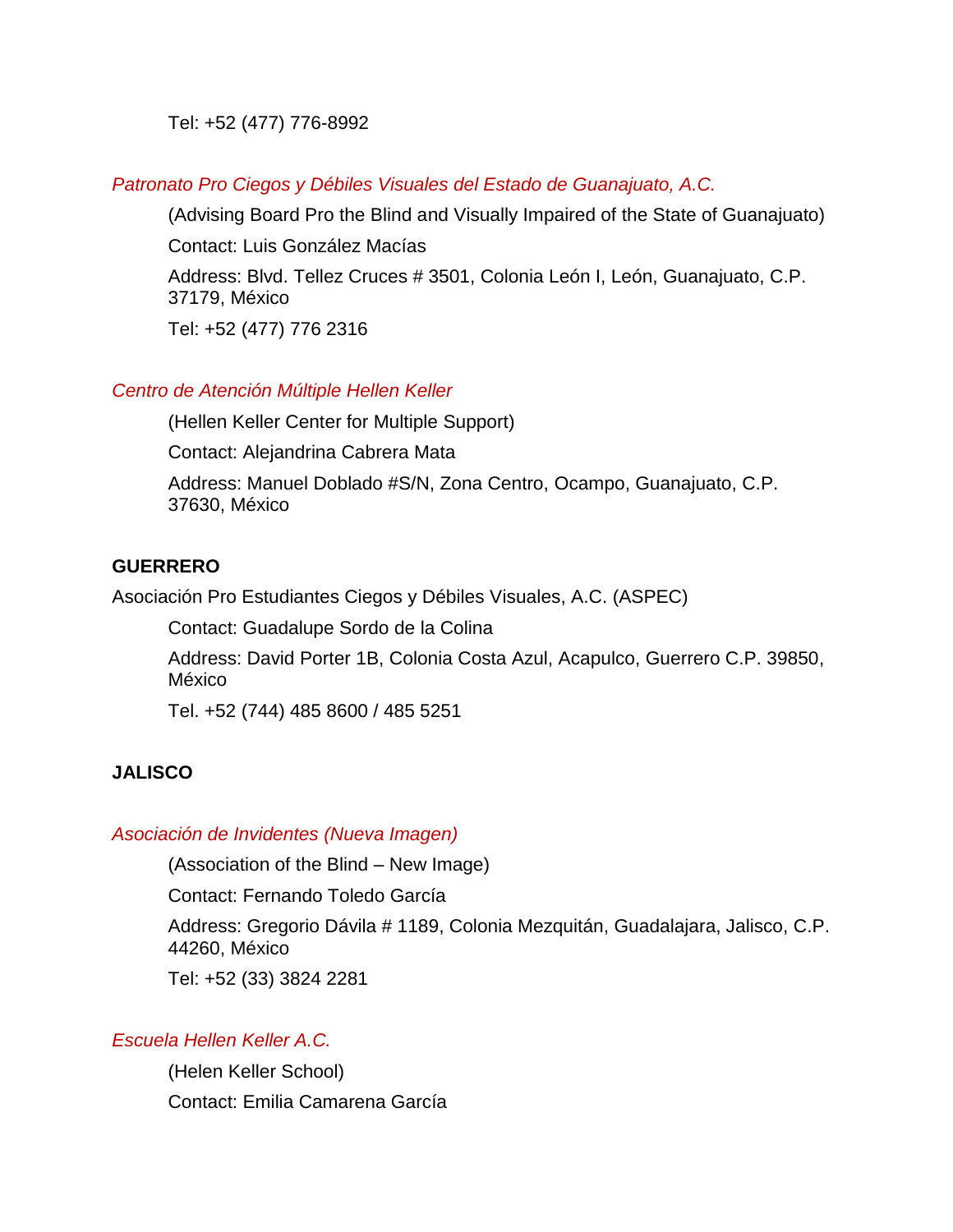Address: Juan Sebastian Bach # 5638, Colonia La Estancia, Zapopan, Jalisco, C.P. 45030, México

Tel: +52 (33) 3629 3448

#### *Escuela para Niñas Ciegas de Guadalajara*

(School for Blind Girls of Guadalajara)

Contact: Margarita, Aranguren de Alfaro

Address: López Mateos Sur # 3946, Colonia La Calma, Zapopan, Jalisco, C.P. 45070, México

Tel: +52 (33) 3631 8681

Fax: +52 (33) 3641 1422

## *Fonocultura A.C. El Libro Hablado*

(The Talking Book) Contact: Salvador Cacho Robledo Address: Manuel Acuña # 679, Zona Centro, Guadalajara, Jalisco, C.P. 44260, México Tel: +52 (33) 3613 1882

#### *Instituto de Capacitación para el Niño Ciego y Sordo A.C.*

(Institute for the Training of the Blind or Deaf Child)

Address: Irineo Paz # 385, Colonia Magaña, Guadalajara, Jalisco, C.P. 44410, México

Tel: +52 (33) 3635 3192

Website:<http://institutoncs.com/>

Facebook:<https://www.facebook.com/icncys/>

#### *Organización de Invidentes Unidos de Jalisco, A.C.*

(Organization United of the Blind of Jalisco)

Contact: José Cruz Ramírez Valdez

Address: Belén # 457, Zona Centro, Guadalajara, Jalisco, C.P. 44280, México Tel: +52 (33) 3614 1980

Facebook: [https://www.facebook.com/Organizacion-De-Invidentes-Unidos-De-](https://www.facebook.com/Organizacion-De-Invidentes-Unidos-De-Jalisco-AC-154925917894007/)[Jalisco-AC-154925917894007/](https://www.facebook.com/Organizacion-De-Invidentes-Unidos-De-Jalisco-AC-154925917894007/)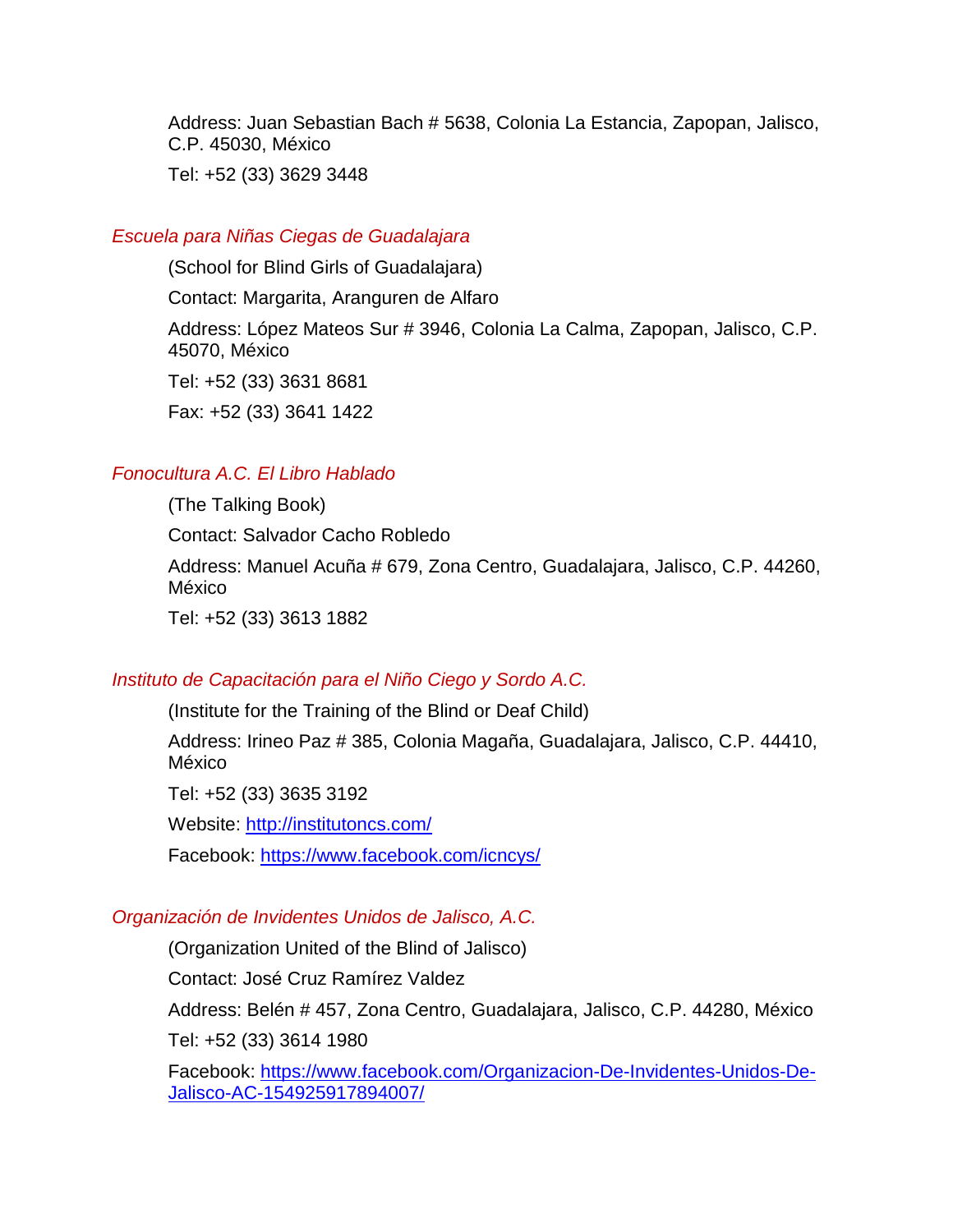## **MICHOACÁN**

#### *Asociación de Ciegos y Débiles Visuales "El Renacimiento" A.C.*

(Association of the Blind and Visual Impaired "El Renacimiento")

Contact: Antonio Guzmán Pulido

Address: Avenida Quinceo # 246, Colonia Lomas del Guayangareo, Morelia, Michoacán, México

Tel: +52 (443) 315 6498

#### *Escuela de Educación Especial para Trastornos Visuales*

(Special Education School for Visual Disorders)

Contact: Felipe Sánchez Canela

Address: Pino Cutzimbo # 251, Fraccionamiento Los Pinos, Morelia, Michoacán, C.P. 58190, México

Tel: +52 (443) 316 3333

#### **MORELOS**

#### *Asociación Centro de Rehabilitación para Ciegos, I.A.P.*

(Association Center for the Rehabilitation of the Blind)

Address: Cerrada Chilpancingo # 8, Colonia Vista Hermosa, Cuernavaca, Morelos C.P. 62290, México

Tel. +52 (777) 318 3047

#### *Asociación Centro de Rehabilitación para Ciegos*

(Association Center for the Rehabilitation of the Blind)

Address: Ave. 5 de Mayo # 3, Barrio La Santísima, Tepoztlán, Morelos, México

Tel: +52 (739) 395 0108

#### *Escuela de Educación Especial No. 8 para Transtornos Visuales*

(Special Education School # 8 for Visual Disorders)

Contact: Susana Teresa Huet Herrera

Address: Bajada de Chapultepec # 14, Colonia Chapultepec, Cuernavaca, Morelos C.P. 62450, México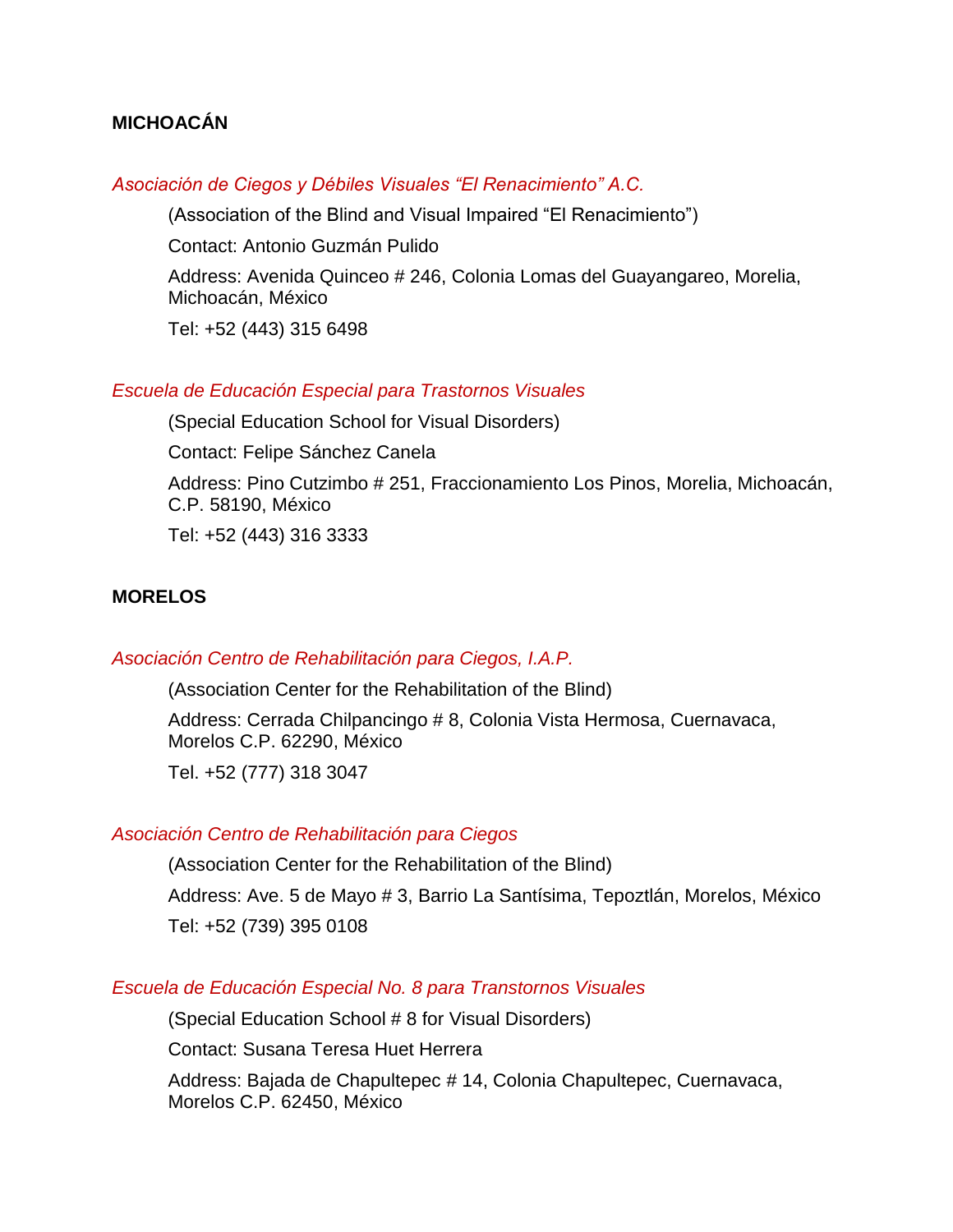Tel: +52 (777) 244 7762

## **NUEVO LEÓN**

#### *Asociación Mexicana de Retinitis Pigmentosa y Enfermedades de la Retina, A.B.P.*

*Mexican Association of Retinitis Pigmentosa and Diseases of the Retina* Address: París # 337, Colonia Mirador, Monterrey, Nuevo León C.P. 64040, México

Tel: +52 (81) 8343 1888

E-mail: [amrp@peosigy.nwt.mx](mailto:amrp@peosigy.nwt.mx) Facebook:<https://www.facebook.com/amrpmty>

#### *Asociación de Apoyo al Invidentes y Débil Visual*

*(Association to Support the Blind and Visually Impaired)* Address: Porfirio Díaz # 126-A Pte., Garza García, Nuevo León, México Tel: +52 (81) 8336 7278 / 8336 6410 Fax: +52 (81) 8336 7168

## *Destellos de Luz, A.B.P.*

*(Sparkle of Light)* Address: Ave. Lázaro Cárdenas #2600 Ote., Colonia Valle Oriente, Garza García, Nuevo, León, México Tel: +52 (81) 8368 2626 Email: [info@destellosdeluz.org](mailto:info@destellosdeluz.org) Website: [http://www.destellosdeluz.org](http://www.destellosdeluz.org/)

Facebook:<https://www.facebook.com/destellosjovenes>

## **QUERÉTARO**

## *Fundación Josefa Vergara*

*Josefa Vergara Foundation* Contact: Salvador Francisco Padilla Rodríguez - Principal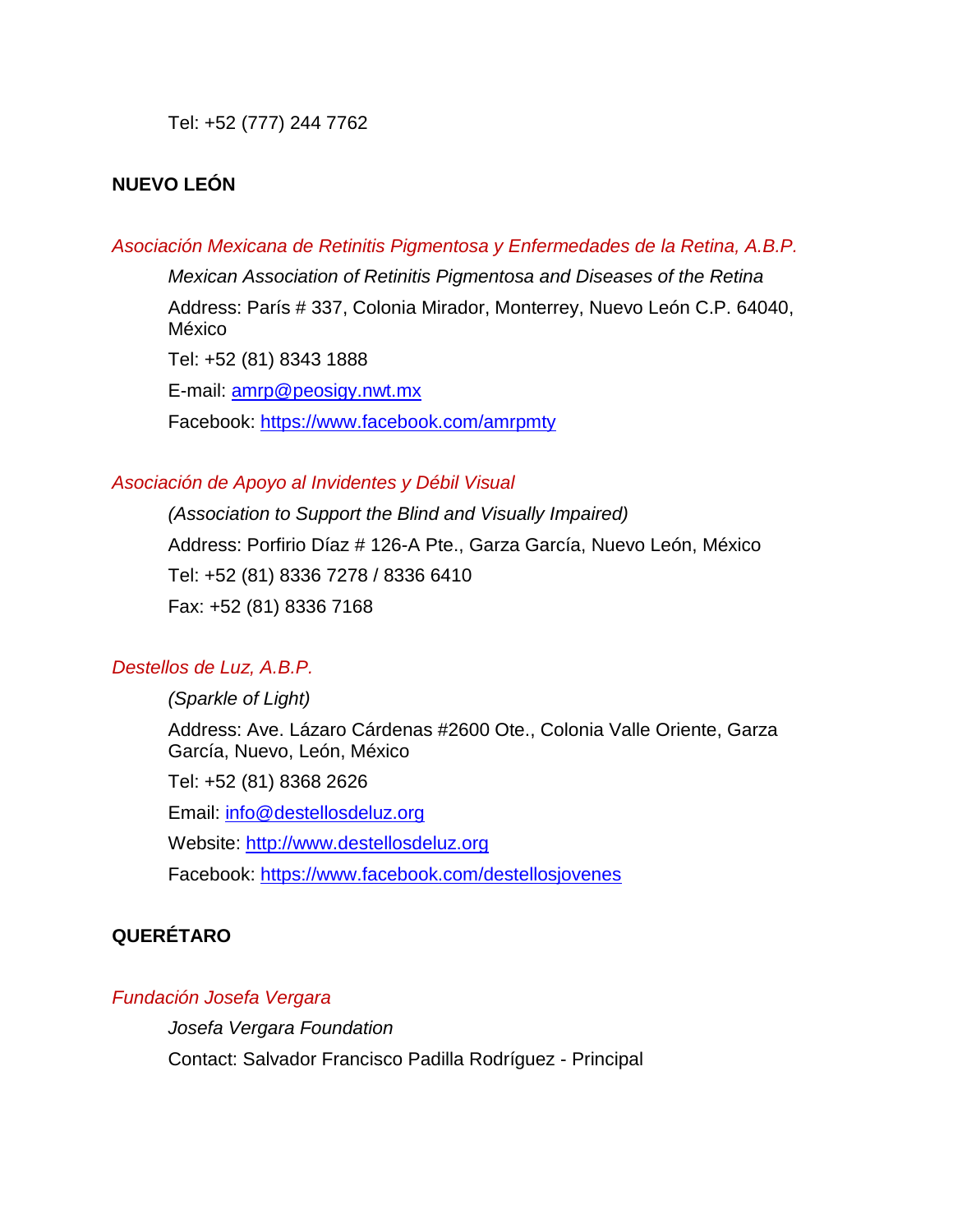Address: Guerrero Sur # 28, Colonia Centro, Querétaro, Querétaro, C.P. 76000, México

Tel: +52 (442) 215 2677

Email: [ciegos@josefavergara.org](mailto:ciegos@josefavergara.org)

Website: [https://fundacionjosefavergara.org](https://fundacionjosefavergara.org/)

Facebook:<https://www.facebook.com/fundacion.josefavergara/>

## Unión de Minusválidos de Querétaro

Address: 15 de Mayo # 109-A, Colonia Centro Histórico, Querétaro, Querétaro, C.P. 76027, México Tel: +52 (442) 212 5752 Fax: +52 (442) 212 5753 Email: [umqiap@hotmail.com.mx](mailto:umqiap@hotmail.com.mx) Website: [www.ciegosumq.org.mx](http://www.ciegosumq.org.mx/?fbclid=IwAR01-389mtSA3eMzYmIaqZq0875CxngLaUaJU0FzIrDL0S9HJfEPaEiFPHY) Facebook:<https://www.facebook.com/escueladeciegos.iap/>

## **San Luis Potosí**

## *Instituto para Ciegos y Débiles Visuales "Ezequiel Hernández Romo" – IPACIDEVI*

Address: Reforma #1160, San Luis Potosí, San Luis Potosí, C.P. 78000, México Tel: +52 (444) 812 1859 Whatsapp: +52 44(45) 34 94 76 E-mail: [subgrl@institutoparaciegos.edu.mx](mailto:subgrl@institutoparaciegos.edu.mx) Website:<http://institutoparaciegos.org/> Facebook:<https://www.facebook.com/ipacidevi/>

## **SINALOA**

## *Una Luz Hacia El Mundo Para Ciegos Y Débiles Visuales I.A.P.*

*A Light Towards the World for the Blind and Visually Impaired* Contact: Rosa Angélica García Ochoa Address: Avenida Gabriel Leyva # 2100, Zona Centro, Mazatlán, Sinaloa, C.P. 82000, México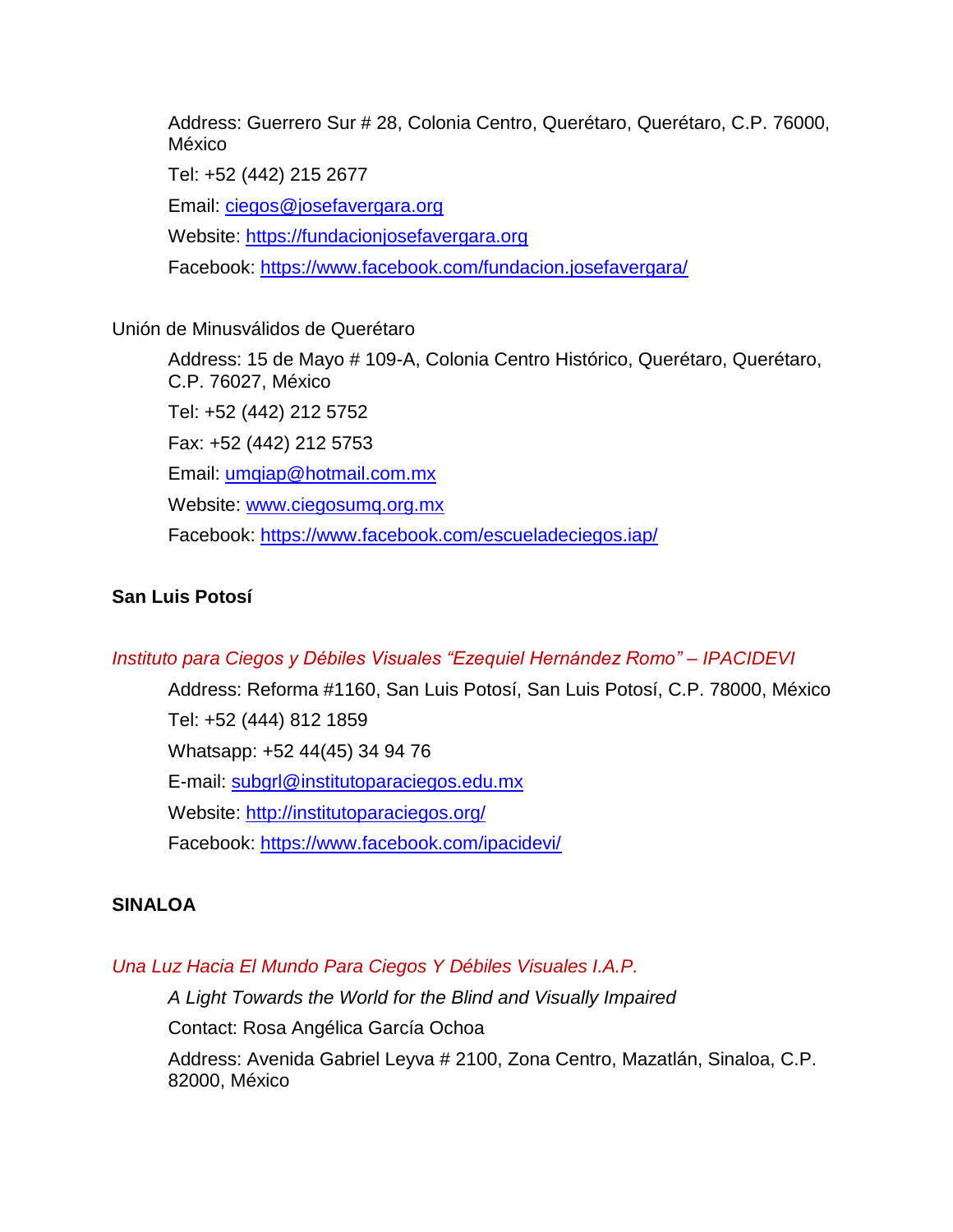Tel./Fax: +52 (669) 982 1288 Cell: +52 1 (669) 129 7404 Email: [unaluzcidevi@hotmail.com](mailto:unaluzcidevi@hotmail.com) Website: [www.ciegosydebilesvisuales.org](http://www.ciegosydebilesvisuales.org/)

## **TABASCO**

## *DIF Tabasco – Centro para Ciegos y Débiles Visuales*

*DIF Tabasco – Center for the Blind and Visually Impaired*

Contact: Juan Manuel Trinidad Hernández

Address: Prolongación 27 de Febrero s/n esquina con Emilio Carranza, Colonia Atasta, Villahermosa, Tabasco, C.P. 86100, México

Tel: +52 (993) 319 1720, Ext. 39410

Email: [direccionciegos@hotmail.com](mailto:direccionciegos@hotmail.com)

Website:<http://dif.tabasco.gob.mx/content/centro-para-ciegos-y-debiles-visuales>

## **VERACRUZ**

*Asociación de Ciegos y Débiles Visuales de San Andrés Tuxtla, Veracruz A.C.*

*(Association of the Blind and Visually Impaired from San Andres Tuxtla, Veracruz)*

Address: Priv. Lic. Adolfo López Mateos S/N, Zona Centro, San Andrés Tuxtla, Veracruz, C.P. 95700, México

Tel: +52 (294) 105 1622

Facebook: [https://www.facebook.com/Asociacion-de-ciegos-y-debiles-visuales-](https://www.facebook.com/Asociacion-de-ciegos-y-debiles-visuales-AC-San-Andres-Tuxtla-Ver-1649620345297815/)[AC-San-Andres-Tuxtla-Ver-1649620345297815/](https://www.facebook.com/Asociacion-de-ciegos-y-debiles-visuales-AC-San-Andres-Tuxtla-Ver-1649620345297815/)

## *Estudiantes o Trabajadores Ciegos y Débiles Visuales del Estado de Veracruz, A.C.*

*(Blind or Visually Impaired Students or Workers from Veracruz)*

Contact: Alma Evelia Rodríguez

Address: Mártires de Xalapa # 25 Int. 2, Colonia Felipe Carrillo Puerto. Xalapa, Veracruz, C.P. 91080, México.

Tel: +52 (228) 841 1495

Email: [tiflosveracruz@yahoo.com.mx](mailto:tiflosveracruz@yahoo.com.mx)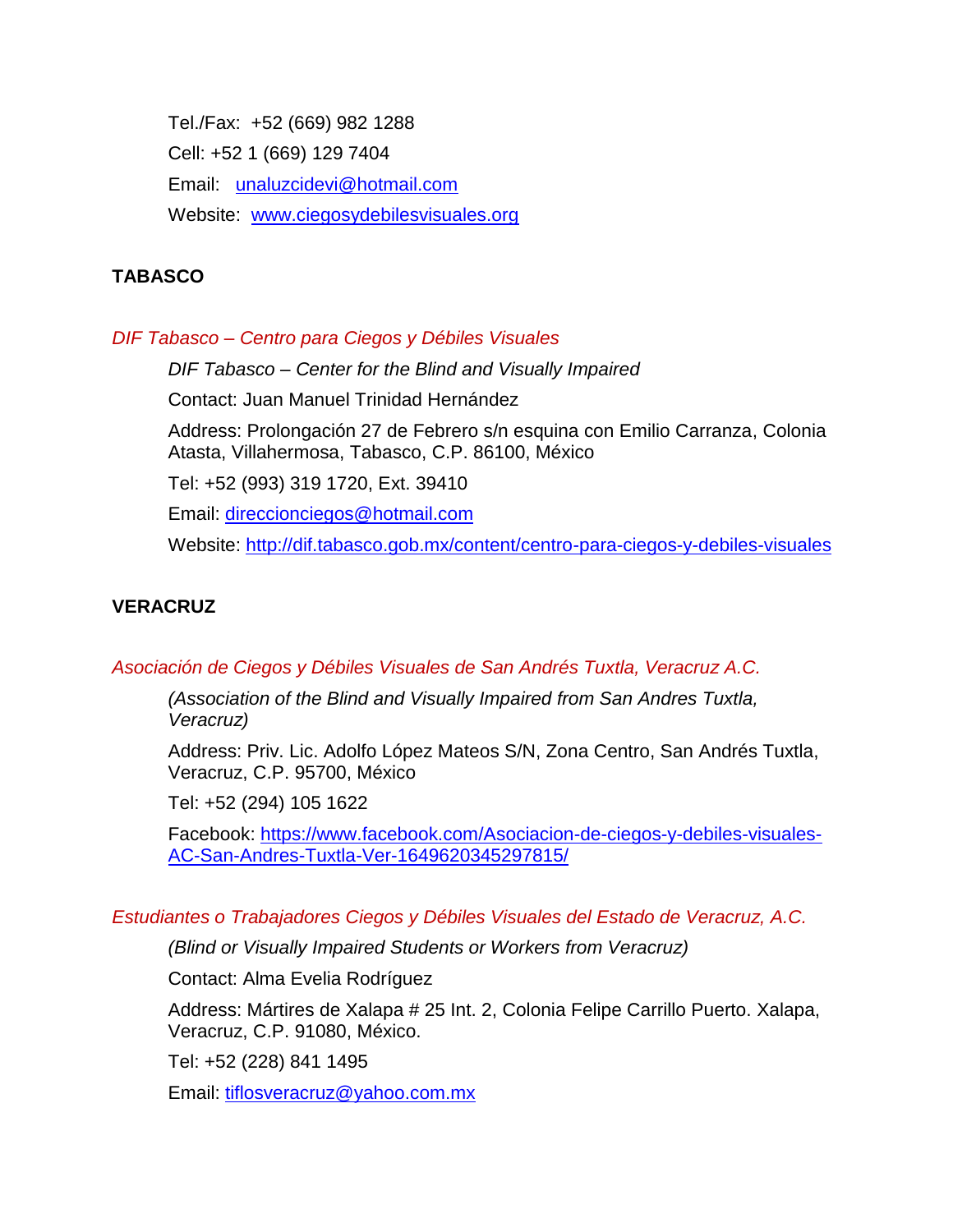Website: [http://www.civilesver.org.mx/civil/\\_asociados/etcdvev.html](http://www.civilesver.org.mx/civil/_asociados/etcdvev.html)

## **Yucatán**

## *Centro de Atención Múltiple Luis Braille*

*(Multifocus Center Luis Braille)* Address: Calle 22 # 152, Colonia Loma Bonita Xcumpich, Mérida, Yucatán, C.P. 97205, México Tel: +52 (999) 195 5582

# NICARAGUA

## *Organización de Ciegos de Nicaragua Maricela Toledo*

*(Organization of the Blind of Nicaragua Maricela Toledo)*

Address: Residencial Bolonia de la Óptica Nicaragüense, 1 cuadra arriba, 1 cuadra al Sur, Managua, Managua, Nicaragua

Tel: +505 2266 1683

Email: [davidlopez74@hotmail.com](mailto:davidlopez74@hotmail.com)

Website:<http://ocnmt.org/>

Facebook:<https://www.facebook.com/OrganizaciondeCiegosdeNicaragua/>

## *Organización de Ciegos Matagalpa Luis Braille*

*(Organization of the Blind of Matagalpa Louis Braille)* Address: Parque Darío 1 C. Norte, 5C. Este, Barrio Palo Alto, Matagalpa, Nicaragua

Tel: +505 2772 3639

E-mail: [ciegosmatagalpa@yahoo.com](mailto:ciegosmatagalpa%40yahoo.com)

Facebook: <https://www.facebook.com/ciegoportuamor/>

# PANAMA

*Centro de Rehabilitación Integral para Personas Adultas Ciegas y Baja Visión 'Andrés Cristóbal Toro'*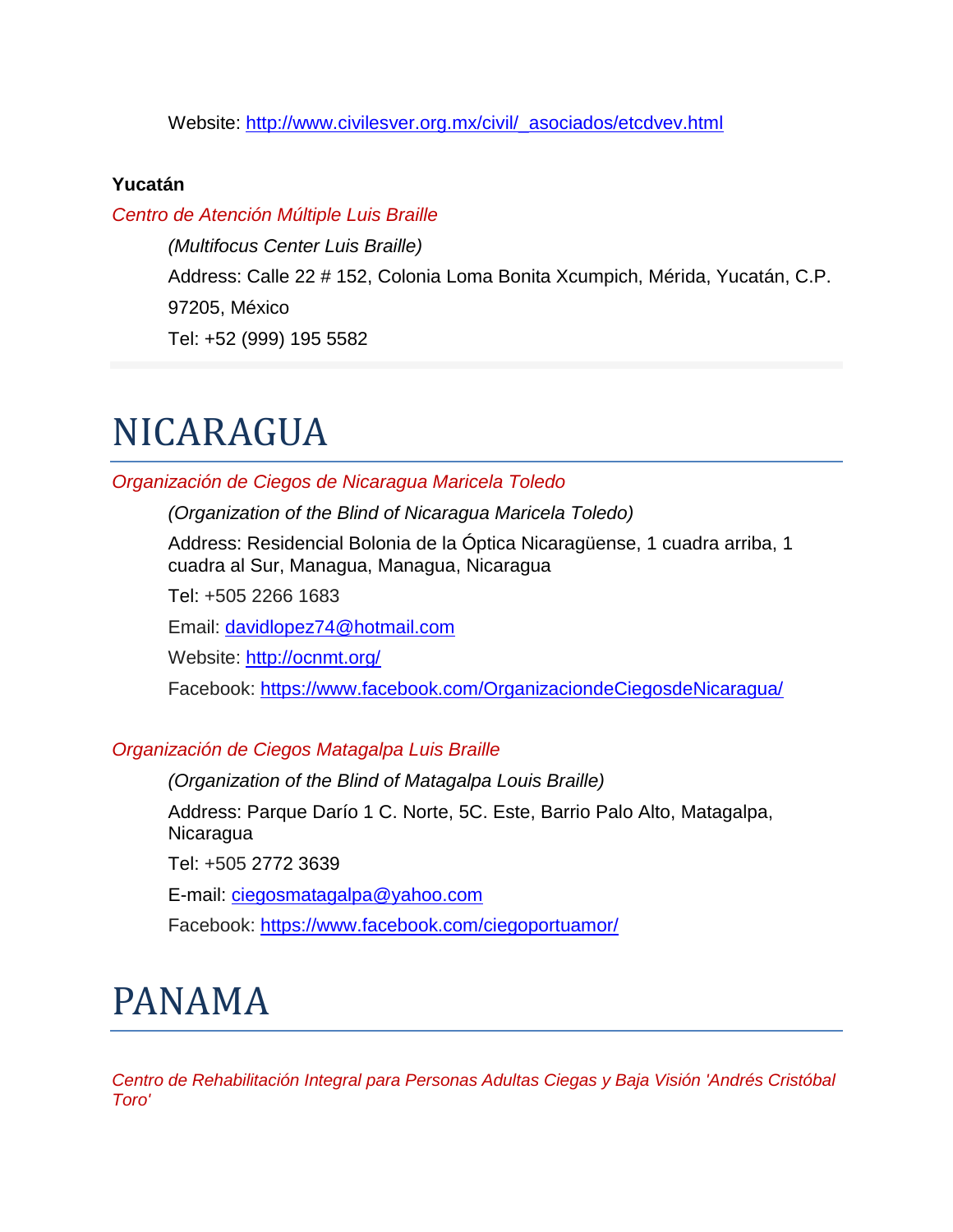*(Comprehensive Rehabilitation Center for Adults who are Blind or Have Low Vision, Andres Cristobal Toro)*

Address: Las Cumbres, Las Lajas, Vía Esteban Ysern Cervera, Panamá, Panamá Tel: +507 268 0526

Email: [ipheceripec@gmail.com](mailto:ipheceripec@gmail.com)

# PARAGUAY

## *Asociacion de Ciegos del Paraguay*

Association of the Blind of Paraguay Address: Donoso # 1537, Barrios los Laureles, Asunción, Paraguay Tel: +595 (21) 60 92 20

## *Asociación Santa Lucía*

*(Santa Lucía Association)* Address: Luis Morquío, Asunción, Paraguay Website:<http://asociacionsantalucia.org.py/>

## PERU

## *Asociación Peruana de Ciegos Católicos*

*(Peruvian Association of Blind Catholics)*

Address: Av. General Cordova # 556 o Parque Federico Blume # 198, Sta. Cruz Miraflores, Lima, Perú

Tel: +51 (1) 441 8366

Email: [informacionapeccp@gmail.com](mailto:informacionapeccp@gmail.com)

Website:<https://www.apeccperu.org/>

*Centro de Rehabilitación de Ciegos de Lima (CERCIL) – Carlos Edmundo Zegarra Lanfranco*

(Rehabilitation Center for the Blind of Lima Carlos Edmundo Zegarra Lanfranco) Address: Ave. Las Nazarenas # 845, Gardenias, Santiago de Surco, Lima, Perú Tel: +51 (1) 445 4650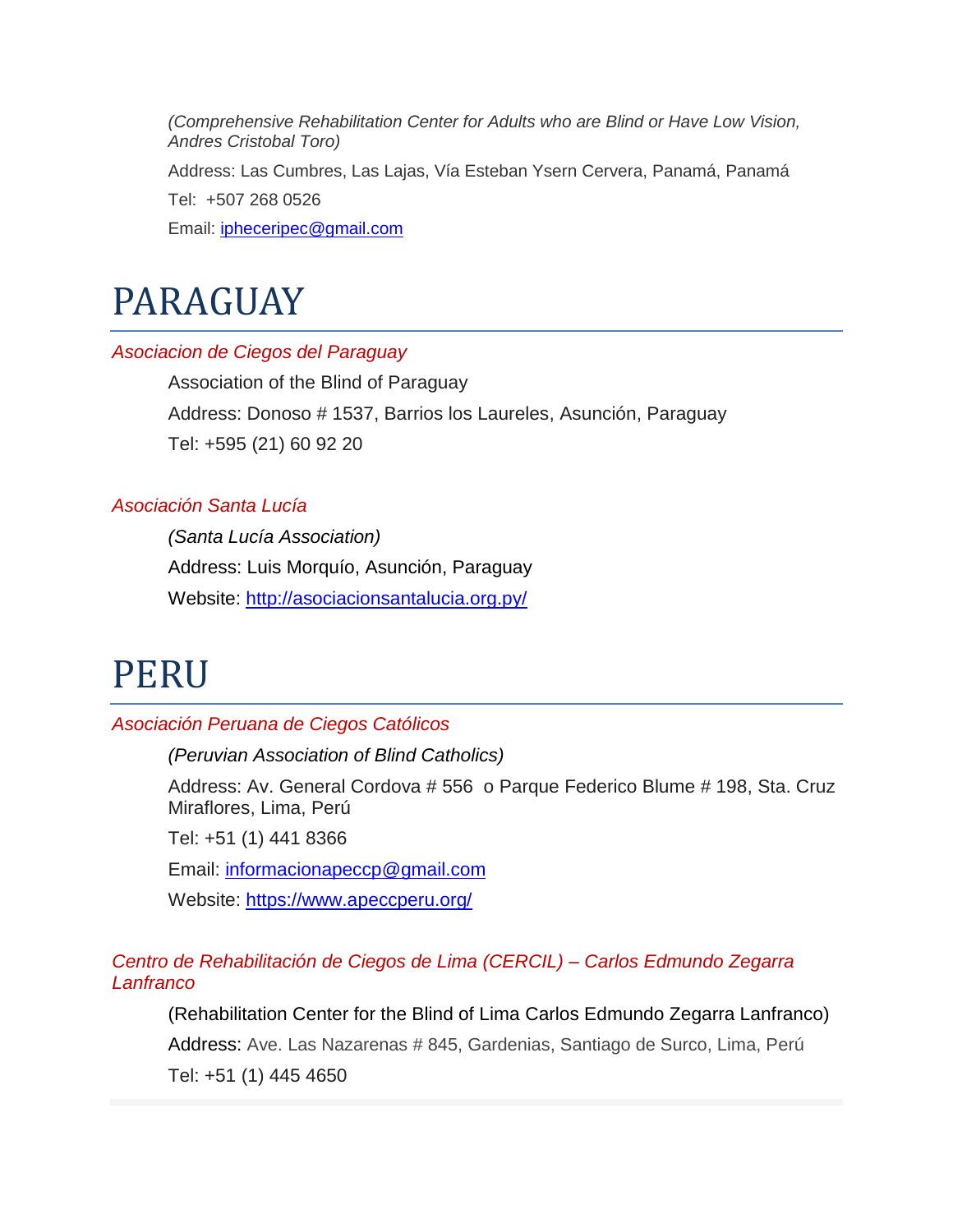Website:<https://cercil.org/>

## *Unión Nacional de Ciegos del Perú*

*(National Union of the Blind of Peru)* Address: Plaza Bolognesi 477 – 479, Lima Cercado, Lima, Peru 1 Tel: +51 (1) 330 5437 Website:<https://unionnacionaldeciegosdelperu.com/> Facebook:<https://www.facebook.com/unionnacionaldesiegosdelperu/>

## URUGUAY

*Centro de Rehabilitación para Personal Ciegas y con Baja Visión Tiburcio Cachón* 

*(Rehabilitation Center for People who are Blind or have Low Vision Tiburcio Cachon)*

Address: Juan José Quesada # 3666, Montevideo, 3666, Uruguay

Email: [centrocachon@mides.gub.uy.](mailto:centrocachon@mides.gub.uy.)

Tel: +598 (2) 20 09 66

#### *Unión Nacional de Ciegos del Uruguay*

*(National Union of the Blind of Uruguay) Address:* 21 de Septiembre, Montevideo, 2268, Uruguay Tel: +598 (2) 41 11 87 Website: [http://www.uncu.org.uy/que\\_hace\\_la\\_uncu.htm](http://www.uncu.org.uy/que_hace_la_uncu.htm)

## VENEZUELA

*Asociación Nacional de Ciegos en Venezuela (ANCIVE)*

*(National Association of the Blind in Venezuela) Address: San Vicente a Medina, casa Nº 131, La Pastora. Caracas, Venezuela Tel:* +58 (*212) 862 8689*  Email: *[ancive01@gMail.com](mailto:ancive01@gMail.com) / [ancive01@hotmail.com](mailto:ancive01@hotmail.com)* Facebook*: <https://www.facebook.com/aancive>*